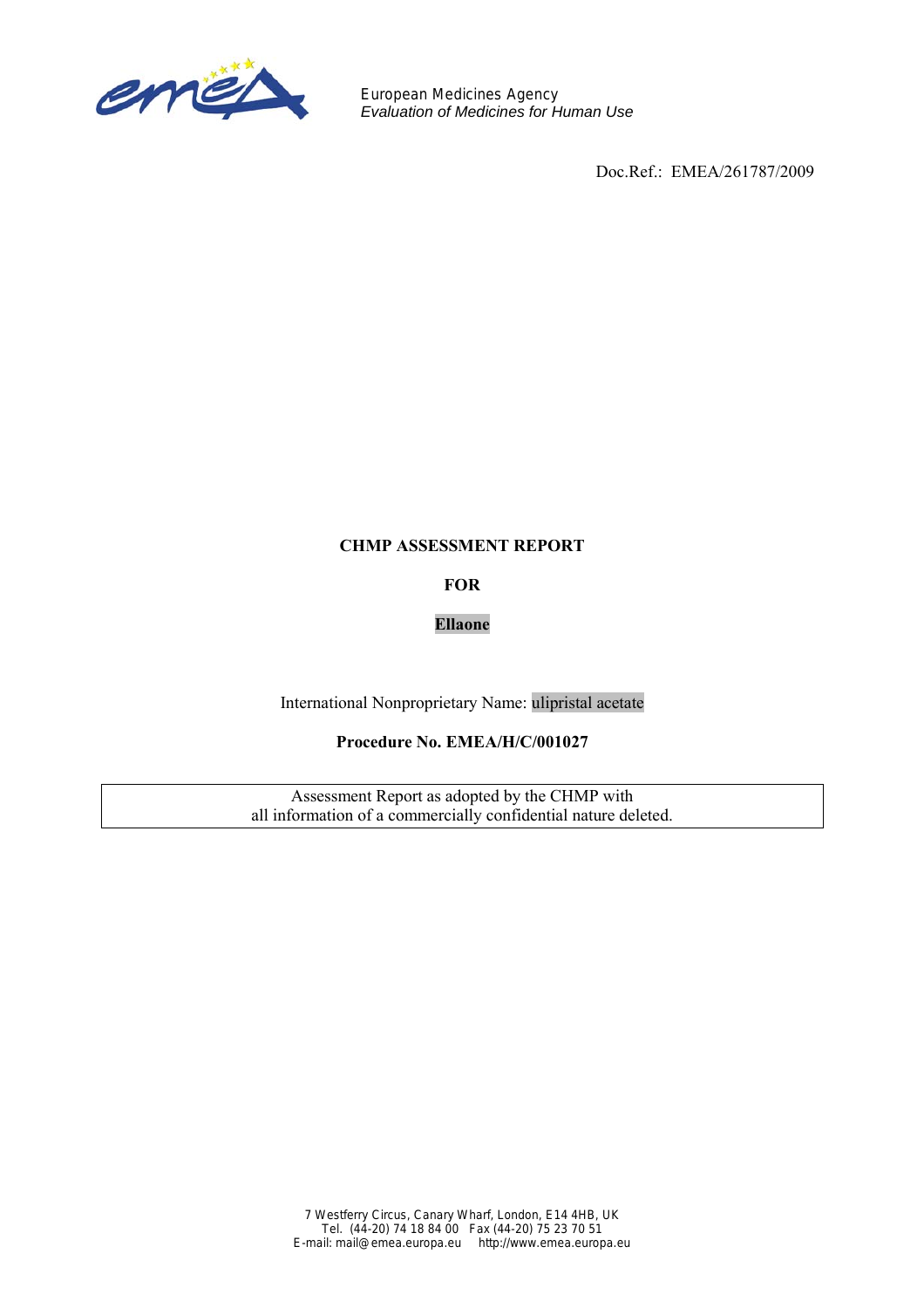# **TABLE OF CONTENTS**

| 1.   |  |
|------|--|
| 1.1. |  |
| 1.2. |  |
| 2.   |  |
| 2.1. |  |
| 2.2. |  |
| 2.3. |  |
| 2.4. |  |
| 2.5. |  |
| 2.6. |  |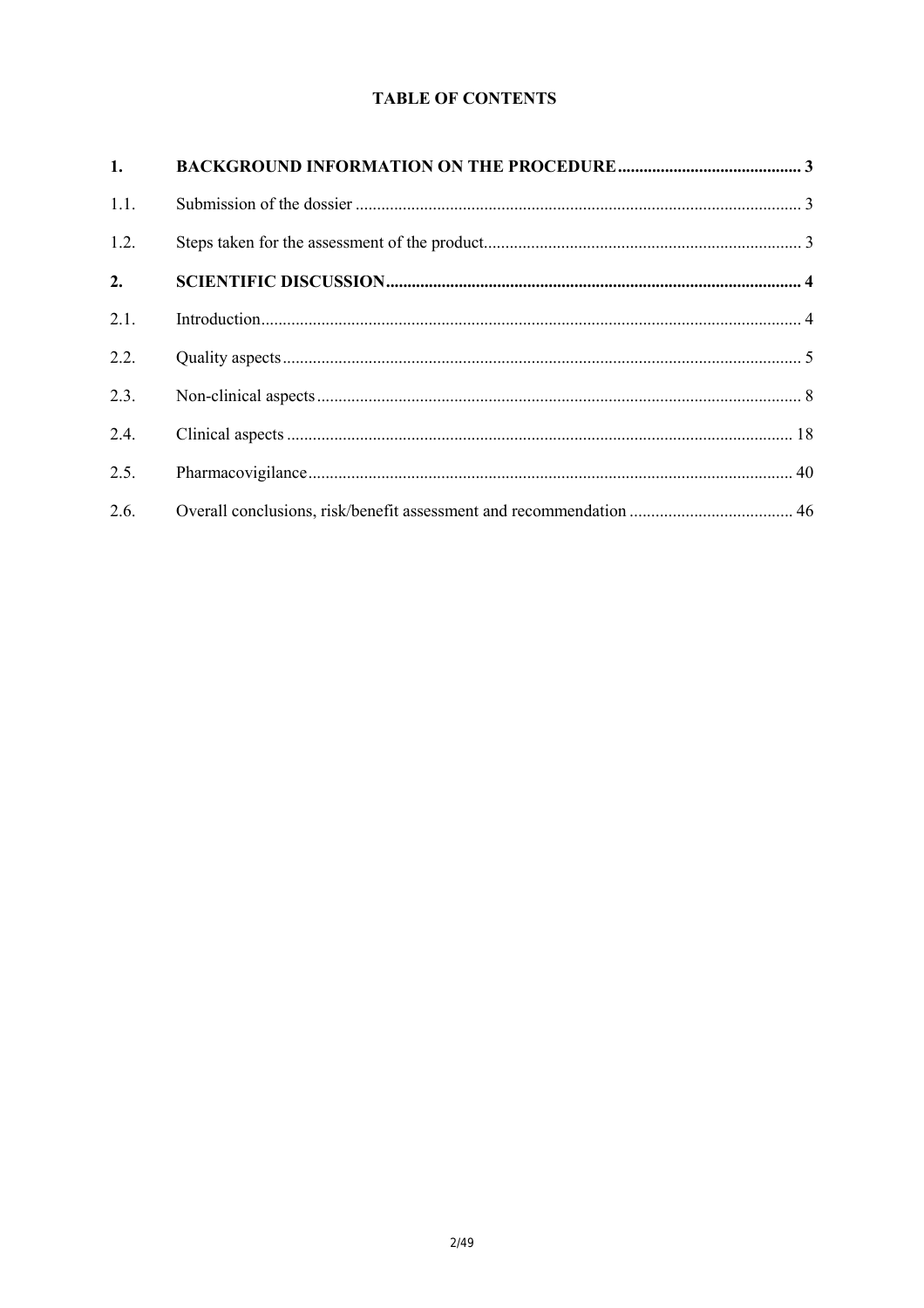# 1. **BACKGROUND INFORMATION ON THE PROCEDURE**

# **1.1. Submission of the dossier**

The applicant Laboratoire HRA Pharma submitted on 30 May 2008 an application for Marketing Authorisation to the European Medicines Agency (EMEA) for Ellaone, through the centralised procedure under Article 3 (2) (a) of Regulation (EC) No 726/2004. The eligibility to the centralised procedure was agreed upon by the EMEA/CHMP on 28 March 2007.

The legal basis for this application refers to:

Article 8.3 of Directive 2001/83/EC, as amended - complete and independent application

The application submitted is a complete dossier composed of administrative information, complete quality data, non-clinical and clinical data based on applicants' own tests and studies and/or bibliographic literature substituting/supporting certain tests or studies.

# **Scientific Advice:**

The applicant did not seek scientific advice at the CHMP.

### **Licensing status:**

The product was not licensed in any country at the time of submission of the application.

The Rapporteur and Co-Rapporteur appointed by the CHMP and the evaluation teams were: Rapporteur: **Pieter de Graeff** Co-Rapporteur: **Tomas P Salmonson**

### **1.2. Steps taken for the assessment of the product**

- The application was received by the EMEA on 30 May 2008.
- The procedure started on 26 June 2008.
- The Rapporteur's first Assessment Report was circulated to all CHMP members on 15 September 2008. The Co-Rapporteur's first Assessment Report was circulated to all CHMP members on 19 September 2008. In accordance with Article 6(3) of Regulation (RC) No 726/2004, the Rapporteur and Co-Rapporteur declared that they had completed their assessment report in less than 80 days.
- During the meeting on 20-23 October 2008, the CHMP agreed on the consolidated List of Questions to be sent to the applicant. The final consolidated List of Questions was sent to the applicant on 24 October 2008.
- The applicant submitted the responses to the CHMP consolidated List of Questions on 19 November 2008.
- The Rapporteurs circulated the Joint Assessment Report on the applicant's responses to the List of Questions to all CHMP members on 22 December 2008.
- During the CHMP meeting on 19-22 January 2009, the CHMP agreed on a list of outstanding issues to be addressed in writing and/or in an oral explanation by the applicant.
- The applicant submitted the responses to the CHMP List of Outstanding Issues on 13 February 2009.
- The Rapporteurs circulated the Assessment Report on the applicant's responses to the List of Outstanding Issues to all CHMP members on 02 March 2009.
- During the meeting on 16-19 March 2009 the CHMP, in the light of the overall data submitted and the scientific discussion within the Committee, issued a positive opinion for granting a Marketing Authorisation to Ellaone on 19 March 2009. The applicant provided the letter of undertaking on the specific obligations and follow-up measures to be fulfilled post-authorisation on 17 March 2009.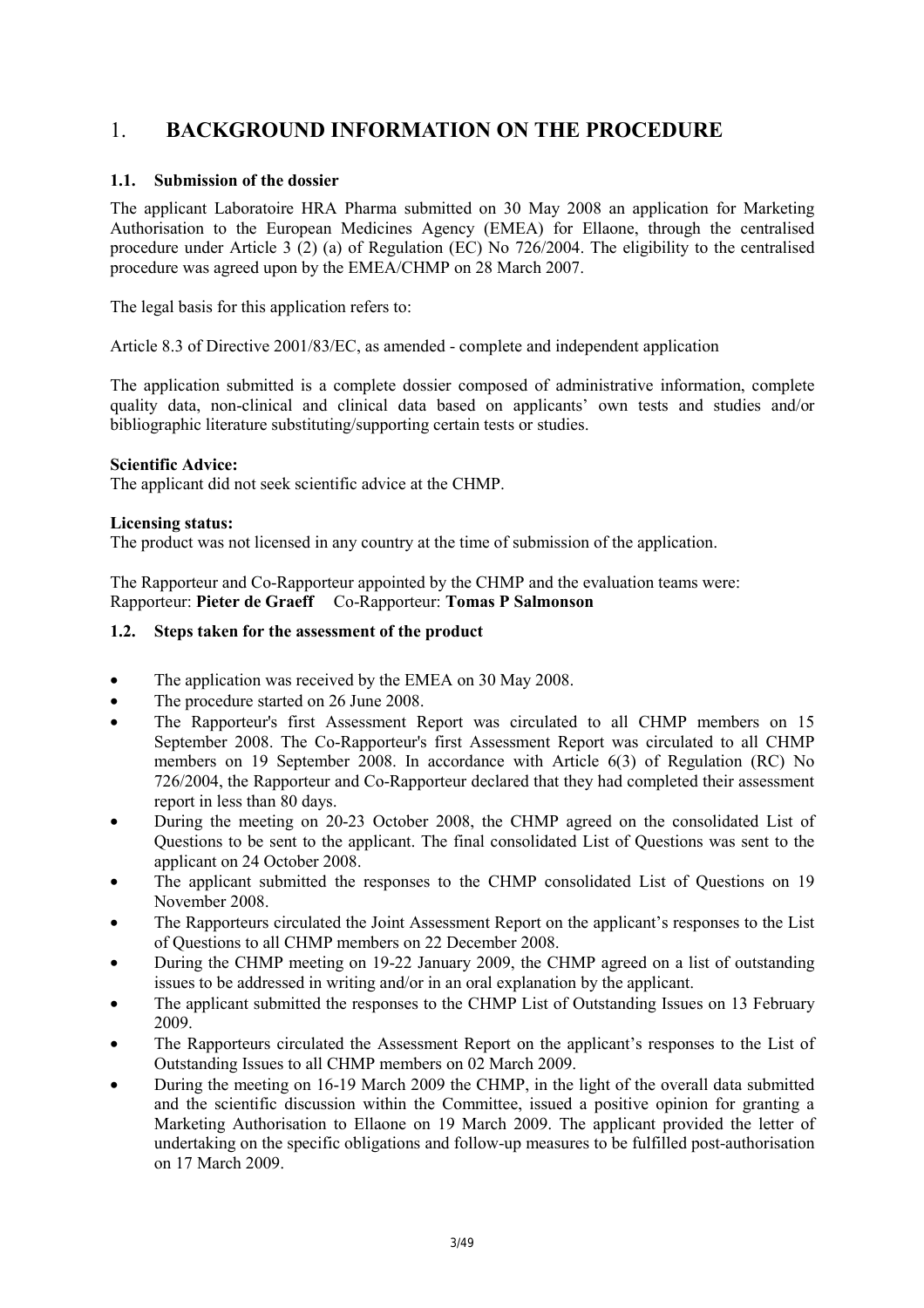# **2. SCIENTIFIC DISCUSSION**

# **2.1. Introduction**

l

Ellaone is a tablet containing 30 mg of micronized ulipristal acetate.

The proposed indication is: Emergency contraception within 120 hours (5 days) of unprotected sexual intercourse or contraceptive failure.

The proposed posology is one tablet to be taken orally as soon as possible, but no later than 120 hours (5 days) after unprotected intercourse or contraceptive failure.

Despite the availability of highly effective methods of contraception, many pregnancies are unplanned. Emergency contraception (EC), defined as treatments aimed at preventing pregnancy after unprotected sexual intercourse, is an important means of preventing unwanted pregnancy following unprotected intercourse (UPI). It is intended as a backup for occasional, emergency use only.

The history of emergency contraception dates back to the 1960s when hormonal regimens were first introduced.

- Following the introduction of high-dose oestrogens, the so-called Yuzpe regimen, involving the combined use of oestrogen (100 microgram ethinylestradiol) and progestogen (0.5 mg levonorgestrel or 1 mg dl-norgestrel) repeated once 12 hours apart with the first dose given within 72 hours of UPI, became popular in the late 70s and early 80s of last century<sup>1</sup>. The Yuzpe regimen was associated with a high incidence of nausea and vomiting due to the high oestrogen content.
- Since 1990s the potential of levonorgestrel, a synthetic progestagen, was recognised and was set to replace the previous Yuzpe regimen of combined high-dose oral contraceptives. Levonelle-2 and Norlevo were approved in a two dose regimen by a mutual recognition procedure (UK/H/363/01 and FR/H/146/01 respectively), i.e. two doses of 0.75 mg levonorgestrel, the first tablet to be taken within 72 hours of UPI and the second tablet 12 hours later. After studies showing the same efficacy of two doses of 0.75 mg levonorgestrel 12 hours apart compared with 1.5 mg levonorgestrel given at once, 1.5 mg tablets of levonorgestrel were also granted marketing authorisation by a mutual recognition procedure (Norlevo FR/H/146/02 and Levonelle 1500 µg UK/H/803/01).
- Recent interest in the development of alternative regimens has led to trials of the antigonadotropin danazol, and antiprogestogens including mifepristone<sup>2</sup>, but not to marketing authorisation in the EU.
- Another option to prevent pregnancy after UPI is the postcoital insertion of a copper intra-uterine device (although not approved or labelled for such use) that can be used up to 5 days after the estimated time of ovulation, keeping it in the uterus as a long-term regular contraceptive method.

The chemical structures of progesterone, mifepristone and ulipristal (CDB-2914) are shown in the figure below.

<sup>&</sup>lt;sup>1</sup> Yuzpe AA and Lancee WJ. Ethinylestradiol and dl-norgestrel as a postcoital contraceptive. Fertil Steril 1977;28:932-6.

<sup>&</sup>lt;sup>2</sup> Webb AM, Russell J, and Elstein M. Comparison of Yuzpe regimen, danazol, and mifepristone (RU486) in oral postcoital contraception. BMJ 1992;305:927-31.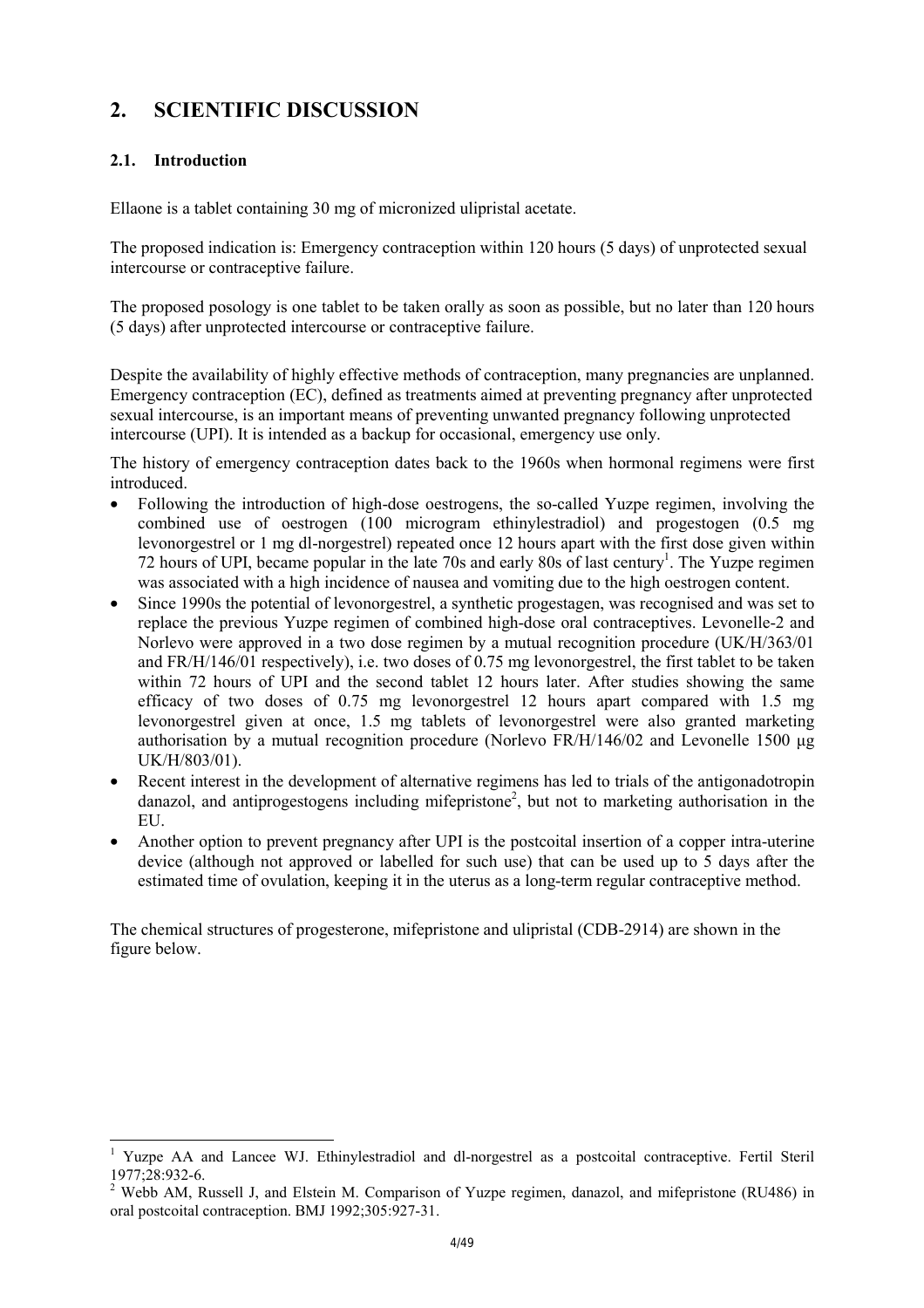

The National Institute of Child Health and Human Development (NICHD) initiated the clinical development phase of ulipristal acetate for use as an emergency contraception. The applicant, HRA Pharma, licensed the rights to the compound in 2000.

The application is therefore constituted of a mix of own studies from the applicant and studies submitted in the form of publications.

#### **2.2. Quality aspects**

#### **Introduction**

HRA Pharma has submitted an application for Ellaone 30mg tablet containing the new active substance ulipristal acetate. Other ingredients are lactose monohydrate, povidone K30, purified water, croscarmellose sodium, and magnesium stearate.

The tablets are packed in PVC/PE/PVDC blister sealed with aluminium foil.

#### **Active Substance**

Ulipristal acetate, or 17α-acetoxy-11α-(4-N,N-dimethylaminophenyl)-19-norpregna-4,9-diene-3,20 dione, is a white to yellow crystalline powder. It is freely soluble in methylene chloride, soluble in methanol, acetone and ethanol and insoluble in water.

The structure of the active substance ulipristal acetate is shown below.



Ulipristal acetate has 5 asymetric carbons but only the following absolute configuration of the chiral centers according is used : 8S, 11S, 13S, 14R, 17R. Two polymorphs have been found

• Manufacture

Information about manufacturing process has been provided using Active Substance Master File (ASMF) procedure.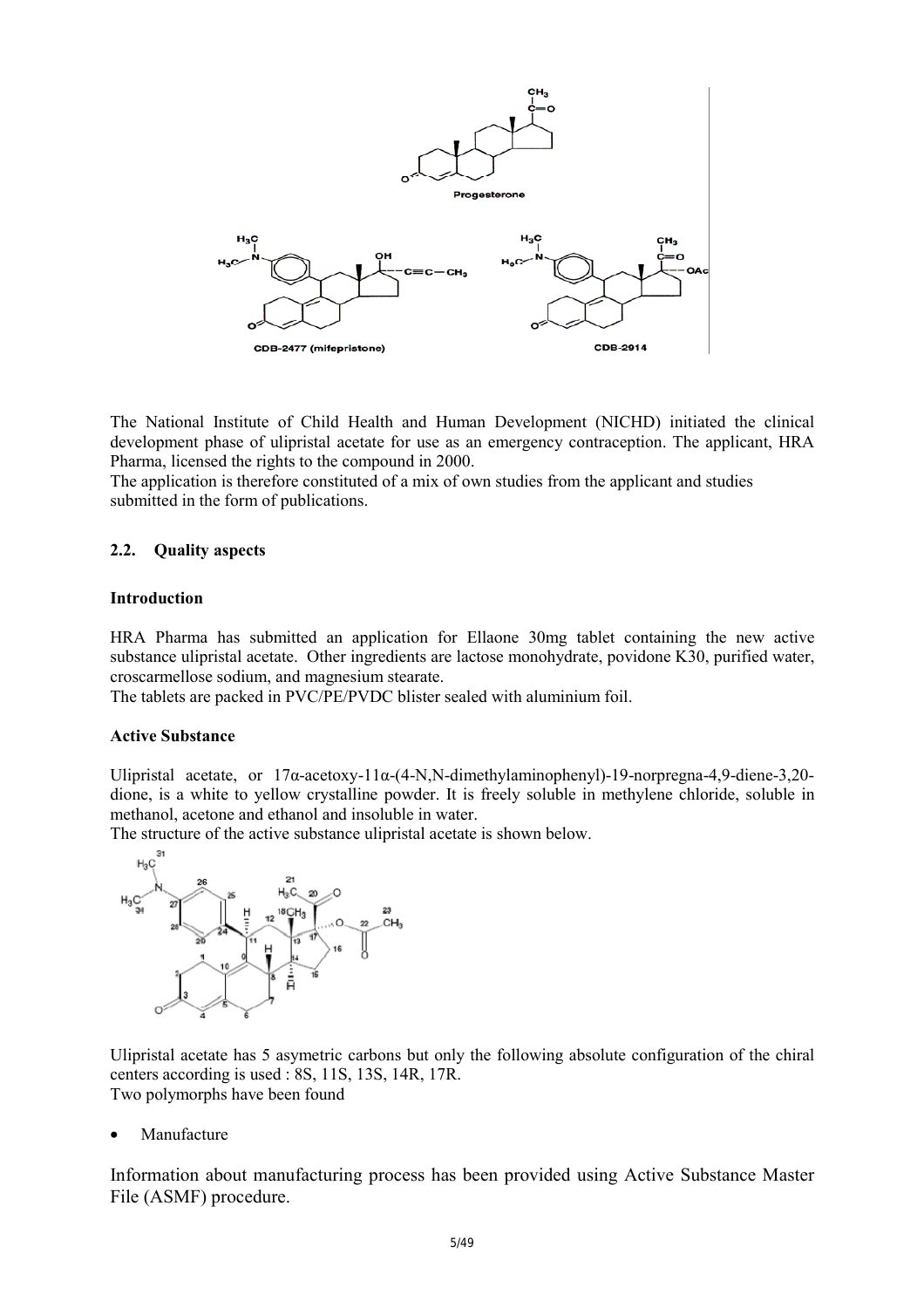The four step synthesis has been well described.

Critical parameters and accompanying in-process controls have been defined. Adequate specification has been provided for all starting materials (reagents, solvents and auxiliary materials) and intermediates have been satisfactorily controlled. Impurities and degradation products have been investigated and fully justified by toxicological studies.

Batch analysis data produced with the proposed synthetic route provided show that the active substance can be manufactured reproducibly.

**Specification** 

The drug substance specification includes tests for description, identification (Infra-Red spectrum and HPLC), appearance of solution, melting point, loss on drying (Karl-Fischer), related substances (HPLC), assay (HPLC), residual solvents (GC), particle size distribution (laser-light scattering), optical rotation, heavy metals and polymorphic purity (Differential Scanning Calorimetry).

A satisfactory description for all analytical methods was provided. The methods are Ph Eur apart from related substances, assay, residual solvents, and particle size distribution, optical rotation and polymorphic purity. Full method validation data was provided for the non compendial (in-house) analytical methods

The particle size specification for the micronized drug substance drug substance is important to ensure a satisfactory dissolution and bioavailability behaviour.

Specification is appropriate and in accordance with ICH requirements. In particular, the impurity limits have been justified. The residual solvents limits are those of the ICH Q3C guideline or tighter. Data on 7 non-consecutive batches of active substance used for clinical studies and for primary stability studies have been presented. All the results were found within the specification in particular for the impurities and the residual solvents.

The drug substance is packaged in double polyethylene film bags placed into high-density polyethylene drums. The drums used are opaque high density polyethylene containers; therefore, the product is stored in light-resistant containers. The container closure system has been adequately described and appropriate specification is present including IR identification,

• Stability

Stability studies for three validation-production batches were carried out according to ICH guidelines for real time ( $25^{\circ}$ C/60% RH) and accelerated conditions ( $40^{\circ}$ C/75% RH). The following parameters were studied: description, identification by IR, assay, loss on drying, related substances and optical rotation. The limits are the same as those proposed for release.

6 month data at 40°C/75% RH proves the stability of ulipristal acetate when stored under ICH accelerated conditions. The long-term stability study is due to last five years; all acceptance requirements are met for the 24 month results available as of today.

In summary, the stability data provided support the proposed re-test period.

# **Medicinal Product**

• Pharmaceutical Development

Ulipristal acetate was evaluated with different formulations through phase I, II and III clinical trials. Based on comparative clinical bioavailability results and phase II studies, a 30mg immediate release tablet was developed. Taking into account the properties of the active substance and the requirements in terms of particle size distribution, the active substance is micronized and a wet granulation was developed.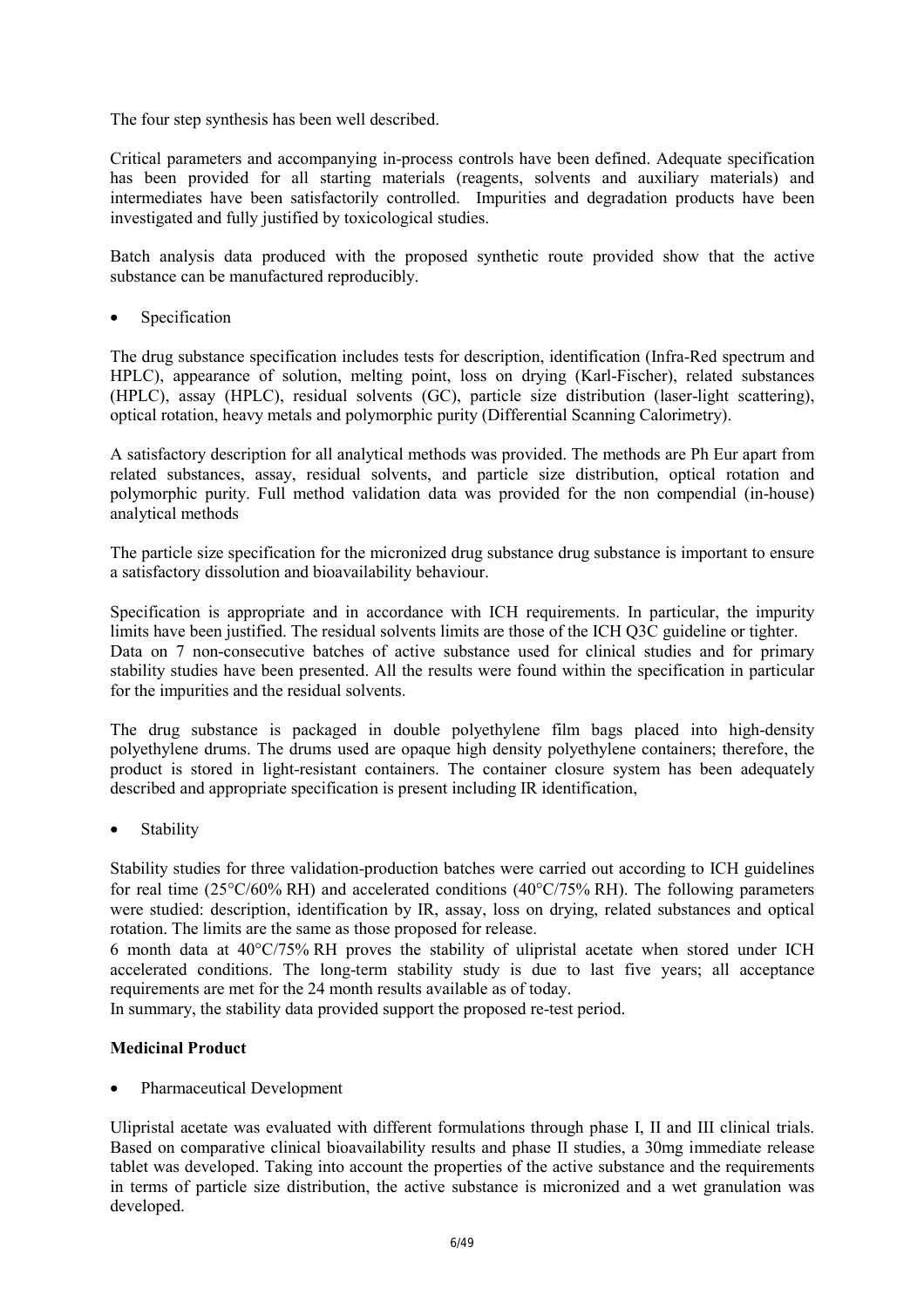The choice and the functions of the excipients that are in the final formulation have been described and justified. These are: lactose monohydrate (diluent), povidone K30 (binder), purified water (processing aid during wet granulation), croscarmellose sodium (disintegrating agent), and magnesium stearate (lubricant). All of them are controlled according to the current version of the Ph. Eur. None of the materials used in the synthesis of ulipristal acetate active substance and excipients used in the tablets are of animal or human origin and therefore there is no risk of TSE contamination.

Ellaone tablets area packed in an immediate packaging obtained by sealing together:

- a transparent colourless 250 µm PVC/PE/PVDC Triplex foil,

- a 20 µm aluminum foil. This foil is coated with heat sealing varnish on the inner face.

Packaging components comply with the current EU legislation.

No interaction between the tablets and the chosen immediate packaging material has been observed during stability studies.

• Manufacture of the Product

The tablets are manufactured according to a standard wet granulation process which involves (1) mixing of powders, (2) wetting, (3) granulation, (4) drying, (5) calibration, (6) mixing, (7) lubrication, (8) compression and (9) packaging. The manufacturing process is satisfactorily described and the in-process controls are adequate. A flow diagram and detailed description of the equipment have been provided.

At the time of submission validation protocol only was provided and supported by an evaluation of the manufacturing process performed on two pilot scale batches and one industrial batch. This is acceptable as according to CPMP/QWP/848/96, Note for Guidance on Process Validation, "it is recognised that, at the time of submission, process validation data may not always be available. Nevertheless it is essential that valid manufacturing processes are always utilised". The in-process control parameters were verified during the manufacture of pilot batches. Also the applicant committed to perform validation on the first three production scale batches.

Product Specification

The product specification is standard for tablets and contains tests with suitable limits for appearance, identification (TLC and HPLC), mean mass, uniformity of dosage units (Ph. Eur.), impurities and degradation products (HPLC), dissolution (Ph. Eur.), disintegration (Ph. Eur.), microbial contamination (Ph. Eur.), and assay (HPLC).

Full details of all analytical methods are provided. All non pharmacopoeial methods have been satisfactory validated. Impurities have been appropriately controlled and their limits justified by toxicological studies. The proposed limits for individual degradation products is in line with the qualification and identification threshold in the ICH Q3B (R2) Impurities in New Drug Products and is well justified by real time data.

Batch analysis data have been provided for 2 development/clinical and 2 production batches; results comply with the proposed specification demonstrating the consistency of the process.

Stability of the Product

The stability studies were carried out according to CPMP/ICH stability guidelines. 24 month at 30°C/60% RH stability data is available for 1 development and for 1 clinical batches, and 12 month at 30°C/60% RH stability data is available for a third one (clinical batch). The testing includes appearance, mean mass, impurities and degradation products, dissolution, disintegration, microbial contamination on packaged tablets and assay. All results comply with release specifications.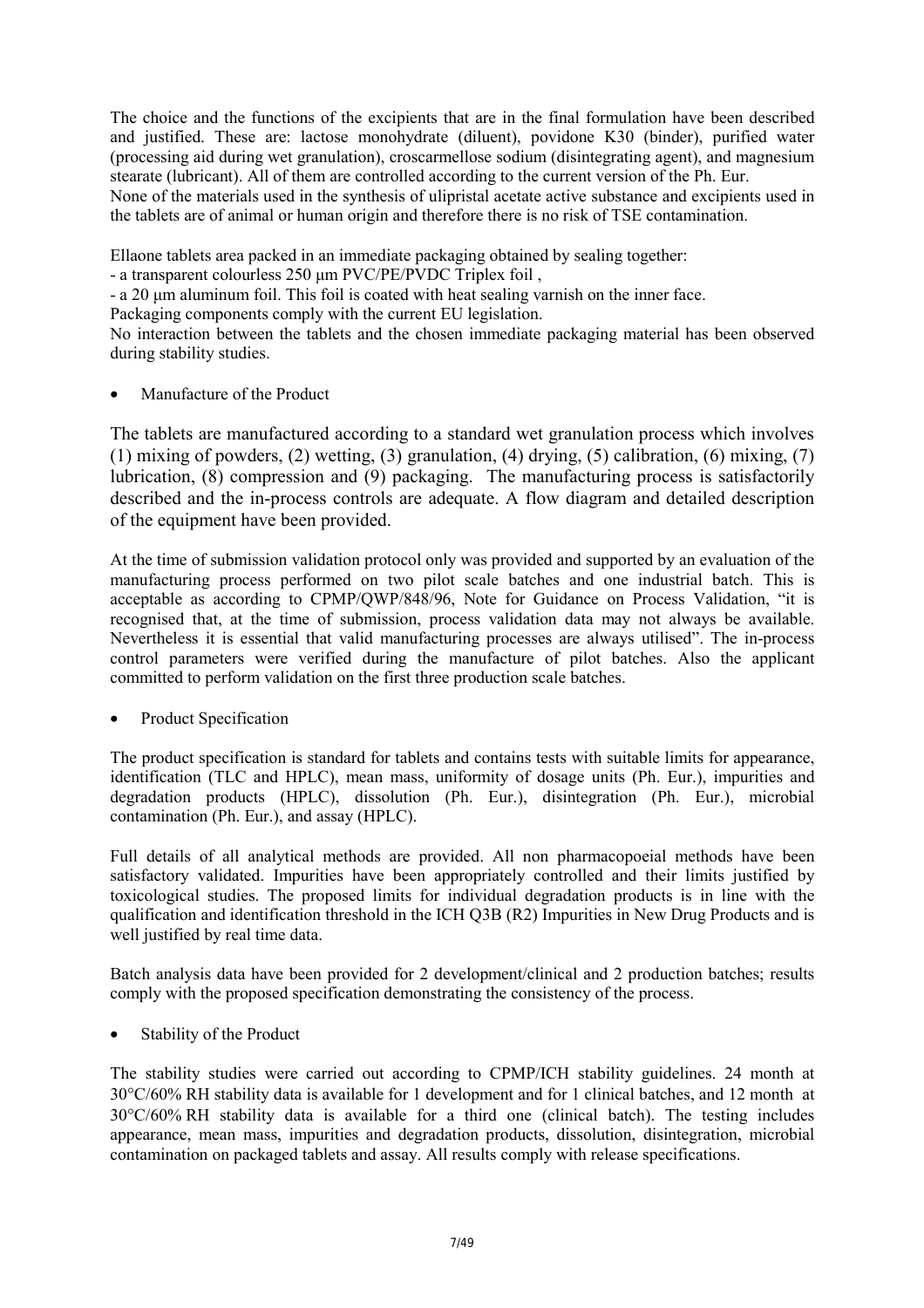The proposed container-closure system is not light-proof and photostability stress study has not been performed on the packaged tablets. But taking into account the proposed indication and presentation (one tablet per blister), it is unlikely that the drug product is exposed to light; therefore inclusion of the recommendation "Keep in the outer carton in order to protect from light" in the storage conditions of the tablets is sufficient.

In general the results support the shelf life and storage conditions as defined in the SPC.

# **Discussion on chemical, pharmaceutical and biological aspects**

Information on development, manufacture and control of the drug substance and drug product have been presented in a satisfactory manner. The results of tests carried out indicate satisfactory consistency and uniformity of important product quality characteristics, and these in turn lead to the conclusion that the product should have a satisfactory and uniform performance in the clinic.

At the time of the CHMP opinion, there were a number of minor unresolved quality issues having no impact on the Benefit/Risk ratio of the product. The applicant gave a letter of Undertaking and committed to resolve these as Follow Up Measures after the opinion, within the agreed timeframe.

### **2.3. Non-clinical aspects**

### **Pharmacology**

l

Ulipristal acetate (17α-Acetoxy-11β-(4-N,N-dimethylaminophenyl)-19-norpregna-4,9-diene-3,20 dione, also known as CDB-2914, VA2914, HRP-2000 and RTI-3021-012) is a compound that is derived from 19-norprogesterone. It is a synthetic selective progesterone receptor modulator with antagonistic and partial agonistic effects at the progesterone receptor. It binds the human progesterone, but not the estrogen receptor<sup>3</sup>. Ulipristal acetate prevents progesterone from occupying its receptor, thus the gene transcription normally turned on by progesterone is blocked, and the proteins necessary to begin and maintain pregnancy are not synthesized.

• Primary pharmacodynamics

The primary pharmacodynamic data originates both from academic and contract laboratories, often in the form of publications in the scientific literature. The binding of ulipristal acetate to hormonal steroid receptors has been investigated in a number of studies in comparison with mifepristone, as shown in the table below. The relative binding affinity (RBA) is compared to a value of 100% for the reference agent (progesterone for the progesterone receptor, dexamethasone for the glucocorticoid receptor, estradiol for the estrogen receptor, dihydrotestosterone or methyltrienolone for the androgen receptor).

<sup>&</sup>lt;sup>3</sup> Attardi BJ, Burgenson J, Hild SA, et al. In vitro antiprogestational/antiglucocorticoid activity and progestin and glucocorticoid receptor binding of the putative metabolites and synthetic derivatives of CDB-2914, CDB-4124, and mifepristone. J Steroid Biochem Mol Biol 2004;88:277-88.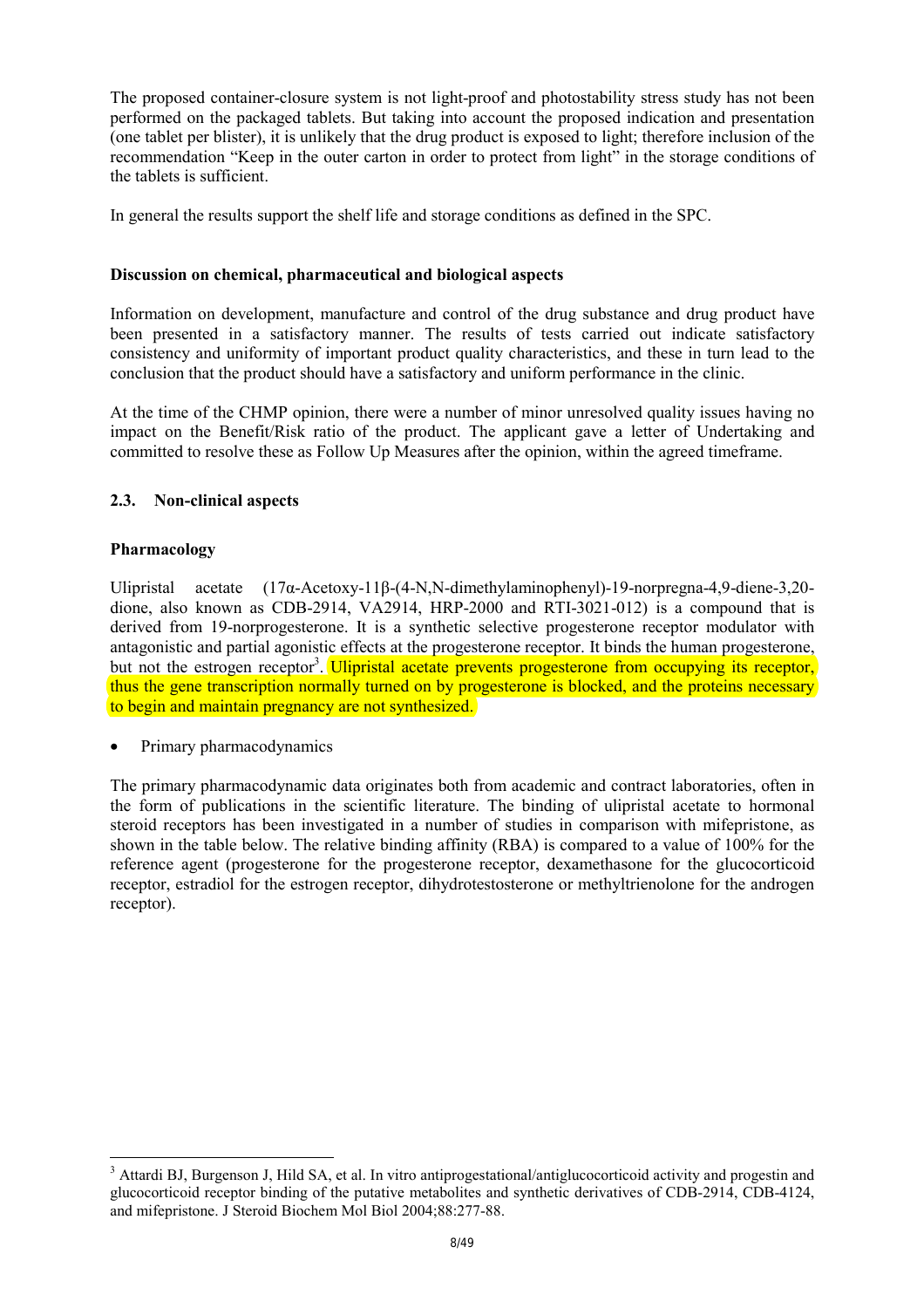| Parameter      |                  | Document       |                       |                   |                      |                 |             |  |
|----------------|------------------|----------------|-----------------------|-------------------|----------------------|-----------------|-------------|--|
|                | PR <sup>1</sup>  | $hrPR-A^2$     | $hrPR-B$ <sup>3</sup> | GR <sup>4</sup>   | ER <sup>3</sup>      | $AR^6$          |             |  |
| Ulipristal     |                  |                |                       |                   |                      |                 |             |  |
| RBA(%)         | 87, 90,          | $\blacksquare$ | $\blacksquare$        | 60, $176^{d*}$    | $< 0.7$ <sup>g</sup> | $15^k$          | HRA2914-401 |  |
|                | 116, 163,        |                |                       |                   |                      |                 |             |  |
|                | $183^{a*}$       |                |                       |                   |                      |                 |             |  |
| RBA(%)         | $607^{\circ}$    | $\blacksquare$ | $\blacksquare$        | 156 <sup>f</sup>  | < 0.1 <sup>h</sup>   | 21 <sup>k</sup> | HRA2914-401 |  |
| $IC_{50}$ (nM) | $4.2^{b}$        |                | -                     | $3.3^{f}$         | $6767^{\rm h}$       | 17 <sup>k</sup> | HRA2914-401 |  |
| $IC_{50}$ (nM) | $13.5^{b}$       | 7.8            | 6.8                   | $18.2^e$          | ۰                    | $65.5^{\rm m}$  | HRA2914-402 |  |
| $IC_{50}$ (nM) | $13.6^{b}$       | 8.5            | 7.7                   | $15.4^e$          | $\blacksquare$       | ۰               | HRA2914-449 |  |
| Mifepristone   |                  |                |                       |                   |                      |                 |             |  |
| RBA(%)         | 165, 178,        | $\blacksquare$ |                       | $101, 262^{d^4}$  | ${<}0.7^8$           | 14              | HRA2914-401 |  |
|                | $269^{a*}$       |                |                       |                   |                      |                 |             |  |
| $IC_{50}$ (nM) | 3.0 <sup>b</sup> |                | $\blacksquare$        | 1.6 <sup>f</sup>  | $946^h$              | 10 <sup>k</sup> | HRA2914-401 |  |
| $IC_{50}$ (nM) | $11.5^{b}$       | 9.6            | 7.8                   | 10.0 <sup>e</sup> | $\blacksquare$       | $13^k$          | HRA2914-402 |  |
| $IC_{50}$ (nM) | $11.5^{b}$       | 10.6           | 9.5                   | 9.1 <sup>e</sup>  | ٠                    | ٠               | HRA2914-449 |  |

**Table**: Summary of studies investigating the interaction of ulipristal acetate and mifepristone with steroid hormone receptors.

 $1$  progesterone receptor -  $^a$  rat uterus,  $^b$  rabbit uterus,  $^c$  human receptor :  $^{2,3}$  recombinant human progesterone receptors A and B:  $4$  glucocorticoid receptor  $4$  rat thymus,  $e$  rabbit thymus,  $f$  human receptor :  $5$  estrogen receptor  $-\frac{g}{g}$  rat uterus, <sup>h</sup> rabbit uterus, <sup>j</sup> human receptor : <sup>6</sup> androgen receptor  $-\frac{k}{g}$  rat prostate, <sup>m</sup> rat recombinant, <sup>n</sup> human receptor. \* multiple determinations from several experiments

Ulipristal acetate has high affinity for the progesterone and glucocorticoid receptor. Weak and negligible affinity was shown for the androgen, estrogen and mineralocorticoid receptors respectively.

A receptor screen performed on 78 receptors showed some affinity of ulipristal acetate and its main metabolite for other receptors but a clinical relevance is unlikely. Binding affinities of the monodemethylated metabolite of ulipristal acetate for the progesterone and glucocorticoid receptors are similar to the parent compound.

*In vitro* studies have shown that ulipristal acetate is only a partial antagonist at the glucocorticoid receptor. The applicant describes that ulipristal acetate has agonistic activity at the PR-A isoform, and partial agonist/antagonist activity at the PR-B isoform. Although data about agonistic and antagonistic action are limited, *in vitro* results suggest that ulipristal acetate is a Selective Progesterone Receptor Modulator.

The *in vitro* progesterone antagonistic property of ulipristal acetate was confirmed *in vivo* were ulipristal acetate inhibited progesterone induced endometrial glandular proliferation in rabbits. No estrogenic or androgenic activity was noted by ulipristal acetate but a modest antiestrogenic and antiandrogenic activity was observed.

The antiovulatory and antifertility (post-coital) activity of ulipristal acetate has been investigated in rats in several studies. Ulipristal acetate has a dose-dependent antiovulatory effect and completely blocked ovulation at and above doses of 2 mg/kg. A partial blockade of ovulation was noted already at the lowest dose 0.5 mg/kg. The antifertility or post-coital effect was investigated in female rats that were mated with fertile males and dosed on day 4 to 6 of gestation. The animals were euthanized on day 10 of gestation and the number of concepti was recorded. Ulipristal acetate at doses of 2.0 mg/rat/day, either p.o. or s.c., prevented pregnancy in all animals in the respective groups while 1 mg/kg had a partial post-coital effect. In another dosing regimen with single 2 mg doses of ulipristal acetate to rats on different days of mating, no post-coital effect was observed on days 0, 1, 2 or 3 postmating, but prevented 100% of gestations on day 4 but with less effect on day 5.

The applicant proposes several different mechanisms of action of the compound in humans:

- ability to block, disrupt or delay ovulation
- ability to block or delay ovulation even after the onset of the LH surge
- ability to delay maturation of the endometrium likely resulting in prevention of implantation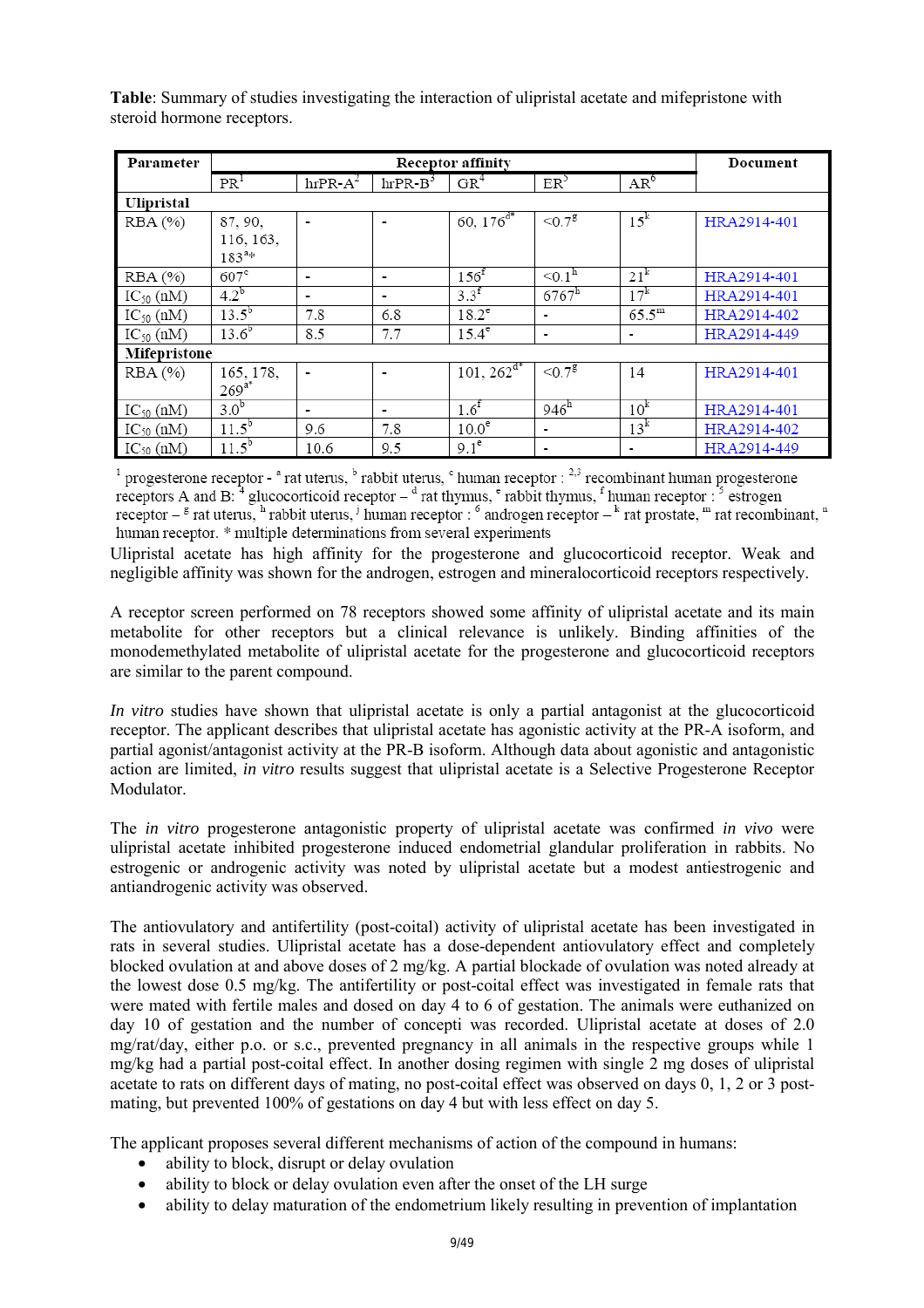The Applicant's view that the lack of effectiveness of ulipristal acetate administered to rats as a single oral dose of 2 mg in the early days (0-3) after coitus does not preclude effectiveness of ulipristal acetate as an emergency contraceptive in humans is endorsed by the CHMP considering the differences in fertilisation process between rats and humans.

Administration of progesterone to ulipristal acetate treated pregnant rats reversed the post-coital antifertility effect and maintained pregnancy. It can therefore be concluded that the prevention of pregnancy was the consequence of progesterone antagonism. A dose-dependent post-coital effect of ulipristal acetate was observed in rabbits when the animals were dosed on gestation days 0-3. A compete block of gestation was seen at 10 mg/kg and a partial block of gestation at 4 and 8 mg/kg. On days 4, 5 or 6, 32 mg/kg, had no or slight post-coital effect while 64 mg/kg totally blocked gestation in the rabbit.

The ability of ulipristal acetate to terminate pregnancies was investigated in the guinea-pig and monkey. Ulipristal, mifepristone and lilopristone were approximately equipotent at the dose levels of 10 and 30 mg/day in terminating pregnancies in guinea-pigs when the animals were treated on days 43 and 44 of gestation. Pregnant long-tailed macaques (5/group) were administered ulipristal acetate 0.5 or 5 mg/kg/day p.o. or 0.5 mg/kg/day i.m. on days 23-26 of gestation. Pregnant animals were assessed by ultrasound pretreatment (day 23) and then monitored on days 26-28, 30, 32, 35, 55, 80, 100, 130 and 145. At 0.5 mg/kg of ulipristal acetate there was no loss of foetuses, while at 5 mg/kg 2/5 foetuses were lost. When using intramuscular administration of 0.5 mg/kg 4/5 foetuses were lost in ulipristal acetate treated animals. In monkeys in which pregnancy continued and which were allowed to deliver normally, there was no evidence of structural or physiological abnormalities in foetuses.

Secondary pharmacodynamics

### Anti-glucocorticoid activity.

Glucocorticoid activity as measured by adrenal function was investigated in rats. Administration of ulipristal acetate (62.5, 125, 250 mg/kg/day p.o. for 7 days) dose-relatedly increased adrenal weights. No effects were seen on pituitary weights or ACTH or corticosterone levels.

#### Androgenic/anti-androgenic activity.

Activity at the androgen receptor was studied in orchidectomised immature male rats.

In line with a weak affinity for the androgen receptor, ulipristal acetate showed a modest antiandrogenic effect (dose-dependent inhibition of testosterone induced increase in ventral prostate weight).

#### Effect of ulipristal acetate on cultured human uterine leiomyoma cells.

The effect of ulipristal acetate on cultured leiomyoma cells was investigated in two studies. Ulipristal acetate (10 nM-1  $\mu$ M) inhibited the proliferation of viable cells by down-regulating proliferating nuclear cell antigen expression and inducing apoptosis by up-regulating cleaved caspase-3 and poly(ADP-ribose) polymerase expression; Bcl-2 expression, which is controlled in leiomyoma cells by progesterone, was down-regulated. Further studies in leiomyoma cells showed ulipristal acetate (10 nM-1µM) to reduce the expression of vascular endothelial growth factor (VEGF) and its receptors on cultured leimoyoma cells, but not on cultured normal endometrial cells; treatment with ulipristal acetate also altered the expression of progesterone isoform receptors (increased PR-A, decreased PR-B) in leiomyoma cells, but not in normal myometrial cells.

No proliferation was observed in a host of tumour cell lines during exposure to ulipristal acetate is reassuring, but does not rule out the possibility of increased progesterone induced proliferation due to the increased expression of PR. The Applicant was requested to further evaluate this aspect.

The data on leiomyoma cells only reports the expression profile after 48 hours of exposure. Study of the expression profiles of endometrial stromal cells using different exposure times, 8, 18 and 36 hours, suggests that expression of both PR isoforms is reduced after 18 hours of exposures, and increases after 36 hours of exposure. It is therefore likely that a relatively long exposure time is needed before PR expression is increased.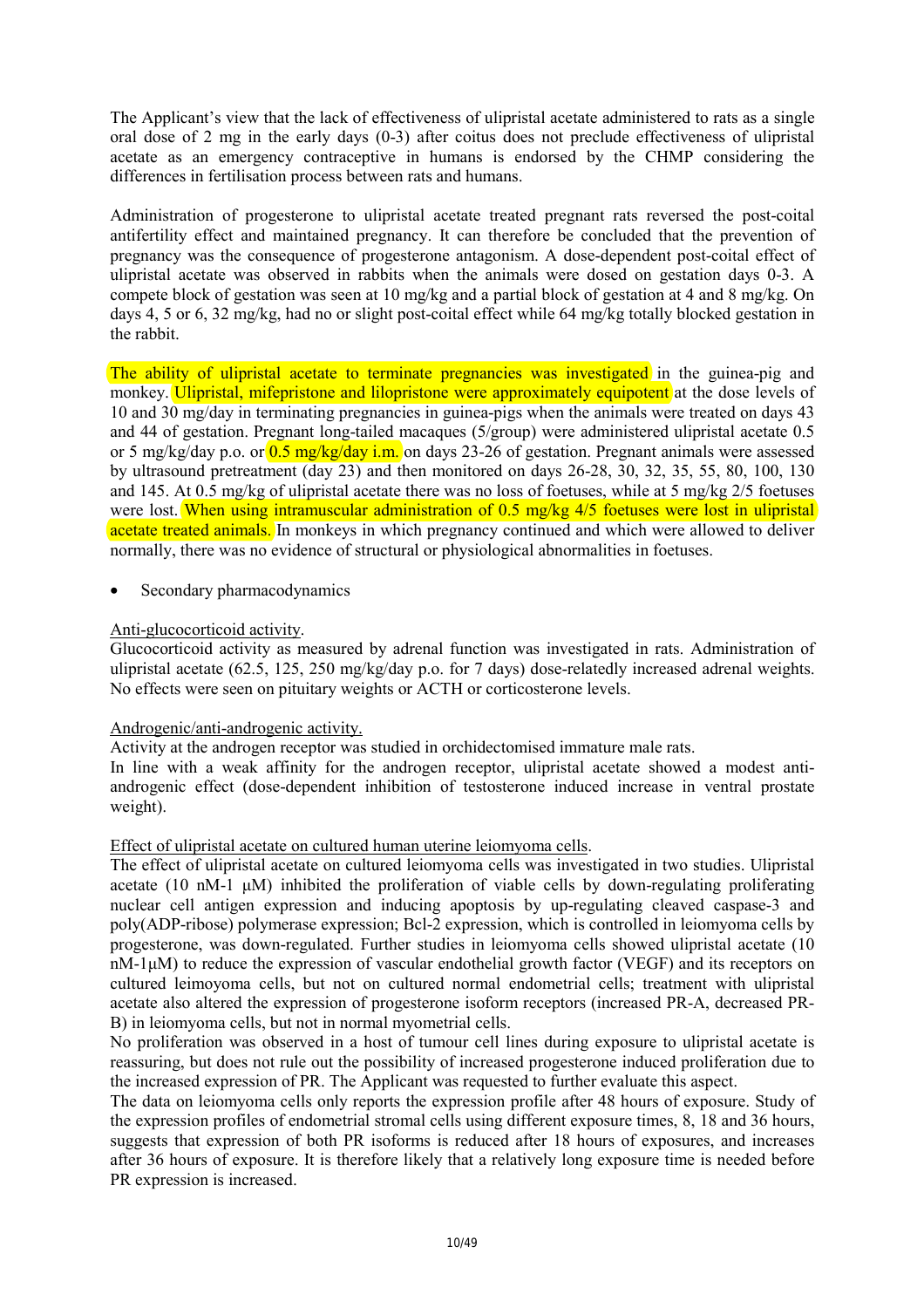It is considered unlikely, after a single dose of Ellaone, that cells are exposed for an amount of time that is sufficient to induce increased expression of PR.

# Effect of ulipristal acetate on endometrial stromal cells.

Treatment of cell cultures with 100  $\mu$ M ulipristal acetate significantly inhibited estrogen and progesterone stimulated proliferation of endometrial stromal cells. Lower concentrations were without effect. Expression levels of AR, PR-A, PR-B, Fas and FasL were all increased in cells treated with ulipristal acetate, as were protein levels of AR, but not ERα or ERβ.

• Pharmacodynamics of metabolites

The pharmacodynamic activity of metabolites to ulipristal acetate was investigated in limited *in vitro* and *in vivo* studies. The main metabolites of ulipristal acetate, the mono-N-demethylated (CDB-3877) and di-N-demethylated (CDB-3963) were both found to be pharmacologically active, with CDB-3877 having the greater affinity at the progesterone receptor of similar magnitude as ulipristal acetate. *In vivo*, CDB-3877 inhibited endometrial proliferation after oral administration with lower magnitude of efficacy than ulipristal acetate while CDB-3963 was only weakly active.

• Safety pharmacology programme

Summary of safety pharmacology studies performed with ulipristal acetate. The studies were conducted according to GLP principles.

| <b>Organ System</b><br><b>Evaluated</b><br><b>Study Number</b>                                                                | Species/<br><b>Strain</b><br>Gender/<br>Number/<br>Group | <b>Method</b> of<br>Administration                                                                                                                                     | <b>Doses</b><br><b>Duration</b>                           | <b>Comments/Results</b>                                                                                                                                                                                                                                                                                                                                                                                           |
|-------------------------------------------------------------------------------------------------------------------------------|----------------------------------------------------------|------------------------------------------------------------------------------------------------------------------------------------------------------------------------|-----------------------------------------------------------|-------------------------------------------------------------------------------------------------------------------------------------------------------------------------------------------------------------------------------------------------------------------------------------------------------------------------------------------------------------------------------------------------------------------|
| <b>CENTRAL NERVOUS SYSTEM</b>                                                                                                 |                                                          |                                                                                                                                                                        |                                                           |                                                                                                                                                                                                                                                                                                                                                                                                                   |
| Functional observation Rat/SD<br>battery (Irwin test),                                                                        | $6F/$ group                                              | po                                                                                                                                                                     | $\overline{5, 25, 125}$ mg/kg                             | No significant gross behavioural or<br>physiological changes.<br>The positive control chlorpromazine<br>exerted its expected effect.<br>Conclusion:<br>Ulipristal acetate has no effect on<br>behaviour or physiological changes.                                                                                                                                                                                 |
| <b>CARDIOVASCULAR SYSTEM</b>                                                                                                  |                                                          |                                                                                                                                                                        |                                                           |                                                                                                                                                                                                                                                                                                                                                                                                                   |
| Action potential duration Dog/Beagle<br>in Purkinje fibres                                                                    |                                                          | In vitro                                                                                                                                                               | $1, 3, 10 \mu M$<br>(0.475,<br>1.425, 4.75<br>$\mu$ g/mL) | No effect on action potential duration or<br>maximum rate of depolarisation. The<br>positive control sotalol exerted its expected<br>effect.<br><b>Conclusion:</b><br>Ulipristal acetate is unlikely to have an<br>effect on cardiac sodium channels.                                                                                                                                                             |
| HERG tail current,                                                                                                            | Transfected<br><b>HEK293</b><br>cells                    | In vitro                                                                                                                                                               | $10 \mu M$ (4.75 No effect<br>$\mu$ g/mL)                 | The positive control E-4031 exerted its<br>expected effect.<br><b>Conclusion:</b><br>Ulipristal acetate had no effect on HERG<br>tail current.                                                                                                                                                                                                                                                                    |
| Cardiovascular effects<br>(arterial blood pressure,<br>heart rate and ECG)<br>in conscious, telemetered<br>female beagle dogs | Dog, Beagle<br>4 F/group                                 | The animals were<br>orally dosed<br>sequentially with 7<br>days between doses<br>of ulipristal acetate.<br>Recordings were<br>made for up to 24<br>hours after dosing. | 5, 25, 125<br>mg/kg                                       | 5 mg/kg: the blood pressure was relatively<br>unaffected<br>25 and 125 mg/kg: Increased arterial blood<br>pressure (systolic, diastolic and mean),<br>most marked at 25 mg/kg.<br>Ulipristal acetate had no effect on heart<br>rate or ECG at any dose.<br><b>Conclusion:</b><br>Ulipristal acetate significantly increased<br>blood pressure. The NOAEL was 5 mg/kg.<br>The exposure margin at NOAEL is slightly |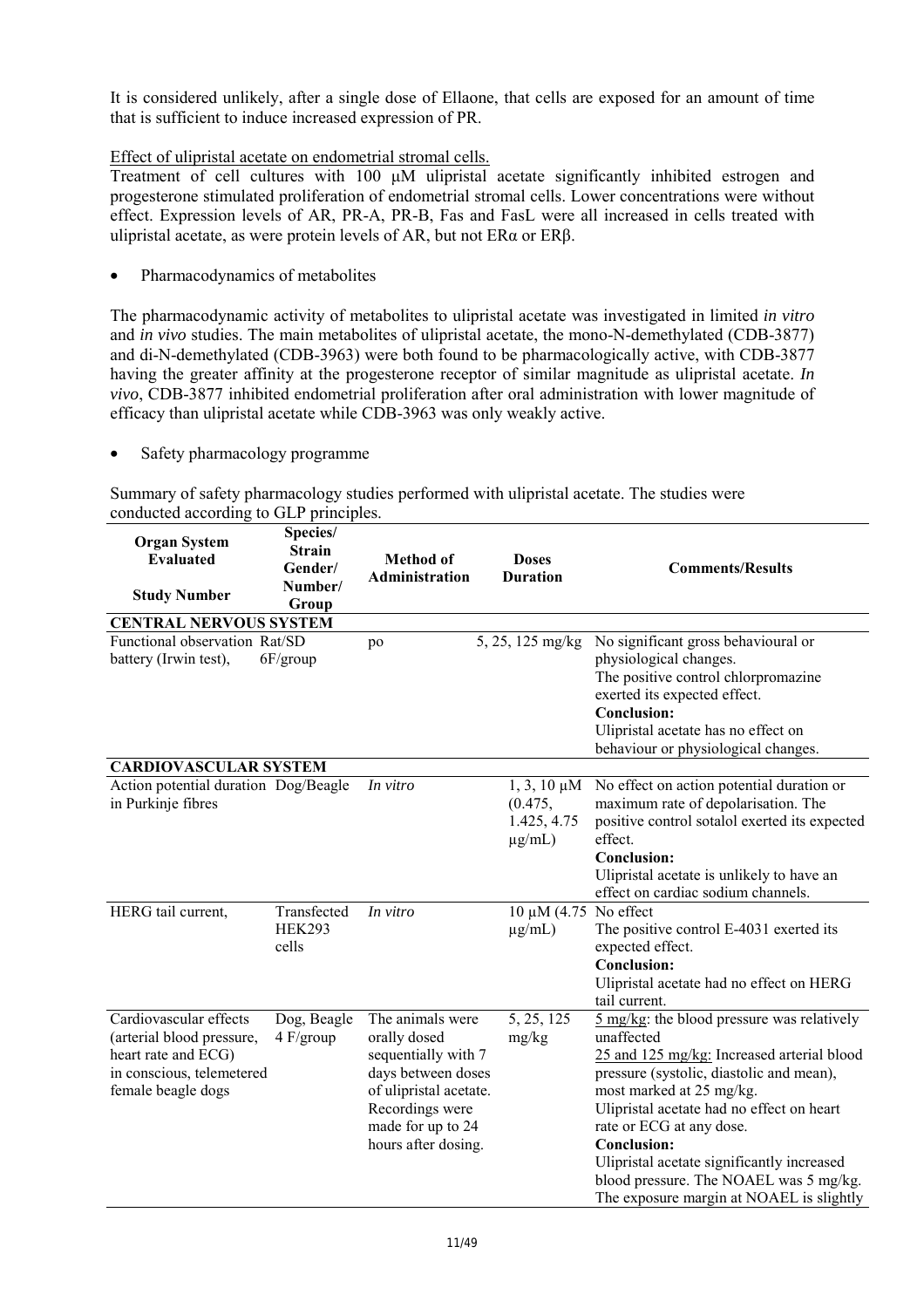below clinical exposure (348 ng\*h/ml divided by 548 ng\*h/ml). The exposure margin at 25 mg/kg is 14 times the clinical exposure.

| <b>RESPIRATORY SYSTEM</b> |             |                 |            |                                           |
|---------------------------|-------------|-----------------|------------|-------------------------------------------|
| Respiratory parameters    | Rat/SD      | Plethysmography | 5, 25, 125 | No effect                                 |
| (respiratory rate and     | $8F/$ group | chambers        | $mg/kg$ po | The positive control morphine exerted its |
| tidal volume)             |             |                 |            | expected effect.                          |
| HRA2914-414               |             |                 |            | <b>Conclusion:</b>                        |
|                           |             |                 |            | Ulipristal acetate had no effect on the   |
|                           |             |                 |            | respiratory parameters investigated.      |

Ulipristal acetate did not produce any unexpected or toxic effects in the safety pharmacology studies, which were conducted in accordance with ICH S7A and S7B. The only effect of relevance for humans is an increased arterial blood pressure observed in conscious female beagle dogs at 25 and 125 mg/kg, resulting in exposure margins of 14 and 133, respectively. The systemic exposure at NOAEL (5 mg/kg) is slightly below clinical exposure. Considering the proposed single dose administration to young individuals, the clinical relevance of the observed effect is assessed as low.

• Pharmacodynamic drug interactions

The applicant states that due to the wide range of products that might be taken simultaneously with ulipristal acetate, and due to the rapid decrease in relevant plasma levels, it is justified that no studies were performed. This was agreed by CHMP.

### **Pharmacokinetics**

### *Methods*

Assays for ulipristal acetate have been developed based on radioimmunoassay (RIA) and LC-MS/MS techniques. The RIA method relied on antisera raised in rabbits following sensitisation with ulipristal acetate 3-carboxymethyloxime and bovine serum albumin. The antiserum was shown to cross-react with the N-monodemethylated metabolite of ulipristal acetate (CDB-3877) for 76% and to a lesser degree with the N-didemethylated metabolite (CDB-3963) (59%). The RIA assay was used to support the initial pharmacokinetic studies and also the toxicokinetic analyses. LC-MS/MS methods were developed to support the safety pharmacology studies in rat and dog. No direct comparison between the RIA and LC-MS/MS methods can be performed, as the levels measured with the RIA assay are higher than using the LC-MS/MS method, because ulipristal acetate and two of its metabolites are measured with the RIA method versus ulipristal acetate alone with the LC-MS/MS method. In addition, the comparison between the two analysis methods is not possible, because the unit of the RIA method is pg/tube and with the LC-MS/MS method ng/ml.

| Absorption           | Rapidly and well absorbed after oral administration to mice, rats, rabbits,                                                                                                                                                                                                                                                                                                                                     |
|----------------------|-----------------------------------------------------------------------------------------------------------------------------------------------------------------------------------------------------------------------------------------------------------------------------------------------------------------------------------------------------------------------------------------------------------------|
|                      | dogs and monkeys.                                                                                                                                                                                                                                                                                                                                                                                               |
|                      | $C_{\text{max}} = 1$ h in rats, 1-2 hours in dogs and 4 h in monkeys following oral                                                                                                                                                                                                                                                                                                                             |
|                      | administration.                                                                                                                                                                                                                                                                                                                                                                                                 |
| Bioavailability      | Rats approximately 80%.                                                                                                                                                                                                                                                                                                                                                                                         |
|                      | Monkeys approximately 112%.                                                                                                                                                                                                                                                                                                                                                                                     |
|                      | Human: No data                                                                                                                                                                                                                                                                                                                                                                                                  |
| Dose proportionality | The exposure appeared to be less than proportional over the dose range 5 to<br>125 mg/kg for both ulipristal acetate and the metabolite CDB-3877 in rats<br>but the converse was seen in dogs. When analysed by RIA, exposure of rats<br>and rabbits increased less than proportionally over the dose range 50-1250<br>$mg/kg$ .<br>Non-linear kinetics in humans, with less than dose proportional increase in |
|                      | exposure.                                                                                                                                                                                                                                                                                                                                                                                                       |

Summary of pharmacokinetics for ulipristal acetate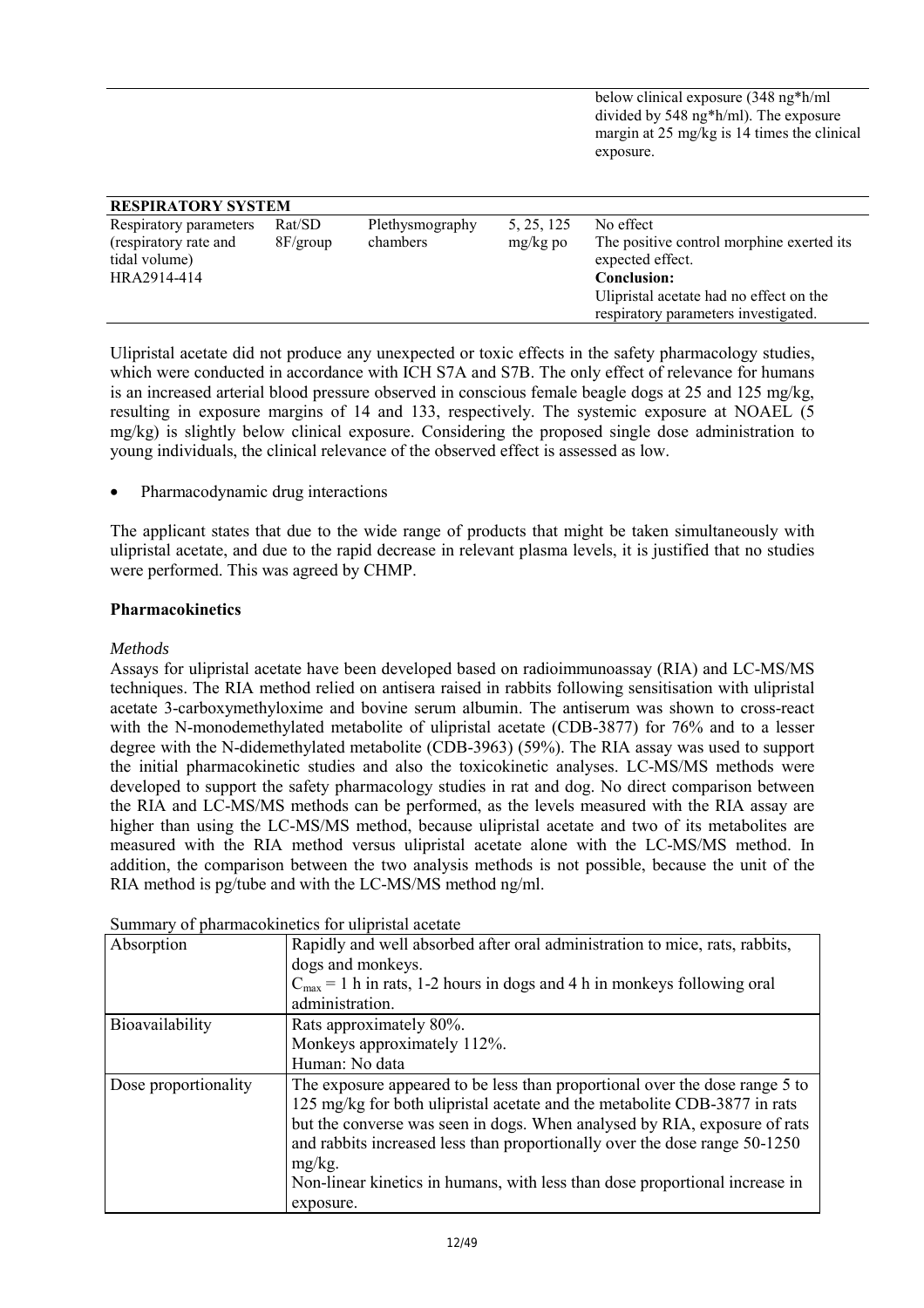| Terminal plasma half- | Rat: 6 hrs following oral administration                                     |
|-----------------------|------------------------------------------------------------------------------|
| life                  | Monkey: 87 hrs following oral administration                                 |
|                       | Human: 32 hours after oral administration                                    |
| Distribution          | Highly protein bound (96.7-99.5%) to plasma proteins of mouse, rat, rabbit,  |
|                       | dog, monkey and human.                                                       |
|                       | $^{14}$ C-ulipristal was widely distributed in rats and monkeys. Higher      |
|                       | concentrations of radioactivity were seen in pigmented tissues (uveal tract, |
|                       | pigmented skin and meninges).                                                |
|                       | No human data on excretion into milk.                                        |
|                       | No information on distribution over placenta.                                |
| Metabolism            | Rapid and extensive metabolism possibly via cytochrome P450 (CYP3A4).        |
|                       | A large number of metabolities are produced, up to 28 in rat and 20 in       |
|                       | monkeys. In vivo metabolism data in humans are very limited.                 |
| Excretion             | Rats and monkey: main route via faeces (83.3-44.7%).                         |
|                       | Biliary excretion was observed in the rats.                                  |
|                       | Human: poorly characterised (no human mass balance study available),         |
|                       | main elimination route likely via metabolism.                                |

#### *Absorption*

Ulipristal acetate was rapidly and well absorbed after oral administration to mice, rats, rabbits, dogs and monkeys. Following oral administration of 5 mg/kg of  $^{14}$ C-ulipristal acetate to rats and monkeys Cmax was observed at 1 and 4 hours, respectively, after dosing. Results obtained by LC-MS/MS following oral dosing to rats and dogs at dose levels of 5, 25 and 125 mg/kg confirmed the rapid absorption  $(T_{\text{max}}$  of 1-5 hours in rats, 1-2 hours in dogs). Despite very limited data and differences in analysis techniques, it appears that the Cmax and AUC are approximately dose proportional.

Comparisons of exposure after intravenous and oral administration gave bioavailability figures of 80 and 113% in rats and monkeys, respectively. Studies in monkeys with assay by RIA confirmed the good bioavailability. The applicant showed that different oral formulation influenced the bioavailability ulipristal acetate in monkey. In addition, data in rat showed that the feeding status of the animal influenced the bioavailability of ulipristal acetate, with a lower bioavailability in fed animals than in fasted animals. This is in agreement with the statement of the applicant that the absorption of ulipristal acetate is pH-dependent and may be reduced in situations where gastric pH is increased irrespective of cause.

# *Distribution*

Ulipristal acetate was highly bound (96.7-99.5%) to plasma proteins of mouse, rat, rabbit, dog, monkey and human; studies with human protein fractions showed a major role of α1-acid glycoprotein. In addition, ulipristal acetate is also highly bound in blood (4.86% to blood cells and 94.09% to plasma proteins).

Following intravenous and oral administration of  $^{14}$ C-ulipristal acetate to rats and monkeys, radioactivity was widely distributed. In rats, concentrations of radioactivity declined after peak levels, but quantifiable radioactivity levels were still present in all tissues at the final sampling time of 3 days. In addition, in monkeys even after 14 days radioactivity was measurable in all investigated tissues. The liver accounted for the majority of radioactivity in the tissues in the distribution studies in rat and monkey. However, ulipristal acetate also showed a high tissue to plasma ratio in the kidney, clitoris, ovary, uterus, adrenal, fat, uveal tract, pigmented skin and mucosa of the gastro-intestinal tract, indicating accumulation in these organs if the drug is used again a month later. Most likely this has no implications, because ulipristal acetate is given as a single dose, but in repeated dose this could result in toxicity due to accumulation.

# *Metabolism*

Metabolism of ulipristal acetate was investigated *in vitro* in liver microsomal preparations from mice, rats, rabbits, dogs, monkeys and humans. All species produced the same two major metabolites, but the proportions varied between species. Some minor metabolites were detected in the animal species which were not detected with human microsomes. No metabolites were detected that were unique to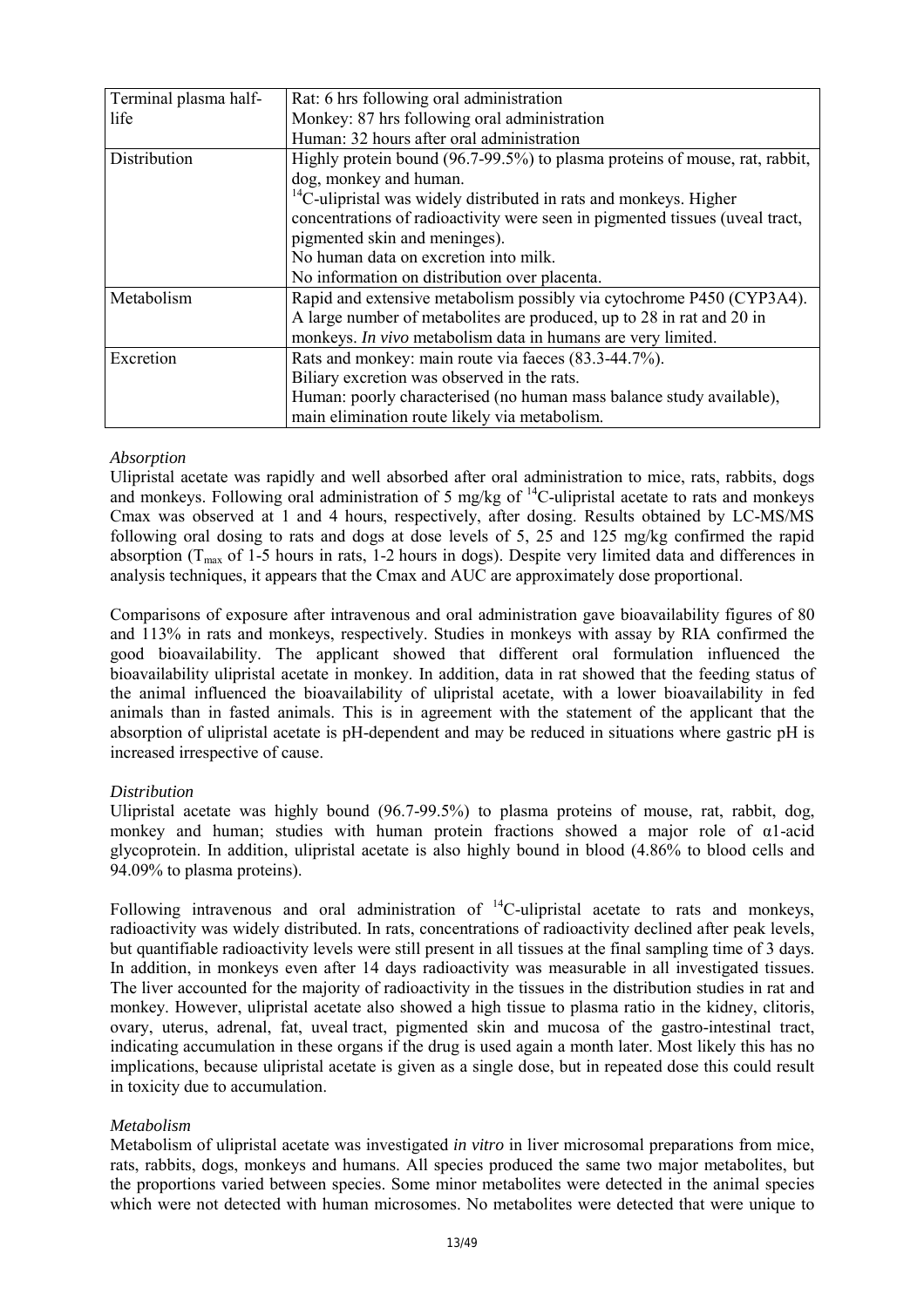humans. The *in vivo* metabolism data in humans are very limited. The active metabolite 3877A has been measured; however, no human mass balance study is available.

In studies with Supersome™, the metabolism of ulipristal acetate was predominantly mediated by CYP3A4, and to a small extent by CYP1A2 and CYP2D6. Pharmacokinetic interaction studies *in vitro* examined the potential for ulipristal acetate to inhibit a range of CYP isozymes. Ulipristal acetate did not inhibit marker enzyme activities for CYP1A2, CYP2C19 or CYP2E1 at any concentration evaluated. Inhibition of CYP2C9, CYP2D6 and CYP3A4 activity was observed only at the highest concentration (100  $\mu$ M, 47.56  $\mu$ g/mL) although the extent of this inhibition is indicative of very weak inhibitors. Concomitant administration of ulipristal acetate with potent CYP3A4 inhibitors (*e.g.* ketoconazole, itraconazole, ritonavir, telithromycin, clarithromycin, nefazodone) may inhibit the metabolism of ulipristal acetate and cause increased plasma levels. In addition, concomitant administration with potent CYP3A4 inducers (*e.g.* rifampicin, phenytoin, phenobarbital, carbamazepine, *Hypericum perforatum*/St John's wort) may reduce plasma concentrations of ulipristal acetate and may result in decrease in efficacy.

### *Excretion*

Studies examining plasma, urine, faeces and, in rats only, bile after oral and intravenous administration to rats and monkeys identified a large number of metabolites – up to 28 in rat and 20 in monkeys. Following administration of  ${}^{14}$ C-ulipristal acetate to rats and monkeys, excretion of radioactivity was predominantly faecal. After oral dosing of 5 mg/kg, faeces accounted for 83.3% of the administered radioactivity and urine 2.4%; corresponding figures for the monkey were 44.7 and 6.3% (total recovery of radioactivity was much lower in the monkey, 69.7%, as compared to the rat, 93.2%). In bile duct cannulated rats, bile accounted for 61.5% of the administered dose with a further 28.8 and 4.0% found in faeces and urine, respectively.

### **Toxicology**

Single dose toxicity

In single dose toxicity studies, only one dose of ulipristal acetate (1250 mg/kg) was investigated in rats and rabbits, which was far in excess of the human dose (140-fold and 197-fold based on Cmax values for rats and rabbits respectively). The apparent LD50 was <1250 mg/kg in the rat and >1250 mg/kg in the rabbit. Although more dose levels were used in the repeat dose toxicity studies, single dose administration is the more appropriate dosing scheme for this indication. More dose levels should have been investigated to allow assessment of any risks relevant for humans. However, due to the fact that no unexpected toxicity was evident in the repeat dose studies, no further single dose toxicity studies are required.

• Repeat dose toxicity (with toxicokinetics)

The pivotal repeated-dose toxicity studies are considered to be the 6-month studies in the rat and cynomolgus monkey. These are supported by 14-day preliminary studies in the rat and rhesus monkey. Toxicokinetic measures were included in all studies. There was no investigation of recovery following cessation of dosing in any of these studies. Dosing was oral with ulipristal acetate suspended in ASV: 0.9% sodium chloride, 0.4% polysorbate 80, 0.5% carboxymethylcellulose and 0.9% benzyl alcohol in distilled or deionised water.

Administration of ulipristal acetate (1, 5 and 25 mg/kg/day) to rats in the 6-month toxicity study caused changes in haematological (increased white cell, lymphocyte and neutrophils; reduced erythrocyte numbers, haematocrit and haemoglobin) and biochemical (reduced sodium, chloride; increased globulin, total protein and cholesterol) parameters. Organ weight analysis showed increased liver and adrenal weights and decreased ovaries, uterus and thyroid weights at the 5 and 25 mg/kg/day dose levels. On histological examination, these correlated with adrenal cortical and liver hepatocyte hypertrophy, ovarian follicular cysts and follicular atresia and uterine glandular dilation: pituitary hyperplasia and mammary galactoceles were also noted. These histological changes were most notable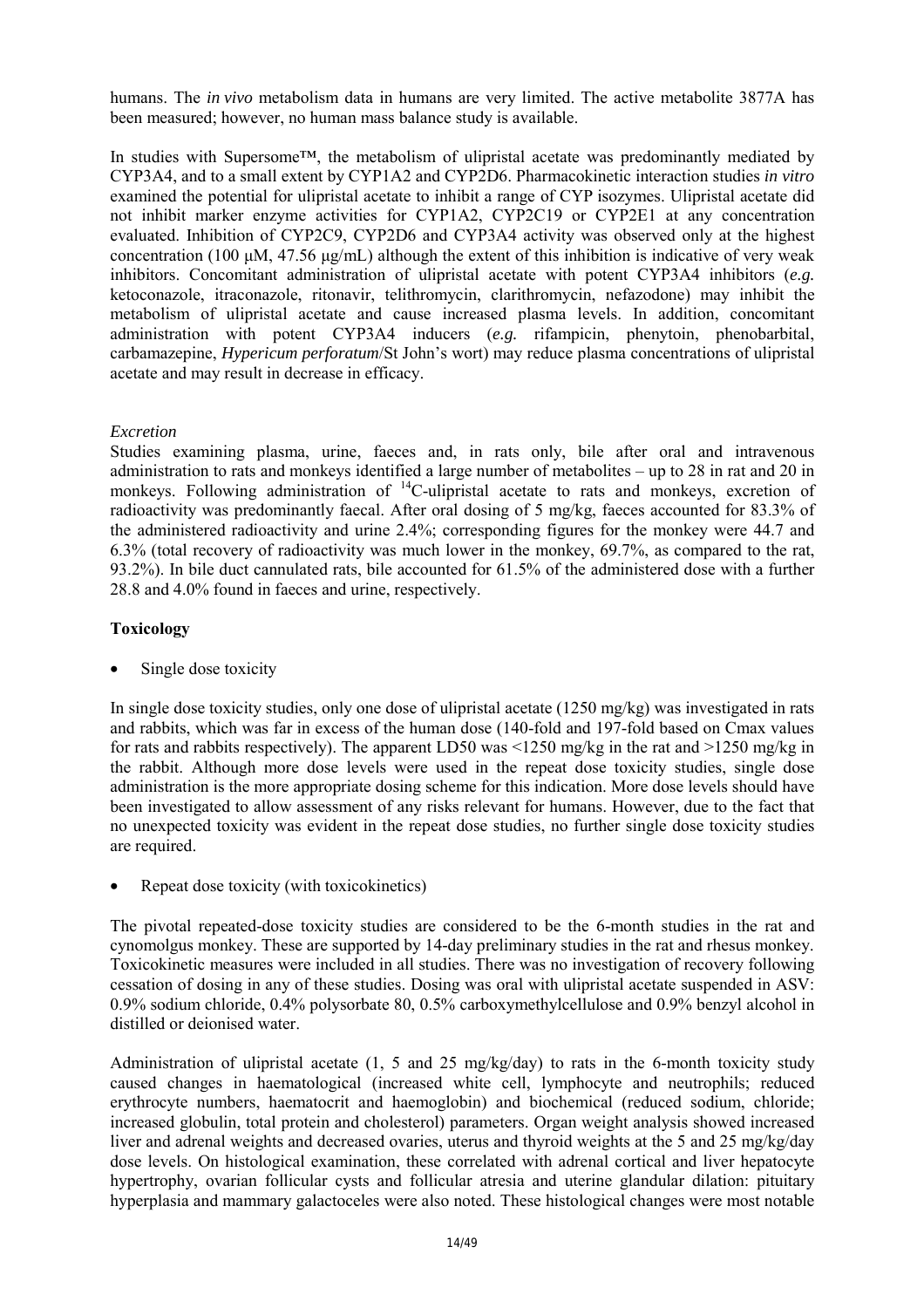in animals treated with 5 or 25 mg/kg/day but the changes in mammary glands and ovaries were also seen at 1 mg/kg/day. There was a significant positive correlation between pituitary weights and serum prolactin levels and between adrenal weights and serum corticosterone levels. Treatment-related changes were seen at all dose levels and it was not possible to determine a NOEL in this study.

The 14-day study in rhesus monkeys had only two dose levels, 20 and 100 mg/kg/day. Two animals in the high-dose group were particularly affected by treatment with one animal euthanized on day 8. No treatment-related changes in haematology parameters were observed while high-dose animals showed changes in some biochemistry parameters which are considered of low clinical relevance. Serum cortisol levels showed a general trend of increasing values in the high-dose group. Organ weights were increased in the high-dose group for liver, thyroid and heart and, for animals in both treated groups, in the spleen, adrenals, ovaries and kidneys. A dose related increase in mucous cells in the cervix in lowand high-dose groups and a decreased bone marrow cellularity in two high-dose animals were observed at histopathology.

The 6-month study in cynomolgus monkeys was conducted at dose levels of 1, 5 and 25 mg/kg/day. Administration of ulipristal acetate disrupted the hypothalamic-pituitary-adrenal axis with increased cortisol and prolactin levels. Although hormone levels were altered at all dose levels, the consequences were most apparent at the 5 and 25 mg/kg/day dose levels. The menstrual cycle was disrupted in mid- and high-dose animals with some high-dose animals being acyclic throughout the study. Lymphocyte numbers were reduced and neutrophil numbers increased at these dose levels; this might be expected as a consequence of the increased circulating cortisol levels resulting from disruption of the feedback mechanisms controlling the release of ACTH. Adrenal weights were increased in high-dose animals (there was a significant correlation between adrenal weights and serum cortisol levels), consistent with the hypertrophy observed at histology; although thymus weights were decreased at this dose level, there were no histological correlates. Histology also showed cystic dilatation of uterine endometrial glands in mid- and high-dose animals, with one high-dose animal showing mild squamous metaplasia.

Apart from the effects on the liver, which might be due to increased metabolic load, all effects have been seen after long-term treatment with other hormones, and can be explained by an exaggerated pharmacodynamic effect.

Genotoxicity

The standard genotoxicity battery was performed and results were negative. The doses used in the main *in vivo* micronucleus test were determined from the results from adequate dose range finding studies. In vivo exposure in the mouse micronucleus study has been confirmed by radioactivity. There is no evidence of genotoxic potential of ulipristal acetate.

**Carcinogenicity** 

No long-term carcinogenicity studies have been performed. Ulipristal acetate is used as a single dose, and carcinogenicity testing is therefore considered not necessary.

• Reproduction Toxicity

The programme of reproductive and developmental toxicity studies conducted with ulipristal acetate have focused on embryofoetal development using standard dosing periods in rats and rabbits and possible effects on pups from dams which were dosed during the early days of pregnancy. Doses in these studies were low so as to provide data at levels which did not impair pregnancy. There were no toxicokinetic measures incorporated into these reproductive and developmental toxicity studies. The studies were according to the Applicant not intended to provide safety margins in terms of exposure, but to give data to guide on the consequences of ulipristal acetate administration at dose levels which allowed pregnancies to continue.

Reproductive and developmental studies performed with ulipristal acetate.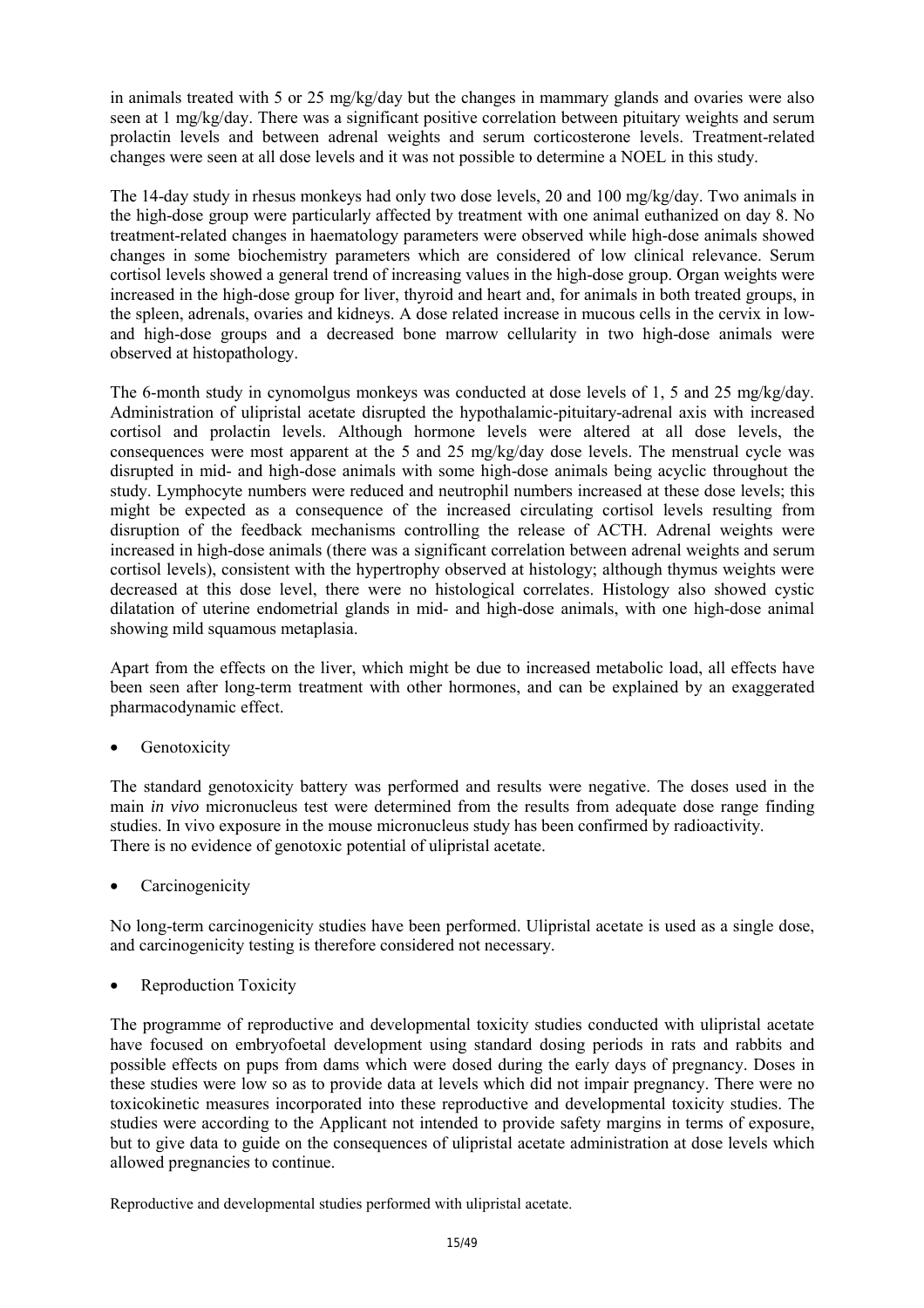| Study type/             | Species/            | Route/        | <b>Dosing period</b>           |
|-------------------------|---------------------|---------------|--------------------------------|
| <b>Study ID</b>         | Number/             | dose          |                                |
| <b>GLP</b>              | Sex/group           | (mg/kg)       |                                |
| Male fertility study    | Rat/SD,             |               |                                |
|                         | Males, 6-8 animals/ | $0, 10$ po    | M: 14, 35 or 70 days premating |
| GLP:no                  | group               |               |                                |
| Preliminary             |                     |               |                                |
| embryofoetal study in   | Rat/SD              | 0, 0.1, 0.3,  | $F: G6-G15$                    |
| rats                    | Females, 5/group    | $1, 3, 10$ po |                                |
|                         |                     |               |                                |
| Embryofoetal study in   | Rat/SD              | 0, 0.1, 0.3,  | $F: G6-G17$                    |
| rats                    | Females, 25/group   |               |                                |
|                         |                     | po            |                                |
| Embryofoetal study in   | Rabbit/NZW          | 0, 0.1, 0.3,  |                                |
| rabbits                 | Females, 20/group   |               | $F: G6-G18$                    |
|                         |                     |               |                                |
| Pre/post-natal          | Rat/SD              | 0, 0.5, 1     |                                |
| development             | Females, 10/group   | $mg/rat$ po   | $F: GO-G3$                     |
| GLP:no                  |                     |               |                                |
| Late gestational effect | Rat/SD              | 0, 2, 4, 8    |                                |
| GLP:no                  | Females.            | mg/rat        | $F: G17-G19$                   |
|                         | $10/\text{group}$   |               |                                |

 $*$  G – gestation day

Ulipristal acetate has no effect on male fertility.

As expected, ulipristal acetate is embryotoxic at low doses, when given to rats and rabbits in repeated doses at gestation days 6-17 or 6-18 respectively. Considering the pharmacodynamics of the product and the indication applied for, the most important effects to consider are those in live foetuses, and the applicant has chosen a dose in the embryo/foetal studies that allows sufficient foetuses to survive for examination. In rats and rabbits, no effects in live foetuses were observed at doses up to 1 mg/kg/day in the pivotal studies.

In the pup development study, effects on fertility and litter size are as expected. Equal to the embryofoetal development studies, considering the pharmacodynamics of the product and the indication applied for, the most important effects to consider are those in surviving offspring. When dosed at GD0-3 with up to 4 mg/kg/day, no effects were observed in the offspring of rats. Apart from the study in macaques where no effects on surviving offspring were evident after dosing on days 23-26, other robust data on surviving offspring of animals dosed after GD-3 is not available. It has not been possible to evaluate the teratogenic potential of ulipristal acetate since the doses are low in order to maintain gestation of the animals.

The applicant has committed to perform a pre- and postnatal development study. The results of this study are awaited to assess the effects of possible off-label use after the first 5 days post-coital.

• Toxicokinetic data

Toxicokinetic measures were included in all studies. These were often minimal in terms of sampling times but they did serve to substantiate the exposure of the animals to ulipristal acetate and allow some comparisons to be made to the exposure levels reached in clinical use of ulipristal acetate.

There are deficiencies in the toxicokinetic documentation with different assay methodologies used (RIA in animals, LC-MS/MS in humans) which hampers an comparison between animals and humans. In the rat, no exposure margin exists while in the pivotal 6 month toxicity study in the Cynomolgus monkey, an exposure margin above clinical exposure was obtained. The toxicokinetic documentation was however accepted considering that the obtained toxicity findings can be explained by an exaggerated pharmacodynamic effect of ulipristal and the proposed single dose administration of ulipristal.

Overview of the toxicokinetic data in studies performed with ulipristal.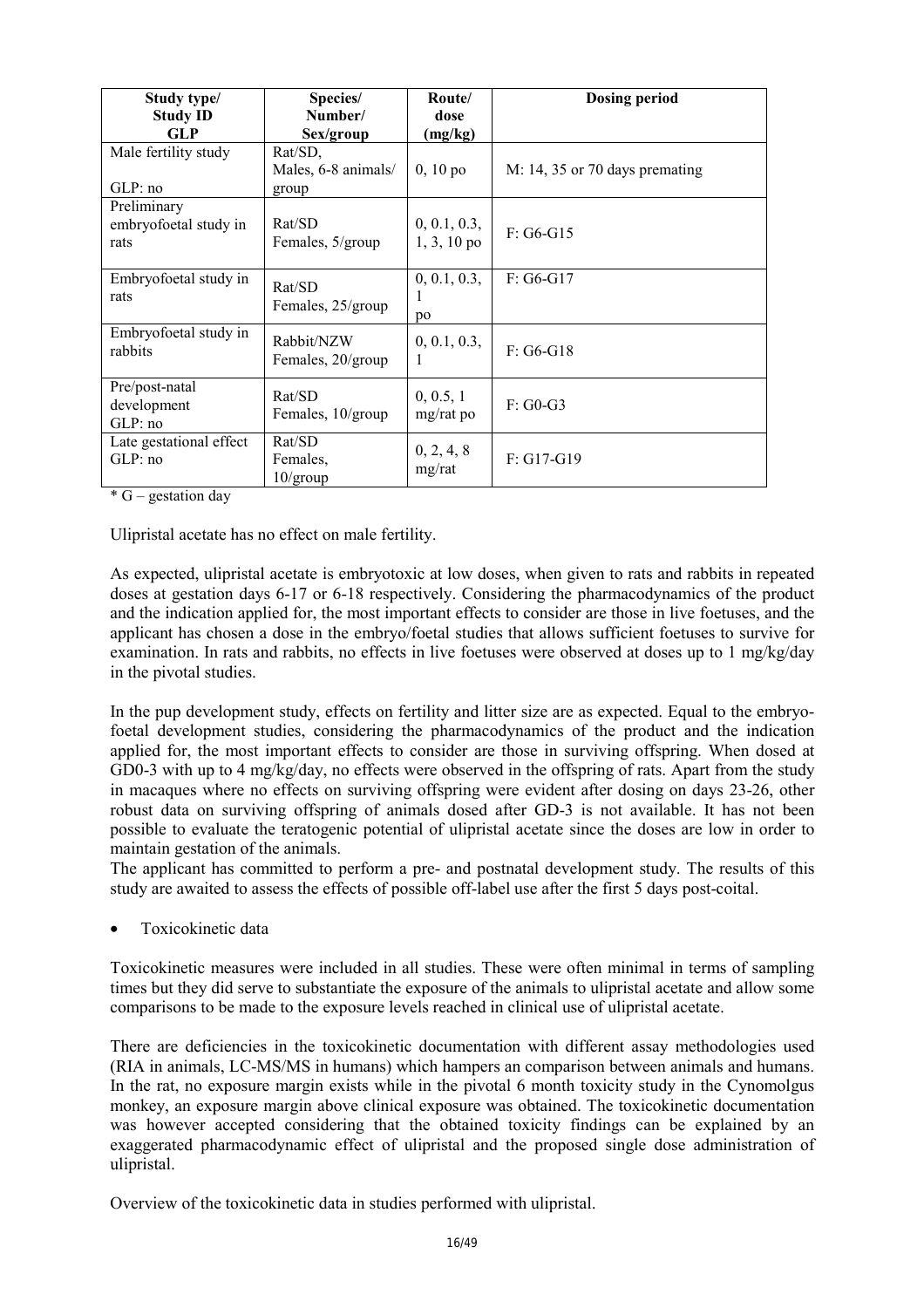| <b>Study</b><br>ID/<br><b>GLP</b>    | <b>Species</b><br>Sex/<br>No/<br>Group         | <b>Dose/Route</b><br>mg/kg/<br>day | Dura-tion | <b>NOEL</b><br>mg/kg/<br>day                     | <b>Major findings/comments</b>                                                                                                                                                                                                                                                                                                                                                         |
|--------------------------------------|------------------------------------------------|------------------------------------|-----------|--------------------------------------------------|----------------------------------------------------------------------------------------------------------------------------------------------------------------------------------------------------------------------------------------------------------------------------------------------------------------------------------------------------------------------------------------|
| <b>HRA</b><br>2914-433<br><b>GLP</b> | SD rat.<br>females.<br>$10$ /group             | 0, 4, 20,<br>100<br>oral gavage    | 14 days   | NOEL: 4<br>mg/kg                                 | Analysis of serum levels of ulipristal and immunoreactive metabolites in samples<br>obtained approximately 24 hours after the final dose gave levels of $7.0\pm2.1$ ,<br>$47.0\pm9.6$ and $150.3\pm47.0$ ng/mL at 4, 20 and 100 mg/kg/day, respectively.                                                                                                                               |
| <b>HRA</b><br>2914-435<br><b>GLP</b> | SD rat<br>females.<br>$20$ /group              | 0, 1, 5, 25<br>oral gavage         | 6 months  | <b>NOAEL:</b><br>could not<br>be deter-<br>mined | Serum levels of ulipristal and its immunoreactive metabolites in samples obtained<br>at necropsy were $11.2\pm 0.7$ , $75.8\pm 4.9$ and $147.3\pm 9.5$ ng/mL at 1, 5 and 25<br>mg/kg/day, respectively.                                                                                                                                                                                |
| <b>HRA</b><br>2914-434<br>GLP no     | Rhesus<br>macaques<br>females/gro<br>up        | 0, 20, 100<br>oral gavage          | 14 days   | <b>NOAEL:</b><br>could not<br>be deter-<br>mined | Serum levels of ulipristal and immunoreactive metabolites were determined in<br>samples taken each day before dosing. At the 20 mg/kg/day dose level, mean<br>values ranged from $122\pm47$ to $354\pm80$ ng/mL, with the range at $100$ mg/kg/day<br>being $525\pm219$ to $2384\pm918$ ng/mL.                                                                                         |
| <b>HRA</b><br>2914-436<br><b>GLP</b> | Cyno-<br>molgus<br>monkey<br>females/gro<br>up | 0, 1, 5, 25<br>oral gavage         | 6 months  | NOAEL: 1<br>mg/kg                                | Samples for analysis of ulipristal and immunoreactive metabolites were obtained<br>approximately 4 hours after dosing, as were those for analysis of cortisol and<br>prolactin: AUC0-180days values for ulipristal and immunoreactive metabolites<br>were $14861 \pm 1073$ , $124702 \pm 13266$ and $492775 \pm 32478$ ng.day/mL for the 1, 5 and<br>25 mg/kg/day groups respectively. |

Local tolerance

n/a

• Other toxicity studies

An evaluation of the *in vitro* phototoxicity of ulipristal acetate (2.5-30 µg/mL) on Balb/c 3T3 fibroblasts using the neutral red uptake assay has been performed (study HRA2914-448). The highest concentration of ulipristal acetate used was limited by solubility. When tested up to the limit of solubility, ulipristal acetate was not phototoxic.

No other toxicity studies have been performed.

#### **Ecotoxicity/environmental risk assessment**

A Phase I ERA based on the CHMP Guideline on the Environmental Risk Assessment of Medicinal Products for Human Use (EMEA/CHMP/SWP/4447/00) adopted by CHMP on 01 June 2006 was provided.

The Applicant concluded that the calculated concentration for PEC<sub>Surface water</sub> is less than the 0.01 µg/L threshold value given in the CHMP guideline, and that the release into the environment of ulipristal acetate following the prescribed use of Ellaone is unlikely to represent a risk for the environment. This was not accepted by CHMP because ulipristal acetate is a selective progesterone receptor modulator with the potential to affect the reproductive outcome in many species, making the action limit of 0.01 µg/L potentially not applicable. A phase II environmental risk assessment was requested, which the applicant has committed to perform. A tailored risk assessment strategy should be followed that addresses the specific mechanism of action.

#### **Discussion on the non-clinical aspects**

*In vivo* pharmacology results show that ulipristal acetate has antiprogesterone activity shown as inhibition of progesterone induced endometrial glandular proliferation in the anti-McGinty and anti-Clauberg tests. The monodemethylated metabolite has modest activity in the anti-Clauberg test. Ulipristal acetate seems most potent after oral administration. The modest antiuterotropic effect observed in rats is most likely due to anti-progestational activity through the progesterone receptor, since ulipristal acetate has no affinity for the estrogen receptor. An anti-estrogen effect of ulipristal acetate is therefore highly unlikely.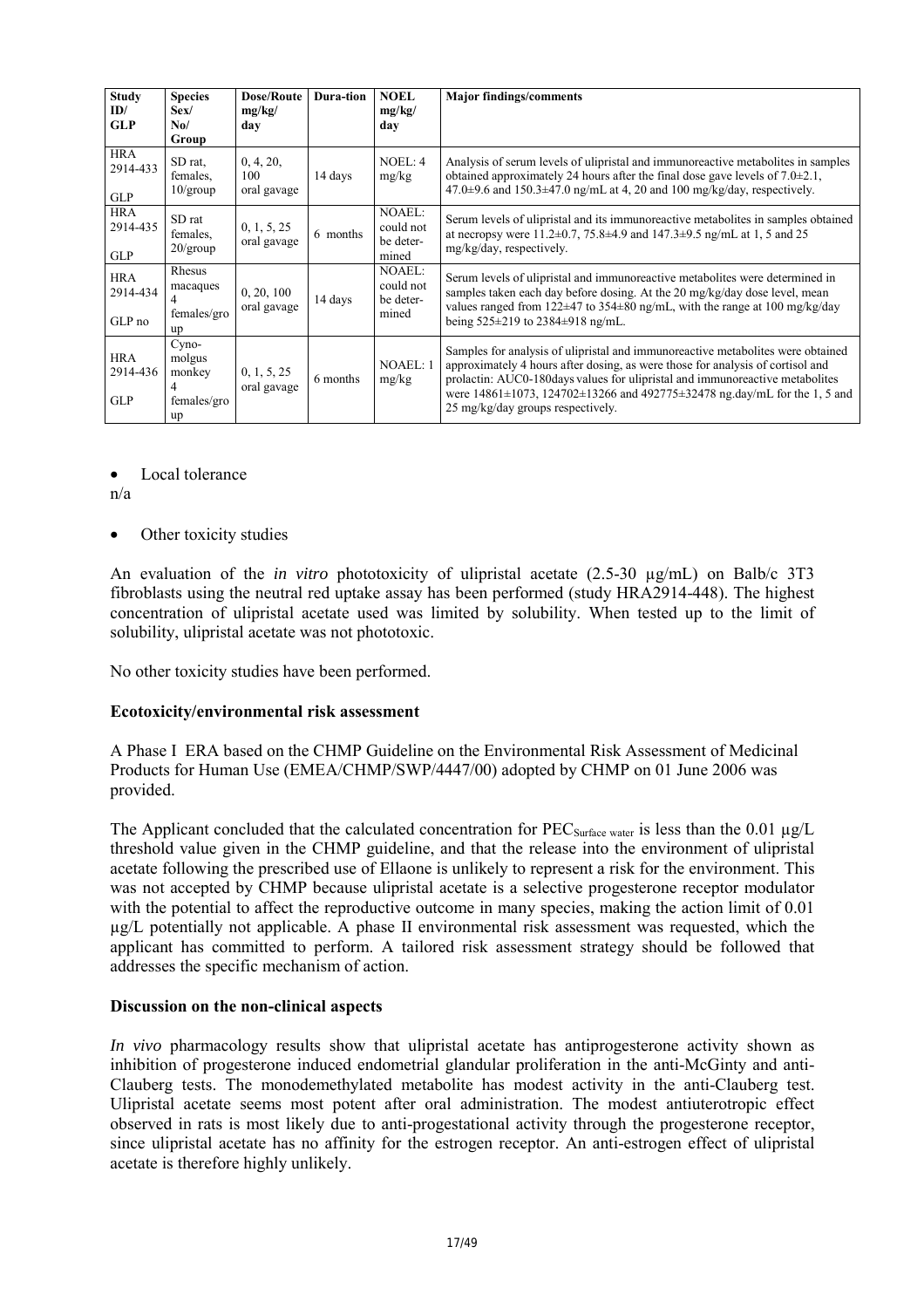Ulipristal acetate was shown to be effective in inhibiting ovulation and preventing pregnancy in rats. When given to guinea pigs and macaques at later stages of pregnancy, ulipristal acetate terminated gestation in some animals. However, these endpoints are not relevant for the current indication applied for. The most relevant dosing scheme in relation to a clinical setting, is a single administration on the first few days post-coital. In rats, efficacy was only shown for dosing after day 4. In rabbits single doses were only investigated after day 4, in which a high dose was necessary to achieve a reduction on pregnancy rates. Pre-clinical efficacy at days 0-3 using single dose has not been shown, presumably due to differences in fertilisation process between preclinical species and humans.

Pharmacodynamic studies performed *in vivo,* and reproduction toxicity studies, clearly demonstrated that repeated doses above 1 mg/kg to rats and rabbits cause embryolethality. Doses below 1 mg/kg are so low that malformations/variations are difficult to investigate in the animal species. There are data in rats and monkeys which indicate no adverse effect of ulipristal acetate when the embryo/foetus is exposed during early gestation, however, due to a small number of animals and low doses used, no conclusion for human safety could be drawn from these studies.

The CHMP requested additional information on human in vivo metabolism data due to the need to assess the relevance of the animal species used in reproduction toxicity studies. It was agreed that for this indication with only single dose administration on single occasions, the requirements for human pharmacokinetic data may be lowered compared with a product intended for chronic administration.

The main safety concern with ulipristal acetate at the proposed therapeutic use is the potential adverse effects on an embryo that develops to term due to a failed emergency contraception. The applicant was asked to summarise all available data and include a discussion on exposure margins at the tested doses.

It can be concluded that, due to hormonal differences, the rodent species are probably less relevant. Focus was therefore on data in primates which was summarised in the SPC section 5.3.

The safety concerns relating to an embryolethal and teratogenic potential of ulipristal acetate are therefore considered addressed with appropriate changes to the SPC.

# **2.4. Clinical aspects**

#### **Introduction**

l

Ellaone contains ulipristal acetate, a synthetic selective progesterone receptor modulator with antagonistic and partial agonistic effects, as claimed by the applicant, at the progesterone receptor. An effective emergency contraceptive method has the potential to help out women, who might otherwise have become pregnant, thereby possibly reducing the need for abortion.

Currently, the standard of care for emergency contraception is the administration of 1.5 mg of levonorgestrel within 72 hours of unprotected intercourse.

It should be noted that levonorgestrel is only registered for the time frame of 0-72 hours, as there is limited evidence of efficacy after 72 hours after UPI. Longer duration of efficacy, beyond the approved margin of levonorgestrel would be an advantage.

Normal sperm can survive in the female reproductive tract and retain the ability to fertilize an egg for at least 3 and up to 5 days, but an oocyte can be successfully fertilized for only approximately 12-24 hours after it is released.<sup>4</sup> Although not specifically stated it is assumed that for this reason several published emergency contraception studies in women are conducted up to maximally 120 hours after  $\overline{1}$  IPI<sup>5</sup>

<sup>&</sup>lt;sup>4</sup> Wilcox AJ, Weinberg CR and Baird DD Post-ovulatory ageing of the human oocyte and embryo failure. Hum Reprod 1998;13:394-397.

<sup>&</sup>lt;sup>5</sup> Cheng L, Gülmezoglu AM, Piaggio G, et al. Interventions for emergency contraception. Cochrane Database Syst Rev. 2008;2:CD001324.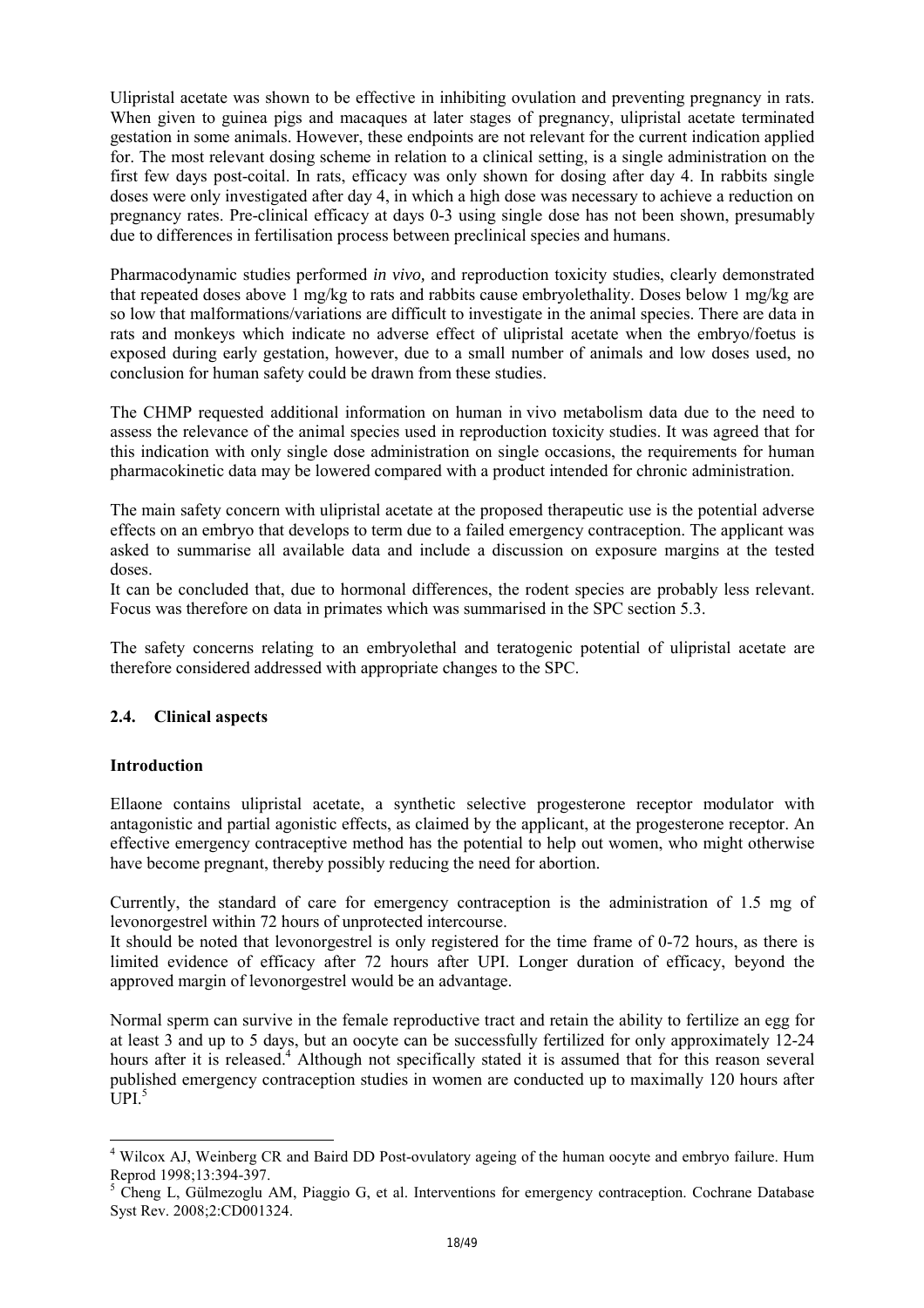This submission is based on six phase I studies conducted to determine the pharmacodynamic and pharmacokinetic properties of ulipristal acetate and three efficacy and safety studies. The National Institute of Child Health and Human Development (NICHD) initiated the clinical development phase for use as an emergency contraception. The applicant, HRA Pharma, licensed the rights to the compound in 2000. For this reason, data for three out of four pharmacodynamic studies are only available as publication.

The efficacy and safety studies submitted in support of the emergency contraception indication were two pivotal phase-II multicenter, double-blind, active-controlled clinical studies and one pivotal phase-III uncontrolled study, as shown in the table below.

| <b>Study</b><br><b>ID</b> | No. of<br>study<br>centres /<br>locations                               | Design                                                                                              | <b>Study</b><br>Posology                                                                                                                                              | <b>Study</b><br>Objective                                                                                                    | Subjs by<br>arm<br>enrolled/<br>mITT                                            | Durati<br>on   | Mean<br>age;<br>Race                                                                         | <b>Diagnosis</b><br>Incl. criteria                                                                 | Primary<br><b>Endpoint</b>                                                                                       |
|---------------------------|-------------------------------------------------------------------------|-----------------------------------------------------------------------------------------------------|-----------------------------------------------------------------------------------------------------------------------------------------------------------------------|------------------------------------------------------------------------------------------------------------------------------|---------------------------------------------------------------------------------|----------------|----------------------------------------------------------------------------------------------|----------------------------------------------------------------------------------------------------|------------------------------------------------------------------------------------------------------------------|
| HRA2<br>914-<br>507       | 7 sites in<br>the US.<br>September,<br>20 2003                          | Prospective,<br>randomized.<br>double-blind,<br>multicenter.<br>active-<br>controlled<br>(Phase II) | ulipristal<br>acetate 50 mg<br>unmicronized<br>in gelatin<br>capsule (taken<br>up to 72h of<br>UPI)<br>Levonorgestrel<br>$2 \times 0.75$ mg 12<br>hours apart<br>Oral | To study the<br>efficacy.<br>safety and<br>tolerance in<br>comparison to<br>levonorgestrel<br>for emergency<br>contraception | 1,672<br>832/792<br>(ulipristal<br>acetate)<br>840/786<br>(levonorg)<br>estrel) | Single<br>dose | 24.3<br>years,<br>white<br>$(73%)$ ,<br>black or<br>African<br>American<br>(15%)             | Healthy women<br>requesting<br>emergency<br>contraception<br>within 72h after<br>intercourse/group | Comparison<br>of post-<br>treatment<br>pregnancy<br>rates                                                        |
| HRA2<br>914-<br>508       | 9 sites in<br>the US.<br>August, 20<br>2001                             | Prospective,<br>randomized.<br>double-blind,<br>multicenter.<br>active-<br>controlled<br>(Phase II) | ulipristal<br>acetate 50 mg<br>unmicronized<br>in gelatin<br>capsule<br>$10 \text{ mg}$<br>micronized in<br>gelatin capsule<br>(taken up to<br>72h of UPI)<br>Oral    | To study the<br>efficacy,<br>safety and<br>tolerance of<br>two different<br>doses for<br>emergency<br>contraception          | 400                                                                             | Single<br>dose | 24.4<br>years,<br>Caucasian<br>$(69.5\%)$ .<br>black or<br>African<br>American<br>$(17.9\%)$ | Healthy women<br>requesting<br>emergency<br>contraception<br>within 72h after<br>intercourse/group | Comparison<br>of post-<br>treatment<br>pregnancy<br>rates for the<br>Efficacy<br>Evaluable<br>(EE)<br>population |
| HRA2<br>914-<br>509       | 40 sites in<br>the US.<br>November<br>$27, 2006 -$<br>March 31,<br>2008 | Prospective,<br>uncontrolled,<br>single arm,<br>multicenter<br>(Phase III)                          | ulipristal<br>acetate 30 mg<br>micronized in<br>tablet (taken<br>between 48h<br>and 120h of<br><b>UPI</b> ) Oral                                                      | To study the<br>efficacy,<br>safety and<br>tolerance of a<br>single dose<br>for emergency<br>contraception                   | 1533<br>Treated<br>1241<br>(mITT)                                               | Single<br>dose | 24.4<br>years,<br>white<br>$(60\%)$ ,<br>black or<br>African<br>American<br>(22%)            | Women aged 18<br>years of age or<br>older enrolled for<br>emergency<br>contraception               | Pregnancy<br>rate $(\% )$<br>was the<br>primary<br>efficacy<br>parameter                                         |

Tabular listing of the efficacy and safety studies.

Currently, there is an ongoing double-blind, active-controlled phase III study (**HRA2914-513**), conducted by HRA Pharma, which compares 30 mg micronized ulipristal acetate with 1.5 mg levonorgestrel. The protocol calls for inclusion of 2,000 subjects in this study and the study report will be submitted by July 2009.

#### Paediatric Investigation Plan (PIP)

The applicant has submitted a PIP to the EMEA on 24 July 2008 (EMEA-000305-PIP-01). The EMEA Paediatric Committee in its meeting of 4-6 March 2009 adopted a positive opinion on this PIP, agreeing the following clinical studies:

- Single-blind, multicentre, randomized, parallel group safety and efficacy study of ulipristal acetate 30 mg versus levonorgestrel 1.5 mg for emergency contraception within 120 hours of unprotected intercourse, in adolescents (and in adults).
- Open-label, observational safety study of ulipristal acetate for emergency contraception within 120 hours of unprotected intercourse, in adolescents (and in adults).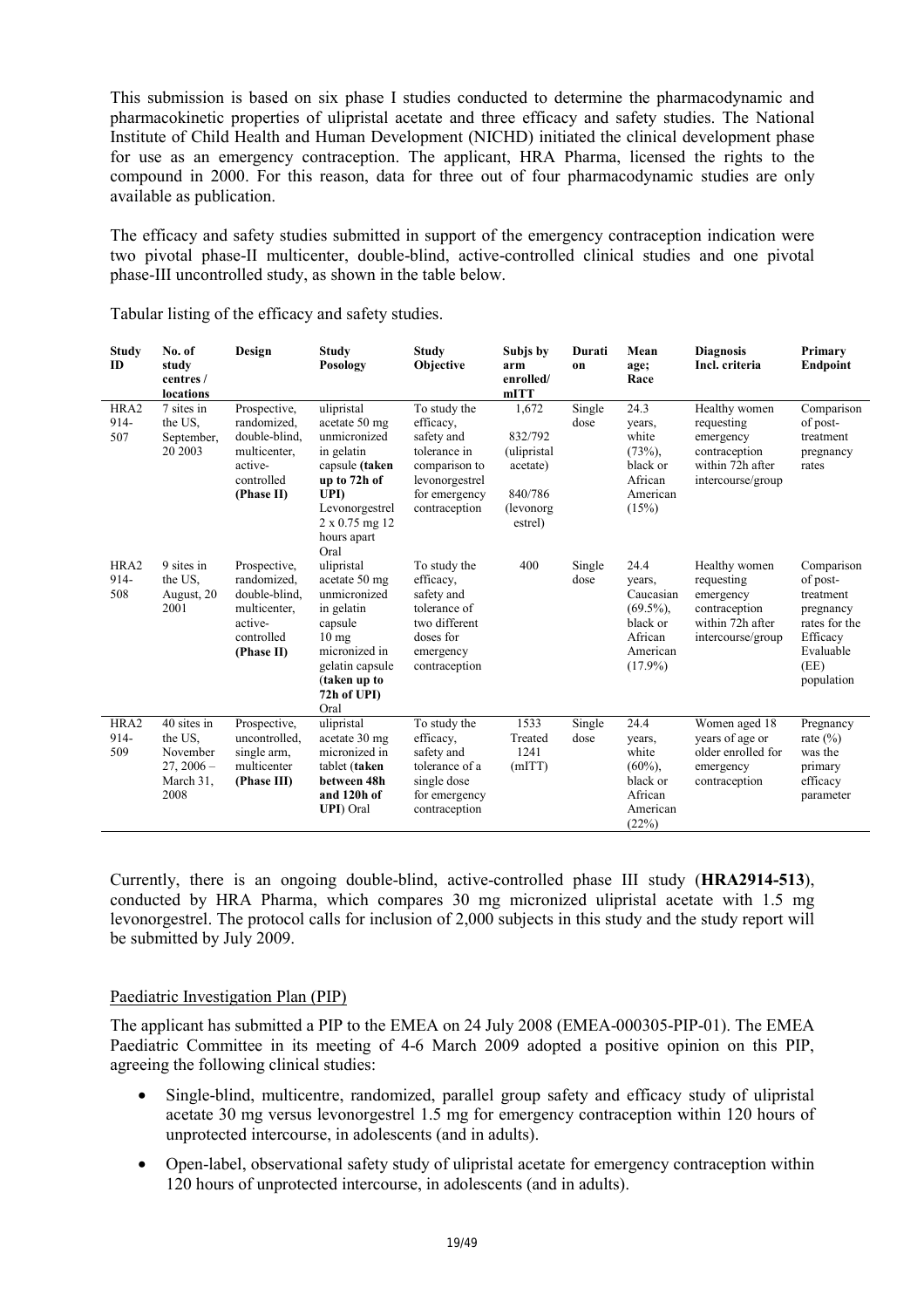The opinion of the Paediatric Committee also included certain measures to monitor safety, including follow-up of any pregnancy, occurring in treated patients, until delivery or termination, and a study in rats from day 6 of gestation to day 21 of lactation.

# **GCP**

The clinical trials were performed in accordance with GCP as claimed by the applicant.

The applicant has provided a statement to the effect that clinical trials conducted outside the community were carried out in accordance with the ethical standards of Directive 2001/20/EC.

### **Pharmacokinetics**

The pharmacokinetic information submitted by the applicant is limited. Only two studies and one article with respect to the pharmacokinetics of ulipristal acetate were submitted by the applicant (HRA2914-501, HRA2914-503 and HRA2914-504).

Two analytical methods were used. Firstly, a RIA method was used that was not specific for the parent compound alone. Also the metabolites did show a cross reaction with this method. Secondly, a LC-MS/MS method was developed, which could determine both the parent compound and the main metabolite (3877A) in human plasma.

• Absorption

The applicant did not investigate the absolute bioavailability of ulipristal acetate in humans nor was it discussed in the clinical overview in the initially submitted dossier. Therefore the extent of absorption of ulipristal acetate was not known. The applicant was requested to give a justification for not conducting an absolute bioavailability study and to provide information on the extent of absorption of ulipristal acetate.

The CHMP concluded that the plasma levels of ulipristal acetate reached with the 30 mg to-bemarketed micronised tablet formulation should approximate those achieved with the 50 mg crystalline capsule evaluated in the Phase II program and allow extrapolation of the safety and efficacy results from the two Phase II studies (HRA2914-507 and HRA2914-508).

With respect to the influence of food on bioavailability, a study submitted in the answers to the day 120 report investigated absorption of ulipristal acetate from the commercial 30 mg Ellaone tablet in the fasting state and after a high-fat meal. It was shown that there was no dramatic effect of food on the exposure of ulipristal acetate and its active metabolite. Mean  $C_{\text{max}}$  of ulipristal acetate was decreased by approximately 44%, median Tmax was delayed from 0.75 to 3 hours and  $AUC_{0-\infty}$  was increased by approximately 26%. Similar results were observed for the active metabolite 3877A, with about 38% decrease in  $C_{\text{max}}$  and 20% increase in AUC.

In the clinical studies, there were no food restrictions, as patients were dosed as soon as possible when they came to the study site and were in need of emergency contraception. Analyses of results based on subjects who had reported food intake within 2 hours before treatment vs. the overall study population were presented. Based on a small amount of data, no difference in pregnancy rate was observed between those groups, although the confidence interval was wide.

The applicant concluded that the recommendation in section 4.2 should be that Ellaone can be administered with or without food. The modest increase in AUC is not likely to be a safety concern. The decrease in  $C_{\text{max}}$  was relatively large, though. The mechanism of action of ulipristal acetate in the prevention of pregnancy is not completely elucidated, i.e. it is unknown whether the effect is dependent on reaching a certain threshold concentration or if the total exposure is of greater importance. The clinical relevance of the observed food effect is difficult to exactly predict.  $C_{\text{max}}$  is decreased while the overall systemic exposure is somewhat higher in the fed state. However, since Ellaone was administered regardless of previous food intake in the clinical study and since it is of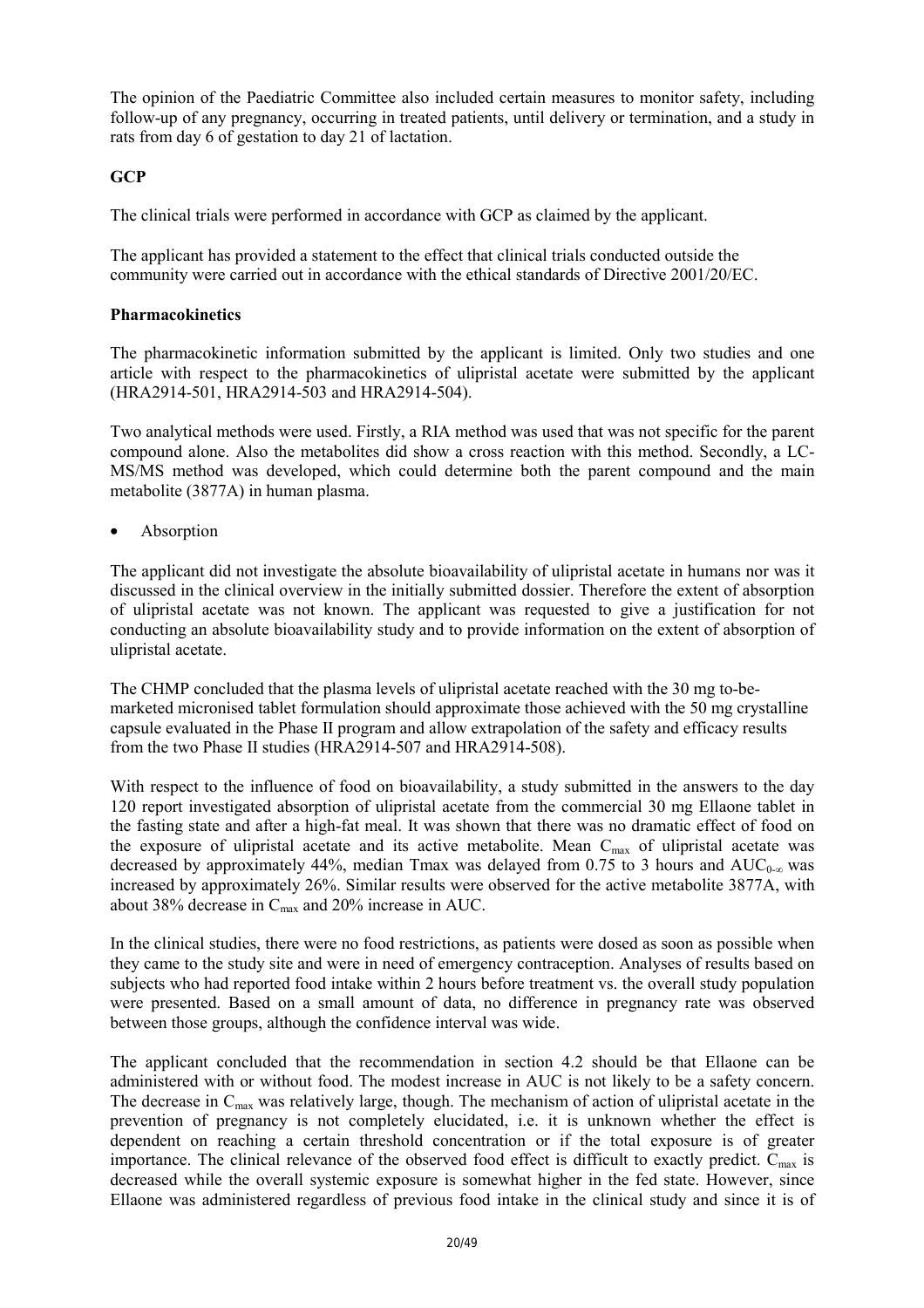importance that Ellaone is administered as soon as possible after an unprotected intercourse, the recommendation proposed by the applicant was endorsed by CHMP.

• Distribution

Ulipristal acetate is mainly bound to plasma proteins (99%). The volume of distribution was not estimated. Results from a single-dose pharmacokinetic study HRA2914-504 show that plasma levels of ulipristal acetate and its metabolite achieve peak concentrations less than one hour after intake and decrease rapidly thereafter. At 12h after intake, concentrations decrease to well below 5% of peak concentrations.

In the absence of specific data on the distribution of ulipristal acetate into milk, initial guidance for clinical recommendations can be drawn from the plasma pharmacokinetic profile. Therefore, in the SPC it is stated that "It is unknown whether ulipristal acetate is excreted in human or animal breast milk. Ulipristal acetate is a lipophilic compound and may theoretically be excreted in breast milk. A risk to the breast-fed child cannot be excluded. After intake of Ellaone breastfeeding is not recommended for at least 36 hours".

Additionally, results of ulipristal acetate transfer into milk in the rat peri-postnatal study are awaited. Furthermore, pending confirmation on this study the applicant also committed to conduct a study investigating the pharmacokinetics of ulipristal acetate in healthy breastfeeding women who take 30mg and the amount of drug transferred into human milk, similar to the design of the study published for levonorgestrel (Gainer et al, 2007). If necessary, the applicant will propose a variation to update the SPC once the results are available.

**Elimination** 

The half life of ulipristal acetate is approximately 32h and the Cl/F 77l/h.

In preclinical studies in rats and monkey's after administration of radiolabeled drugs intravenously the main route of excretion was the faeces and only a minor part  $(< 10\%)$  was excreted in urine.

*In vitro* studies show that the metabolism of ulipristal acetate is mediated by mainly CYP3A4 and two metabolites are formed. Only one metabolite is analyzed in plasma samples of the pharmacokinetic studies. Lack of information related to interactions and special populations (i.e. patients with renal or hepatic impairment) was dealt with appropriate information in the SPC, for instance not recommending the use of Ellaone in patients treated with CYP3A4 inhibitors or inducers.

• Dose proportionality and time dependencies

The issue of linearity and comparability between the micronised/unmicronised formulation is discussed in the Absorption section.

The lack of formal dose proportionality studies is considered acceptable as only one strength is applied for.

As the product is only administered once, time dependency of the pharmacokinetics is considered not applicable for this product.

Special populations

From the preclinical studies it can be concluded that the excretion in urine is less than 10% of the absorbed dose. Therefore, renal impairment will therefore probably not influence the exposure to ulipristal acetate in a clinical significant way.

Ulipristal acetate is metabolised by cytochrome P450 co-enzymes in the liver. Therefore, liver impairment can influence the pharmacokinetics of ulipristal acetate in a significant way. However, as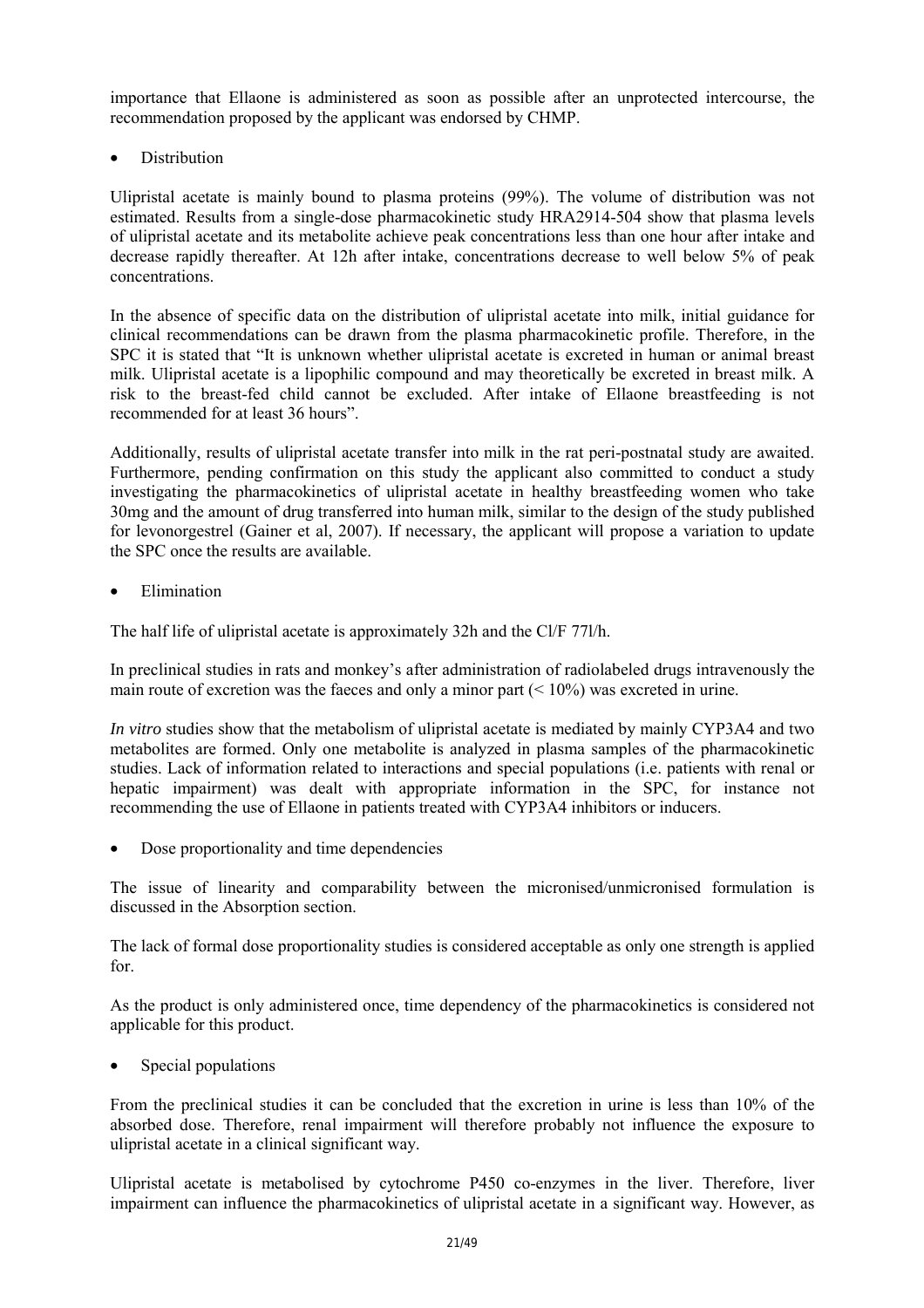Ellaone is administered only once and most likely to healthy young females liver impairment will probably not influence the efficacy and safety of ulipristal acetate in a clinically significant way.

Regarding the administration to adolescents, please refer to the section on the paediatric investigation plan (PIP).

• Pharmacokinetic interaction studies

No interaction studies were submitted and in the SPC is only mentioned that potent CYP3A4 inhibitors may increase the exposure and inducers may reduce plasma concentrations of ulipristal acetate. However, interactions with other medicinal products may influence the efficacy of this product, especially if the product is administered with a CYP3A4 inducer. This was addressed in the SPC with a warning regarding concomitant contraceptive use and the need of additional barrier contraceptive methods until the following period.

#### **Pharmacodynamics**

Mechanism of action

Ulipristal acetate is a synthetic Selective Progesterone Receptor Modulator (SPRM). *In vitro*, Ulipristal acetate binds competitively to the progesterone, glucocorticoid and androgen receptors, but has minimal affinity for the estrogen or mineralocorticoid receptors. Pre-clinical studies indicate that ulipristal acetate binds to the human progesterone, glucocorticoid and androgen receptors at approximately 6, 1.5 and 0.2 times the affinity of the endogenous ligands.

The compound has antiprogestational activity in rats, rabbits and monkeys, with additional antiglucocorticoid and antiandrogen activity at doses ∼50 times higher than those needed for antiprogestational activity. Since progesterone is critical for implantation, it was thought that ulipristal acetate may have promise as a contraceptive agent.

• Primary and Secondary pharmacology

# Single-dose studies

Three single-dose pharmacodynamic studies were performed with unmicronized ulipristal acetate in support of the indication by assessing the effect on endometrial maturation and the inhibition of ovulation in the mid-luteal phase (**HRA2914-503**), mid-follicular phase (**HRA2914-505**) and earlyluteal phase (**HRA2914-506**). All studies were carried out in women, who agreed to use mechanical or sterilization methods of contraception throughout the study.

- Mid-luteal administration of ulipristal acetate resulted in early endometrial bleeding, indicating a direct action on the endometrium. Despite the small number of women, the study clearly showed that a dose of 200 mg is too high, due to the side effects of prolonged bleeding (two women had a dramatic increase in length of bleeding of 15 and 20 days). The 200 mg dose was omitted from **HRA2914-505** and **HRA2914-506**.
- At mid-follicular phase, doses of 10-100 mg ulipristal acetate caused a suppression of growth of the lead follicle and subsequent delay in ovulation that was greatest at the highest doses (50 and 100 mg), but inhibited luteal phase endometrial maturation similarly at all doses. The threshold for altering endometrial morphology thus appears lower than for inhibition of ovulation.
- At early-luteal phase, none of the given doses (10, 50 and 100 mg) affected the length of the follicular, luteal or overall cycle length during the baseline, treatment or post-treatment menstrual cycle. A significant delay in endometrial maturation occurred in the 50 and 100 mg groups compared to the placebo and 10 mg groups ( $p=0.02$ ).

The dose of 50 mg unmicronized ulipristal acetate was chosen in the phase II studies, since this was the minimal dose that alters endometrial maturation and induces inhibition of ovulation.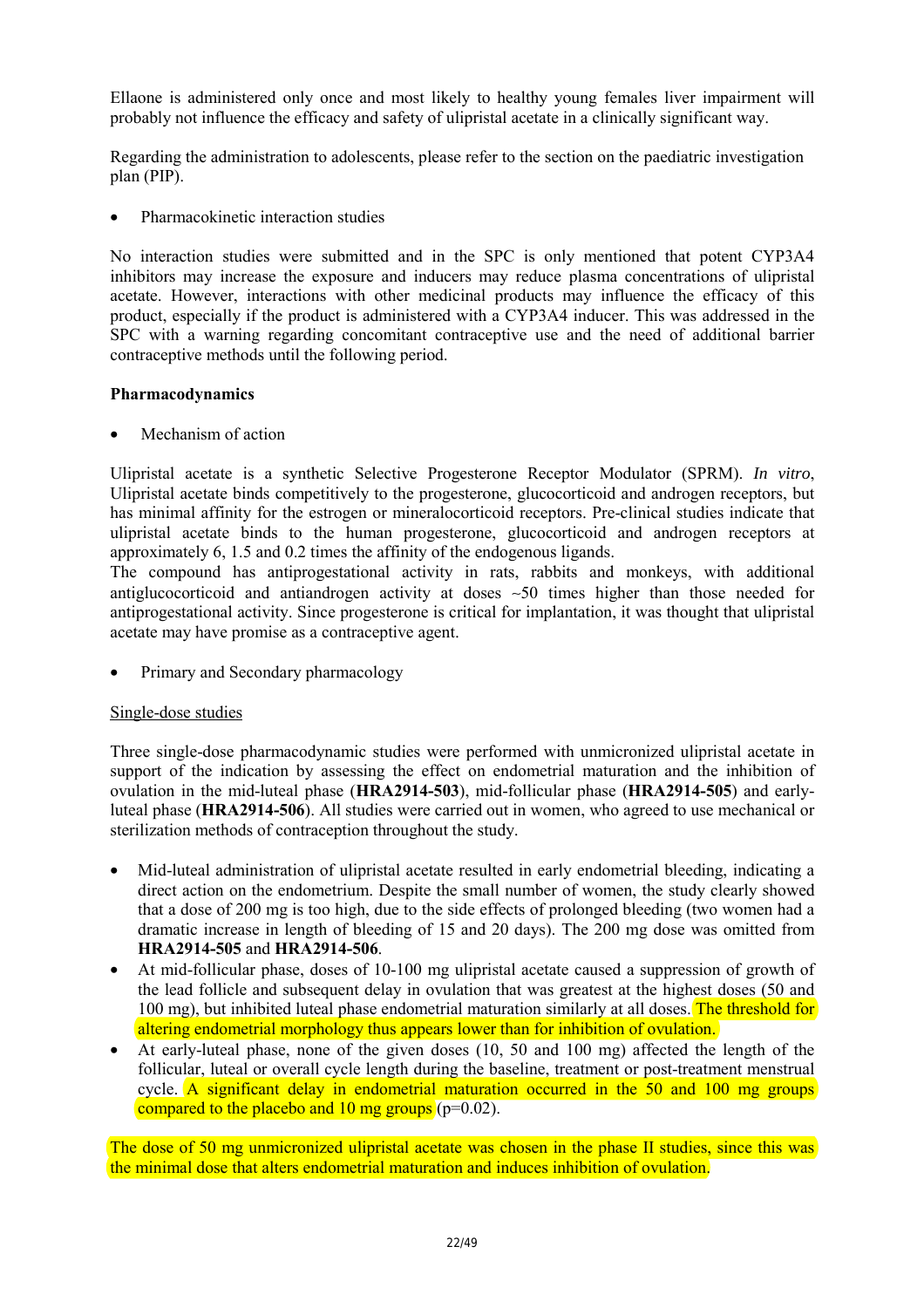Since the single-dose studies were performed by the NICHD and data were only available from the publications, limited data are available regarding the adverse effects. Ulipristal acetate at 10-50 mg appears to be well tolerated. Post-treatment cycle characteristics were comparable to baseline. The side effects nausea, headache and abdominal pain were noted during 12-weeks administration (**HRA2914-510**), but no mention is made of these side effects after single-dose administration.

Furthermore, a dose-response relation was observed between the ulipristal acetate dose and the presence of cysts in the single-dose **HRA2914-505** study and the multiple-dose **HRA2914-510** study. It is important to know whether these cysts disappear after single-dose administration. In the majority of the subjects this was the case, but not in all women and some women even required surgery. This is discussed further in the Safety section.

Pharmacodynamic interactions with other medicinal products or substances were not studied.

**In conclusion,** the mechanism of action, as claimed in 5.1 of the SPC *"The primary mechanism of action is thought to be inhibition or delay of ovulation, but alterations to the endometrium may also contribute to the efficacy of the product",* is sufficiently documented.

### **Clinical efficacy**

Dose response studies

**Dose selection** The 50 mg unmicronized ulipristal acetate dose selected for both phase II studies (**HRA2914-507** and **HRA2914-508**) was based on the aforementioned pharmacodynamic studies.

**Design and results** Two phase II studies evaluated the safety and efficacy of ulipristal acetate for emergency contraception when taken 0-72h after UPI.

The **HRA2914-507** study was designed as a non-inferiority trial to test the hypothesis that 50 mg unmicronized ulipristal acetate has a pregnancy rate no worse than that of 2 x 0.75 mg levonorgestrel with a noninferiority margin (δ) of 2%. At the 2.5% level of significance (upper limit of the 95% confidence interval), a sample size of 770 subjects in each treatment group was sufficient to reject with 80% statistical power the null hypothesis. For the mITT population, the pregnancy rate in ulipristal acetate group was 1.52% (0.785-2.632). This trial demonstrated that 50 mg unmicronized ulipristal acetate was at least as effective as levonorgestrel as an emergency contraceptive (-0.27, 95% CI -1.992, 1.420 for the mITT population), as the upper limit of the 95% confidence interval was below 2%. The pregnancy rate and prevented fraction for the EE population administered ulipristal acetate were, respectively, 0.91% (0.365-1.857) and 85% (68-93).

The **HRA2914-508** study was also set up as a non-inferiority trial with a margin (δ) of 2.5%. The data showed that 10 mg micronized ulipristal acetate was inferior to 50 mg unmicronized ulipristal acetate at preventing pregnancy (1.44, 95% CI -0.660, 3.820). The upper limit of the 95% CI of the pregnancy rate (2.74%) of 10 mg micronized ulipristal acetate was beyond the clinically unacceptable threshold of 4%, i.e. 4.985%. The pregnancy rate and prevented fraction for the EE population administered 50 mg ulipristal acetate were respectively 1.30% (0.423-3.016) and 76.19% (52.83-91.78). For 10 mg micronized ulipristal acetate the prevented fraction was 52.38% (29.78-74.29).

#### • Main study**: Study HRA2914-509**

This Phase III, prospective, open-label, single-arm study, conducted in 45 centres in the United States, was performed in order to evaluate the efficacy, safety and tolerability of 30 mg micronized ulipristal acetate for emergency contraception when taken between 48 and 120 hours after unprotected intercourse. As no emergency contraceptive is registered for more than 72 hours after UPI, no activecontrolled study was performed.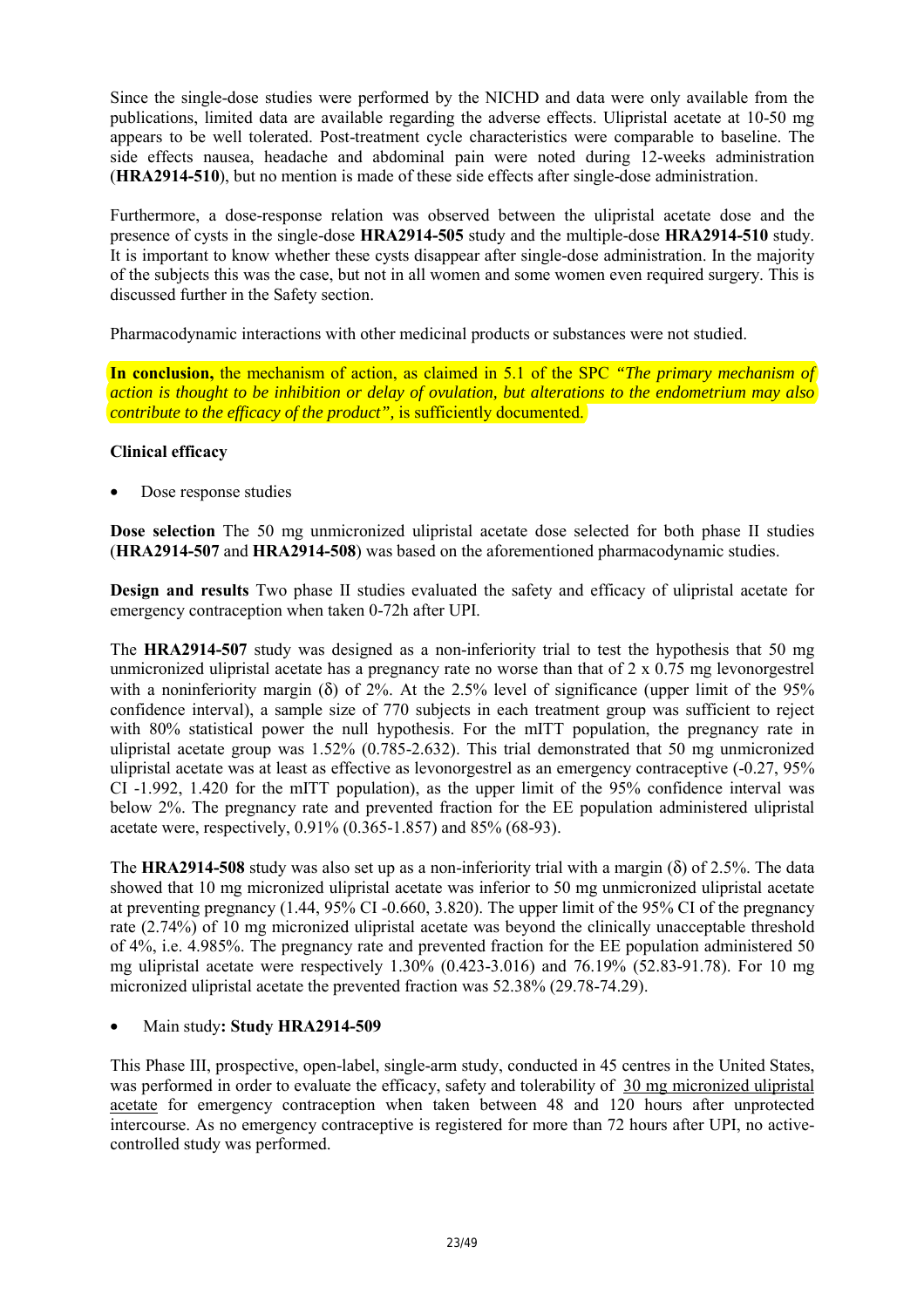# **METHODS**

# *Study Participants*

Women (aged ≥18 years), with regular menstrual cycles (between 24 and 35 days and intra-individual variations less than or equal to 5 days), requesting emergency contraception between 48 and 120 hours after unprotected intercourse as defined by lack of contraceptive use, or condom breakage or other barrier contraceptive method failure, were included. Subjects were excluded from the study in case of ongoing pregnancy or breast-feeding or current use of hormonal contraception or IUD.

### *Treatments*

Eligible subjects received a single dose of 30 mg ulipristal acetate. Treatment was administered orally immediately after all eligibility criteria (including current pregnancy status) had been verified.

#### *Objectives*

The primary objective was to demonstrate that the pregnancy rate after taking 30 mg ulipristal acetate was statistically significantly lower than the estimated expected pregnancy rate in the study population in the absence of emergency contraception.

Secondary objectives were:

- to demonstrate that the pregnancy rate observed after taking 30 mg ulipristal acetate was statistically significantly lower than 4% (The expected pregnancy rate in the absence of back-up contraception method was estimated to be 8% according to conception probabilities provided by Trussell *et al.* (1998), and previous international studies on emergency contraception (von Hertzen *et al* 2002). A reduction of pregnancy rate by more than half of this to a pregnancy rate of 4% was considered as clinically meaningful for an emergency contraception method);
- to analyze the trend in pregnancy rate over time from the time of unprotected intercourse and to estimate the contraceptive effectiveness (prevented fraction) of 30 mg ulipristal acetate
- to study safety, tolerability and impact of ulipristal acetate on menstrual cycle length .

#### *Endpoints*

# Primary efficacy parameter:

The pregnancy rate, calculated as the number of pregnancies after emergency contraception divided by the total number of women exposed to emergency contraception for whom pregnancy status was known.

#### Secondary efficacy parameter:

Contraceptive effectiveness or prevented fraction, defined as the number of pregnancies observed divided by the number of expected pregnancies based on conception probabilities (Trussell et al 1998) by cycle day of unprotected intercourse.

Subjects kept a home diary calendar from the time of treatment until study completion in which they were asked to record further intercourse during the cycle, vaginal bleeding, concomitant medications and occurrence of adverse events.

#### *Sample size*

Among the 1,623 subjects who provided informed consent and enrolled into the study, 1,533 were treated and included in the ITT population. The ITT population  $(N=1,533)$  had a mean age of 24.4 years.

Of those, a total of 1,241 subjects were eligible for the modified Intent-To-Treat population (mITT) population on which the primary efficacy analysis was performed.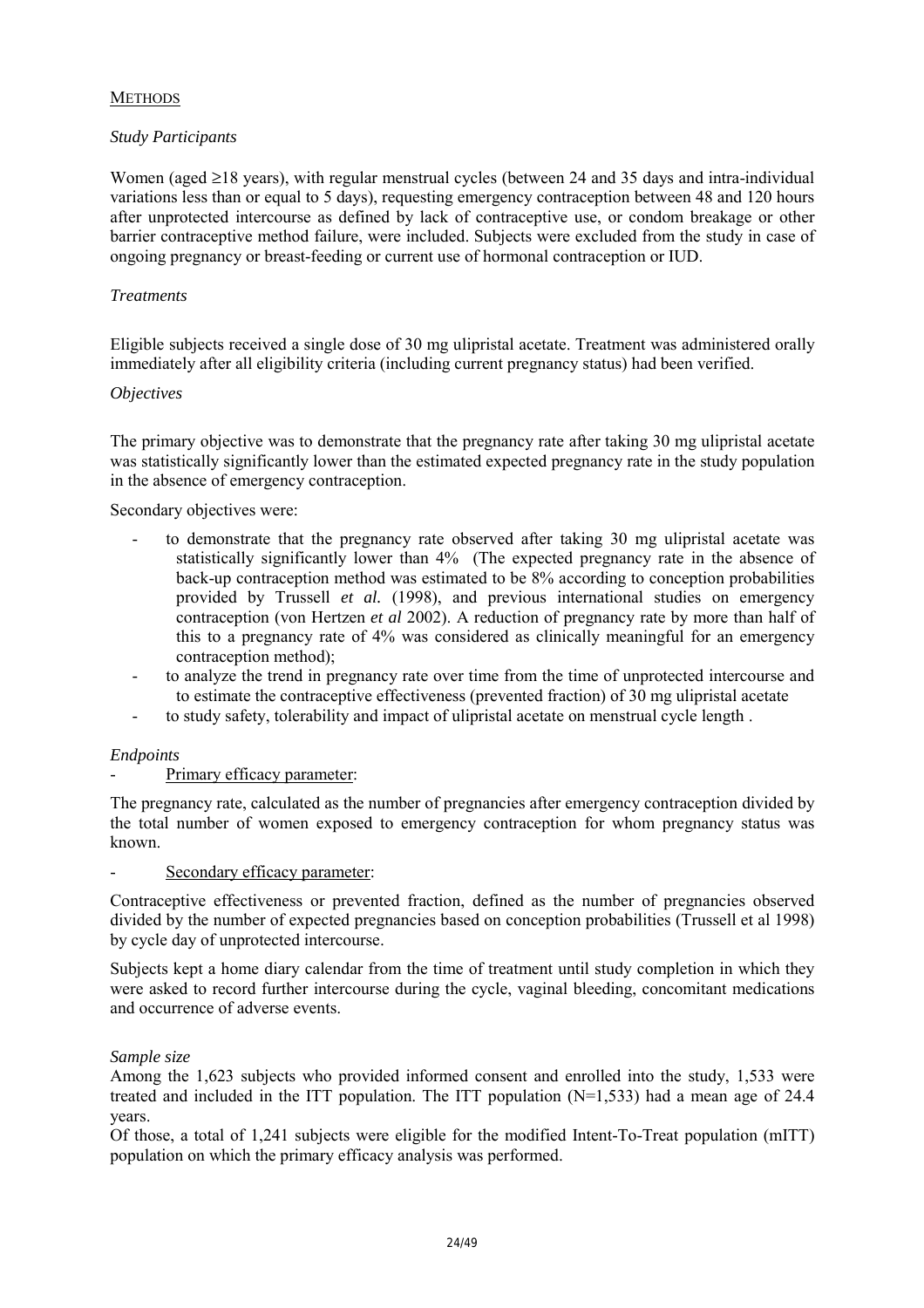# *Randomisation*

The study was a single-arm study.

# *Blinding (masking)*

The study was of open design and this is acceptable for the following reasons:

- a) There is no comparator available with proven efficacy beyond 72 hours.
- b) Placebo treatment in this indication cannot be considered ethical.
- c) The outcome pregnancy or no pregnancy is an objective parameter which is not affected by lack of blinding.

### *Statistical methods*

This study was specifically designed to evaluate efficacy in the time frame 48-120 hours, and included women above 18 years of age who requested emergency contraception between 48-120 hours after UPI. From international published studies it is known that the number of women requesting emergency contraception at 4-5 days after UPI is much lower than on 1-2 days, and exclusion of the time frame 1-2 days after UPI will lead to more women in the group 4-5 days after UPI. A total sample size was calculated for the whole time frame and not per day, but a separate analysis per day is provided.

The primary efficacy analysis was performed on the modified ITT population. The mITT population included women that received study drug and had at least one UPI reported at screening, and from whom pregnancy status was known. Only the first participation of the repeat enrollers (66 twice, 9 three times) was included in this modified population. Women above 35 years of age were excluded (demographics 6.7%, 90 subjects), as were 3 women with a pregnancy status that was "not compatible" (three pregnancies) with treatment failure (one subject was pregnant before treatment intake and 2 became pregnant due to intercourse that took place after emergency contraception intake).

The observed pregnancy rate was to be concluded as statistically significantly lower than the calculated expected pregnancy rate if the upper bound of the 2-sided 95% confidence interval (CI) of the observed pregnancy rate was below the calculated expected pregnancy rate. The 95% CI of the observed pregnancy rate was estimated using the Agresti-Coull interval estimation for a binomial parameter. The expected pregnancy rate was calculated as follows:

The cycle day of intercourse (cycle day relative to day of ovulation) was determined by the following formula for each subject:

*Cycle day of intercourse = (Date of unprotected intercourse – Date of first day of last*  menstrual period  $+1$ ) – (Average length of menstrual cycle – 14).

The estimated expected pregnancy rate was calculated using a pooled recognizable set of conception probabilities by cycle day relative to day of ovulation according to Trussell et al, 1998.

The interim and final analyses were performed using the Lan DeMets' alpha spending function approach, O'Brien-Flemming spending function and an information fraction of  $900/1200 = 0.75$ . The critical value for the interim analysis was set to  $z = 0.025 = 2.3397$  which corresponds to a probability level of 0.0193 and for the final analysis *z*0.025 = 2.0117 (instead of 1.96) which corresponds to a nominal alpha of 0.02213 and a cumulated exit probability of 0.05. Therefore 95% confidence intervals presented for primary efficacy analyses were adjusted for interim and final analyses.

The primary efficacy parameter was also analyzed for the mITT2, PP, ITT completer, ITT and repeat enrolments.

The following analyses were performed on all analysis populations:

The upper limit of the 2-sided 95% confidence interval of the observed pregnancy rate (as calculated for the primary efficacy analysis) was compared to a clinical irrelevance threshold (4%).

Probabilities of becoming pregnant according to the actual time from UPI were calculated from the logistic regression model and were graphically displayed using the spline cubic estimation (Stone & Koo, 1985).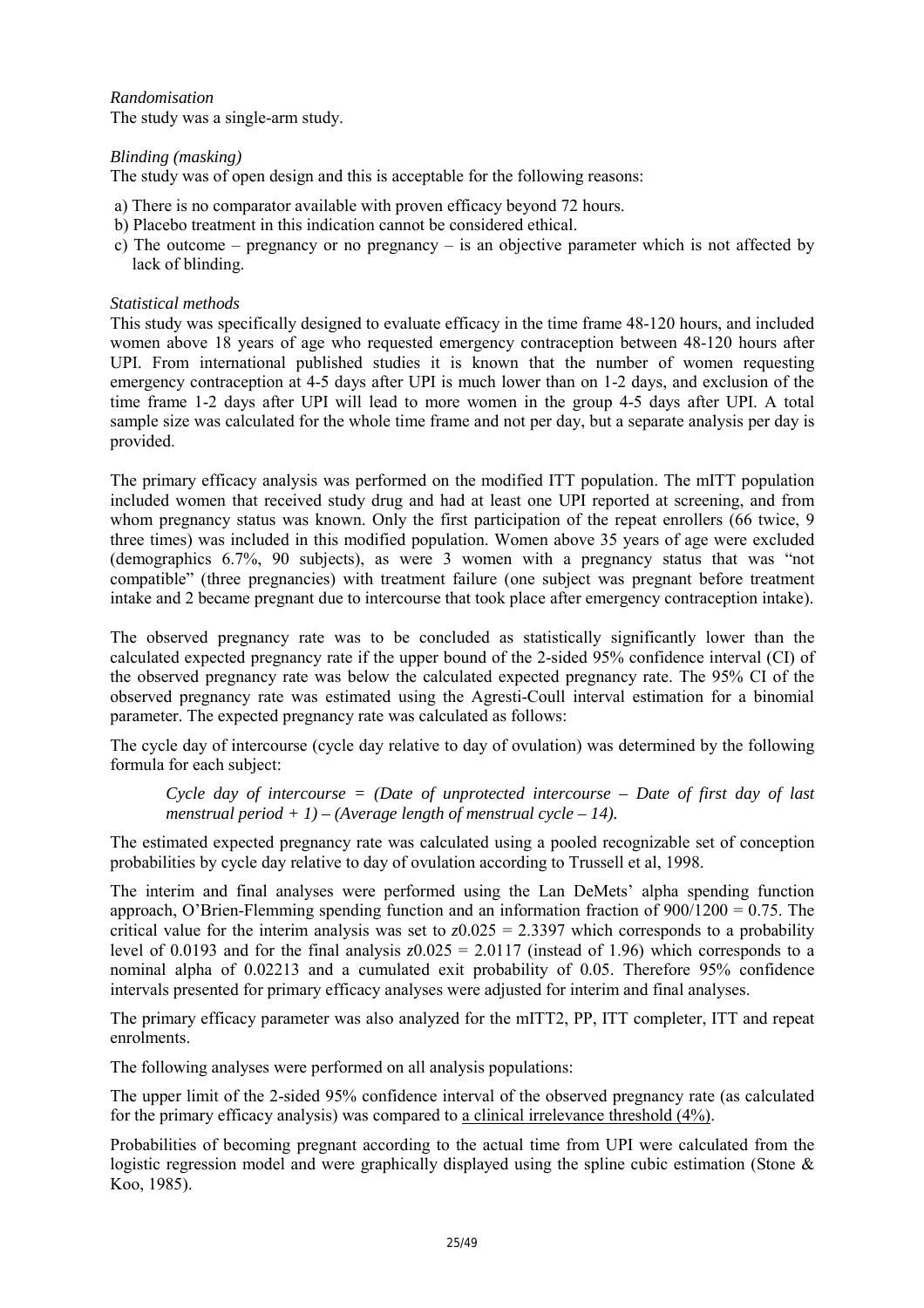Pregnancy rates were calculated for each of the three 24-hour intervals as well as each of the six 12 hour intervals between UPI and study medication intake and a logistic regression was used to estimate the odds ratio at a given time compared with treatment 24 or 12 hours earlier (Piaggio 1999).

Prevented fraction was estimated with 95% CI. The 95% CI of the prevented fraction was estimated based on a method proposed by Trussell et al (1998). The prevented fraction was defined as the number of prevented pregnancies divided by the number of expected pregnancies.

Chi-square test (2-sided) was used to compare observed to expected pregnancies per cycle day.

#### **RESULTS**

#### *Participant flow*

One thousand six hundred twenty three (1,623) subjects were enrolled. Of these, 1,533 were treated including 1,507 eligible women and 26 who were treated but not eligible. Of the ITT population 848 women were administered 30 mg ulipristal acetate 48 to 72 hours after UPI, 476 women 73 to 96 hours after UPI and 200 women 97 to 120 hours after UPI. Among the treated subjects, 1,362 completed all scheduled study visits as indicated in the protocol. There were no subjects who discontinued the study due to an adverse effect. Of the treated subjects, 171 (11%) withdrew from the study, of which 102 were lost to follow-up. This percentage is comparable with the 10% anticipated for by the applicant.



#### *Recruitment*

The study started on 27 November 2006, and ended on 31 March 2008. The study was conducted at 40 study sites in different states in the US, among these were CA, MD, MI, MN, TX, UT and WA. Subjects who presented for emergency contraception at a participating study site 48-120 hours after unprotected intercourse (UPI) and met the inclusion/exclusion criteria were enrolled into the study after they signed the informed consent form.

*Conduct of the study*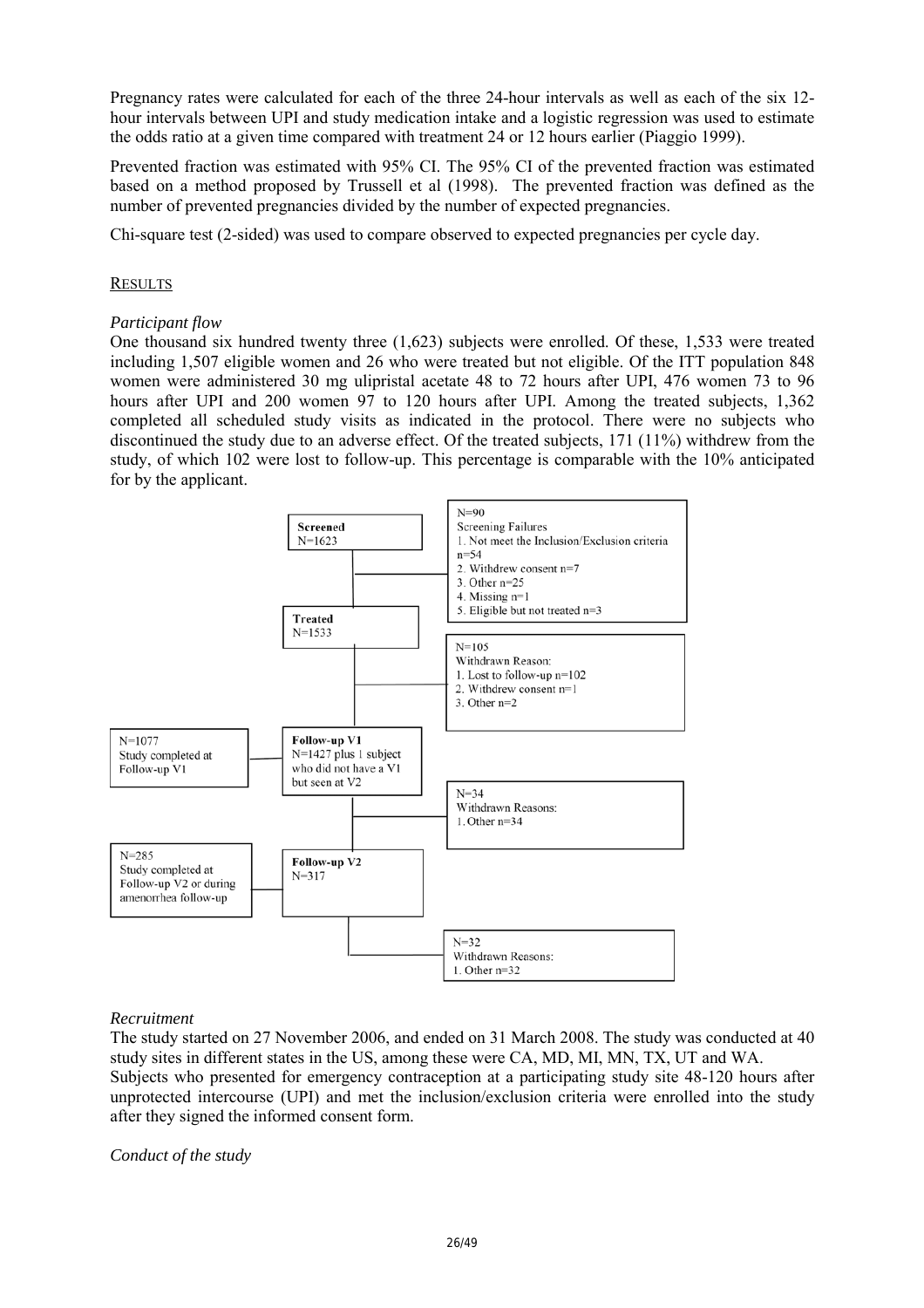This was an open label single arm study. As the study was focused on a late intake (48h-120h after intercourse) and as no hormonal emergency contraception reference treatment exists for use more than 72 hours after UPI, a non-comparative design was chosen.

There were three global protocol amendments.

### *Baseline data*

The mean age of the 1,533 subjects entered in the ITT population was  $24.4 \pm 6.1$  years. Most women fell into the age categories 18-20 years (29.1%) and 21-25 years (39.9%). The demographics were similar to the women included in phase II studies HRA2914-507 and HRA2914-508. Besides Caucasians (60%), also a minimum proportion of 'black or African American' women were included  $(20\%)$ .

The average menstrual cycle length reported at inclusion was 29.0 days (range 24 - 35 days). The majority of subjects (96.0%) had regular periods in the previous year with an average of 4.7 bleeding days.

Male condom was the primary contraceptive method declared (71.7%) in the past three months at inclusion; 52.5% of subjects had used emergency contraception prior to study entry.

Of the 1,533 subjects included in the ITT population, prior to inclusion 1,301 (84.9%) of them had one unprotected intercourse,  $172$  ( $11.2\%$ ),  $36$  ( $2.3\%$ ) and  $13$  ( $0.8\%$ ) of them had 2, 3 and 4 unprotected intercourses, respectively. Two subjects (0.2%) had 5 or greater than 5 unprotected intercourses and nine (0.6%) did not have any unprotected intercourse before treatment.

Subjects enrolled reported the dates of all acts of unprotected intercourse at enrolment, with 1055  $(69.2\%)$  reporting intercourse 48 to 72 hours, 501 (32.9%) 73 to 96 hours and 199 (13.1%) more than 96 hours before study medication.

|  | Selected baseline characteristics of subjects in Study HRA2914-509 (ITT population) |  |  |  |
|--|-------------------------------------------------------------------------------------|--|--|--|
|--|-------------------------------------------------------------------------------------|--|--|--|

| Mean Age (range)                | 24.4 (18.0)    |
|---------------------------------|----------------|
| All ages N                      | 50.0           |
| 18-20                           | 1533           |
| $21 - 25$                       | 445            |
| $26 - 30$                       | 611            |
| $31 - 35$                       | 258            |
| $36+$                           | 119            |
|                                 | 99             |
| <b>Ethnicity</b>                |                |
| Hispanic                        | 338            |
| Non-hispanic                    | 1182           |
| <b>Mean BMI</b> (range)         | 25.3<br>(16.1) |
|                                 | 61.3)          |
| Average menstrual cycle length  | (24.0)<br>29.0 |
| (range)                         | 35.0)          |
| <sub>of</sub><br><b>History</b> | 7.1%           |
| amenorrhea/oligomenorrhea       |                |
| <b>Ever pregnant yes</b>        | 52.4%          |
| Ever live birth yes             | 33.6%          |
| <b>Previous EC yes</b>          | 52.5%          |

**Time since UPI, number of subjects in each time interval (ITT population N=1524)** 

| Time window of UPI (hours) | N(%        |
|----------------------------|------------|
| Less than 48               | 136(8.9)   |
| $48 - 60$                  | 401(26.3)  |
| $61 - 72$                  | 518 (34.0) |
| $73 - 84$                  | 238 (15.6) |
| $85 - 96$                  | 263(17.3)  |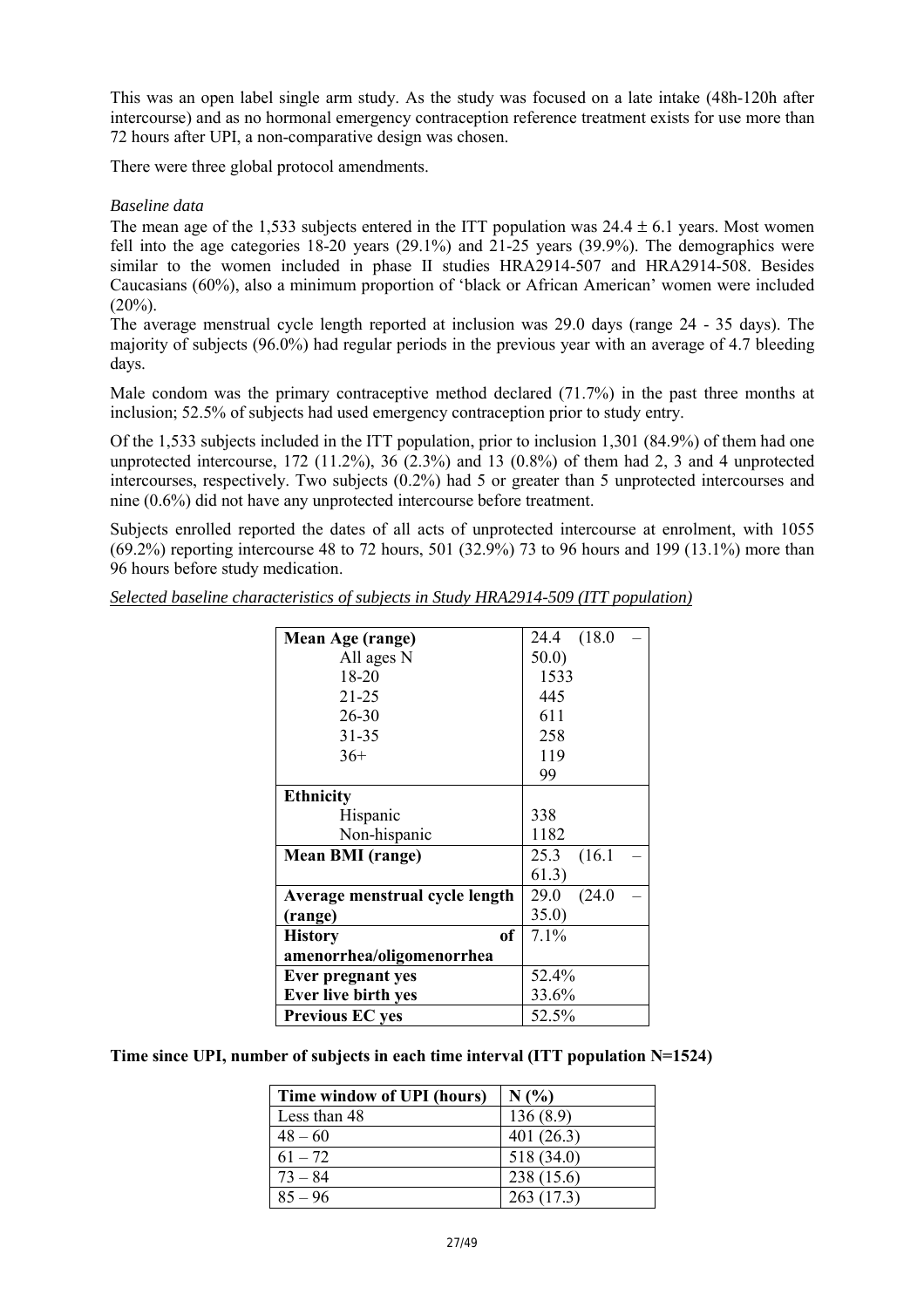| Time window of UPI (hours) | $\mid$ N $\left($ %) |
|----------------------------|----------------------|
| $97 - 108$                 | 114(7.5)             |
| $109 - 120$                | 85(5.6)              |

There is no indication that the study population was other than a mix of fertile women, representative as a target group for emergency contraception. The number of subjects coming at different times since unprotected intercourse appears evenly distributed across the period of interest for the study, possibly with fewer patients during the last 24h.

### *Numbers analysed*

The primary efficacy evaluation was performed in 1241 women in the the modified ITT population (mITT). The CHMP considered acceptable to exclude repeat enrolments from mITT and they were analysed separately. It also seemed reasonable to exclude those 106 women who did not return for follow-up. The outcome of treatment in that group is not known and could theoretically include several treatment failures. The most probable fate of those subjects is, however, that they did not become pregnant. It is acceptable to exclude subjects >35 from mITT, which is likely to slightly decrease the risk of including subjects with low fertility.

#### *Outcomes and estimation*

**Primary efficacy results** The observed pregnancy rate (26 pregnancies) for the mITT population  $(N=1,241)$  was  $2.10\%$  (95% CI;  $1.41\%$ ,  $3.10\%$ ). This observed pregnancy rate was statistically significantly lower than the calculated expected pregnancy rate of 5.53%. For the ITT Completers population (29 pregnancies) comparable results were obtained: pregnancy rate of 2.17% (95% CI; 1.49%, 3.15%) and calculated expected pregnancy rate of 5.64%. Sixteen of the 29 pregnancies reported occurred outside of the defined mid-cycle "fertile period". The results obtained from the primary efficacy analysis were confirmed by the secondary efficacy measure 'supportive analysis', in which the observed pregnancies were compared to the expected pregnancies per cycle day  $(p<0.001$ , Chi-square test).

The pregnancy rate of 30 mg ulipristal acetate appears to be higher when indirectly compared to the published pregnancy rates within 0-72 hours of UPI of levonorgestrel, although the 95% CIs overlap, but is comparable when levonorgestrel is used after 72 hours of UPI. For levonorgestrel, pregnancy rates in published studies vary between 0.69%-1.97% when taken within 72 hours of UPI. After 72 hours (subgroup-analyses only), levonorgestrel is reported to have a drop in efficacy, and pregnancy rates of 2.44%-2.67% are observed 73-120 hours after UPI.

**Secondary efficacy measures** The principal secondary measure was a reduction of the *hypothesized* expected pregnancy rate of 8% with at least 50% ('clinical irrelevance threshold of 4%'), which was based on published international studies on emergency contraception. For both the mITT and the ITT Completers populations, the upper bound limit of the 95% CI of the pregnancy rate did not exceed this 4%-threshold.

The 'prevented fractions of pregnancies' for the mITT population and the ITT completers population were 62.35% (95% CI; 41.89-75.56) and 61.33% (95% CI; 41.42-74.48), respectively. These prevented fractions are comparable with prevented fractions that were reported for levonorgestrel in the time frame 73-120 hours after UPI, 60% for 2 x 0.75 mg levonorgestrel and 63% for 1.5 mg levonorgestrel (also calculated by Trussell et al.), but lower than is commonly reported for levonorgestrel within 72 hours after UPI (approximately 80%).

As another secondary efficacy measure, the 'trend in pregnancy rates' was evaluated in three 24-hour intervals. Opposed to what would be expected on the basis of data from levonorgestrel, the pregnancy rates decreased from 2.46% on day 3, to 1.91% on day 4 and 1.68% on day 5 for the ITT Completers population. Accordingly, the pregnancy rates for the mITT population were: 2.30% on day 3, 2.04% on day 4 and 1.26% on day 5.

# *Ancillary analyses*

No subgroup examinations were planned in the protocol.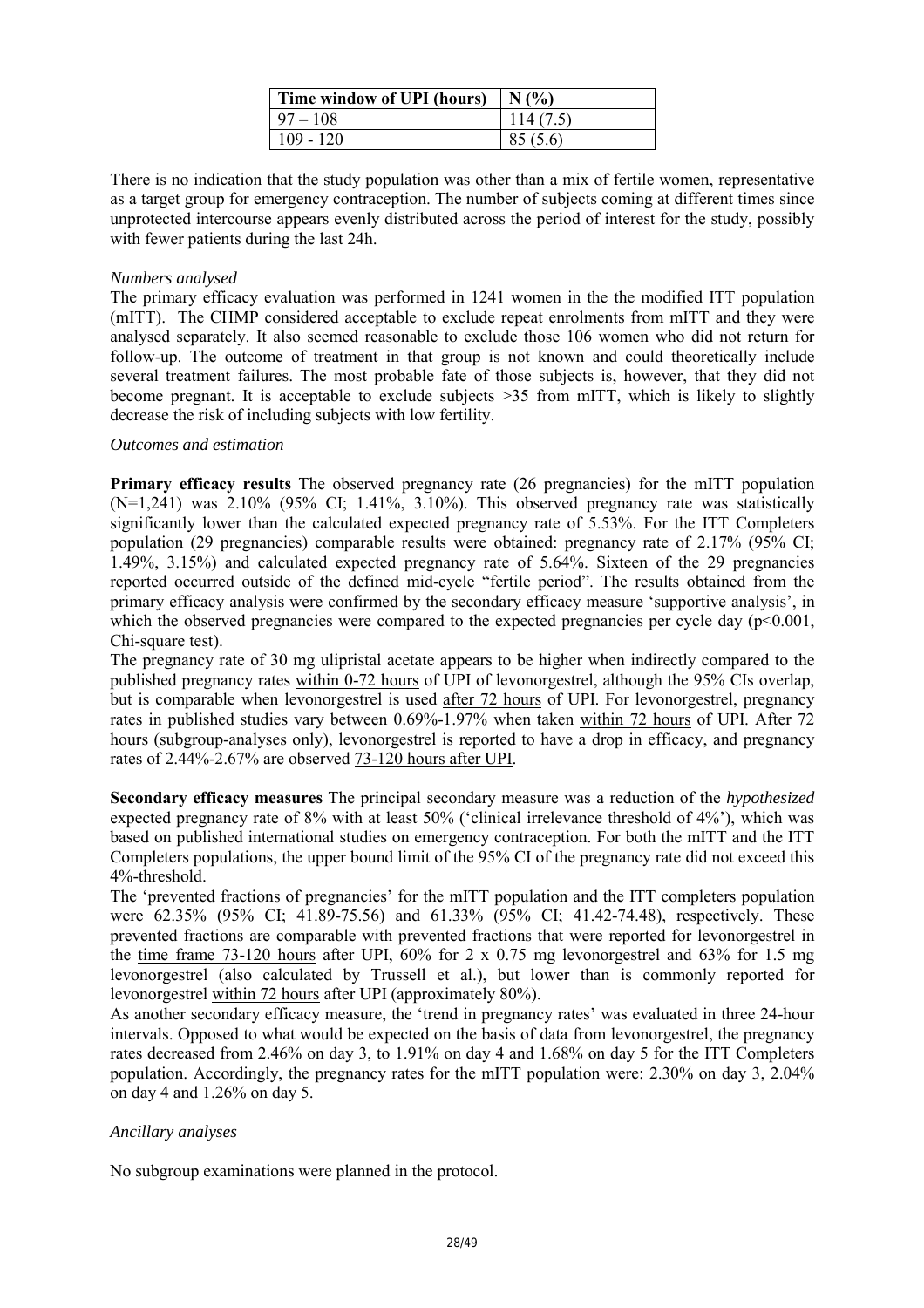Exploratory analyses were performed of the observed pregnancy rate in the mITT population with regard to investigator, age, time from intercourse to treatment, glucocorticoids use and further UPI post treatment intake.

The only factor which exhibited any effect on the pregnancy rate was further UPI post treatment. However, due to the very small number of pregnancies, even one event would dominate the outcome.

• Analysis performed across trials (pooled analyses and meta-analyses)

Not applicable.

• Clinical studies in special populations

No studies were performed in special populations.

• Discussion on clinical efficacy

The pivotal phase III study was chosen to specifically provide data on efficacy for the interval of 48- 120 hours after UPI favouring the inclusion of more women in the time frame 4-5 days after UPI. The results of this study indicated a significant over-all contraceptive effect.

#### *Methodology*

l

In the absence of a control group, the observed pregnancy rate was compared to the estimated pregnancy rate without use of emergency contraception, calculated by the method of Trussell et al. (Contraception 1998; 57: 363-9). It attributes a different probability of pregnancy to each day of the cycle. Subsequently, the number of expected pregnancies from a population can be obtained by multiplying the probability assigned to each day by the number of women exposed and summing up all the values corresponding to "risk days". It is noted that 16 of 29 pregnancies observed in the phase III trial occurred on days of the menstrual cycle for which the conception probability according to Trussell et al. was 0. There are published data indicating that intercourse outside of the supposed midcycle 'fertile period' may result in pregnancy. According to guidelines, during the average woman's menstrual cycle there are six days when intercourse can result in pregnancy, which "fertile window" comprises the five days before ovulation and the day of ovulation itself. The problem is that the day of ovulation is not known for women in clinical trials of ECs, so it has been estimated as usual cycle length minus 14 days. Only women with regular cycles can be used to estimate the expected number of pregnancies, and hence effectiveness, because otherwise the expected day of ovulation cannot be estimated. However, this estimate of the cycle day of ovulation is known to be quite imprecise and leads to the paradoxical result that many women are observed to become pregnant from intercourse occurring on cycle days with presumed zero probabilities of pregnancy.6

According to a prospective cohort study by Wilcox at al. (Br Med J 2001; 322:617)<sup>7</sup>, the timing of the fertile window is highly variable, even among women who regard their menstrual cycles as regular. In this study, ovulation occurred as early as the eighth day and as late as the 60th day of the menstrual cycle. More than 70% of women are in their fertile window before day 10 or after day 17 of their menstrual cycle. There are few days of the menstrual cycle during which some women are not potentially fertile.

 $6$  Trussell et al. Estimating the effectiveness of emergency contraceptive pills. Contraception 2003;67:259–265 <sup>7</sup> Wilcox AJ, Dunson D, Baird DD. The timing of the "fertile window" in the menstrual cycle: day specific estimates from a prospective study. BMJ, 2001 Mar 10;322(7286):617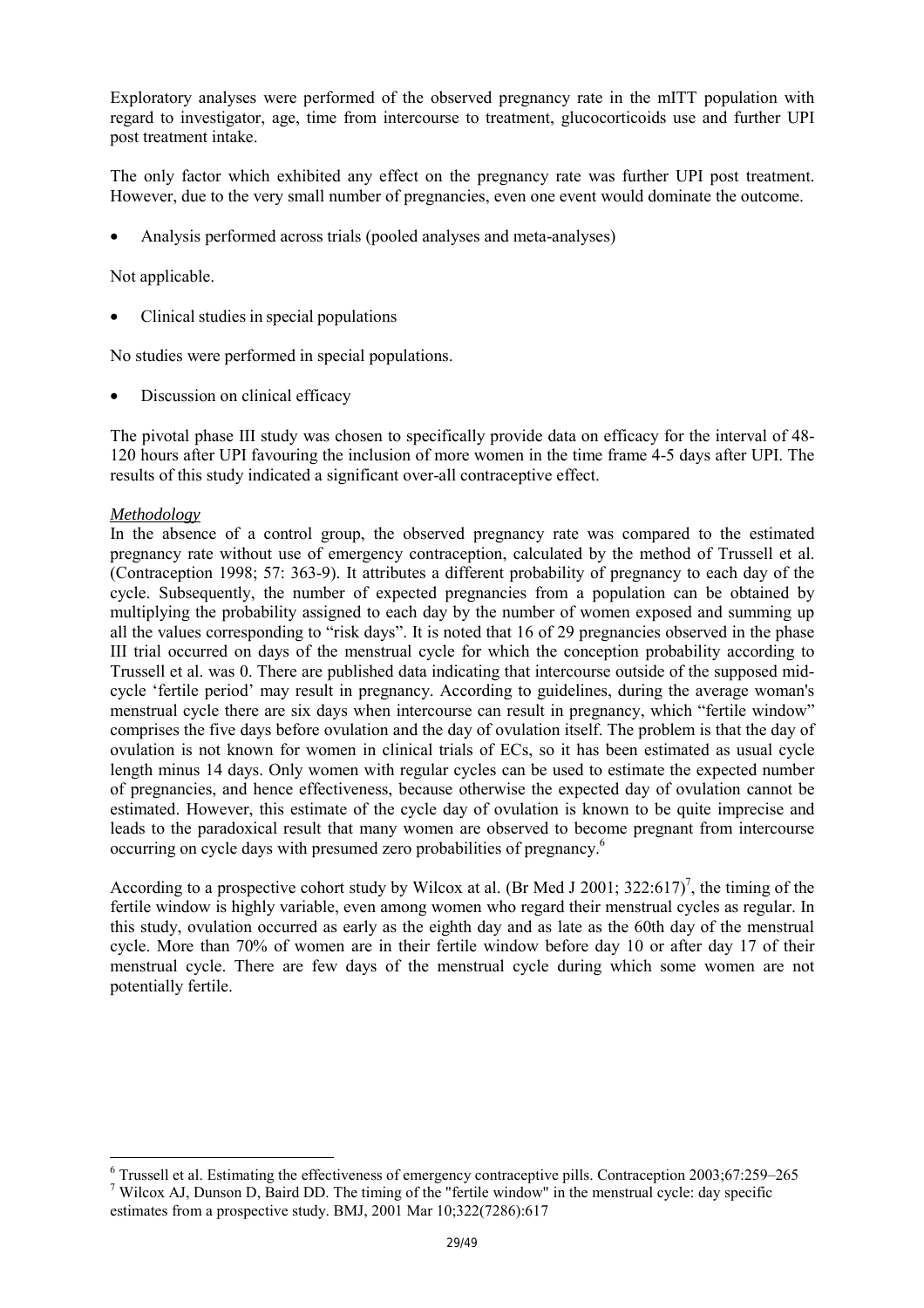

Estimates of conception probabilities by cycle day of intercourse have recently been published<sup>8</sup>, where cycle day is measured in the usual way with day 1 being the first day of bleeding in a cycle. These show that the typical woman faces a risk of pregnancy on every day of her cycle except for the first two. It was concluded that there are robust data indicating that intercourse outside of the supposed mid-cycle 'fertile period' according to Trussell (1998) may result in pregnancy. It was noted that this occurred also in the comparative phase II study, i.e. 5 pregnancies fell outside the fertile period in the levonorgestrel-treated group.

| Cycle day of<br>unprotected<br>intercourse | <b>Conception probability</b><br>(according to Trussell<br>et al. 1998) | N     | <b>Expected pregnancies</b><br>by Trussell et al. N | <b>Observed</b><br>pregnancies N |
|--------------------------------------------|-------------------------------------------------------------------------|-------|-----------------------------------------------------|----------------------------------|
| $<$ -5 days                                |                                                                         | 256   | 0.0                                                 | 7                                |
| -5 days                                    | 3.6                                                                     | 58    | 2.1                                                 | $\mathbf 0$                      |
| -4 days                                    | 13.6                                                                    | 59    | 8.0                                                 |                                  |
| -3 days                                    | 15.5                                                                    | 70    | 10.9                                                |                                  |
| -2 days                                    | 27.7                                                                    | 74    | 20.5                                                |                                  |
| $-1$ day                                   | 29.8                                                                    | 76    | 22.6                                                | 3                                |
| 0 (ovulation)                              | 12.3                                                                    | 69    | 8.5                                                 | 2                                |
| $+1$ day                                   | 4.5                                                                     | 59    | 2.7                                                 | 4                                |
| $>1$ day                                   | $\mathbf{0}$                                                            | 613   | 0.0                                                 | Q                                |
|                                            |                                                                         | 1,334 | $75.3 / 1,334 = 5.64\%$                             | $29/1,334 = 2.17\%$              |

Considering the impact of these considerations on the outcome of the phase III study, the following can be concluded:

Almost two thirds of women (817/1241) were enrolled for intercourse that took place outside the presumed fertile window: of these, 16 became pregnant. As such high proportion of women were outside the supposed fertile window and were assigned a conception probability equal to zero whereas certain were in fact at risk of becoming pregnant, the CHMP agreed with the applicant that the estimated expected pregnancy rate may well be underestimated. However, on the other hand it needs

l

<sup>8</sup> Wilcox AJ, Dunson D, Baird DD. The timing of the "fertile window" in the menstrual cycle: day specific estimates from a prospective study. BMJ, 2001 Mar 10;322(7286):617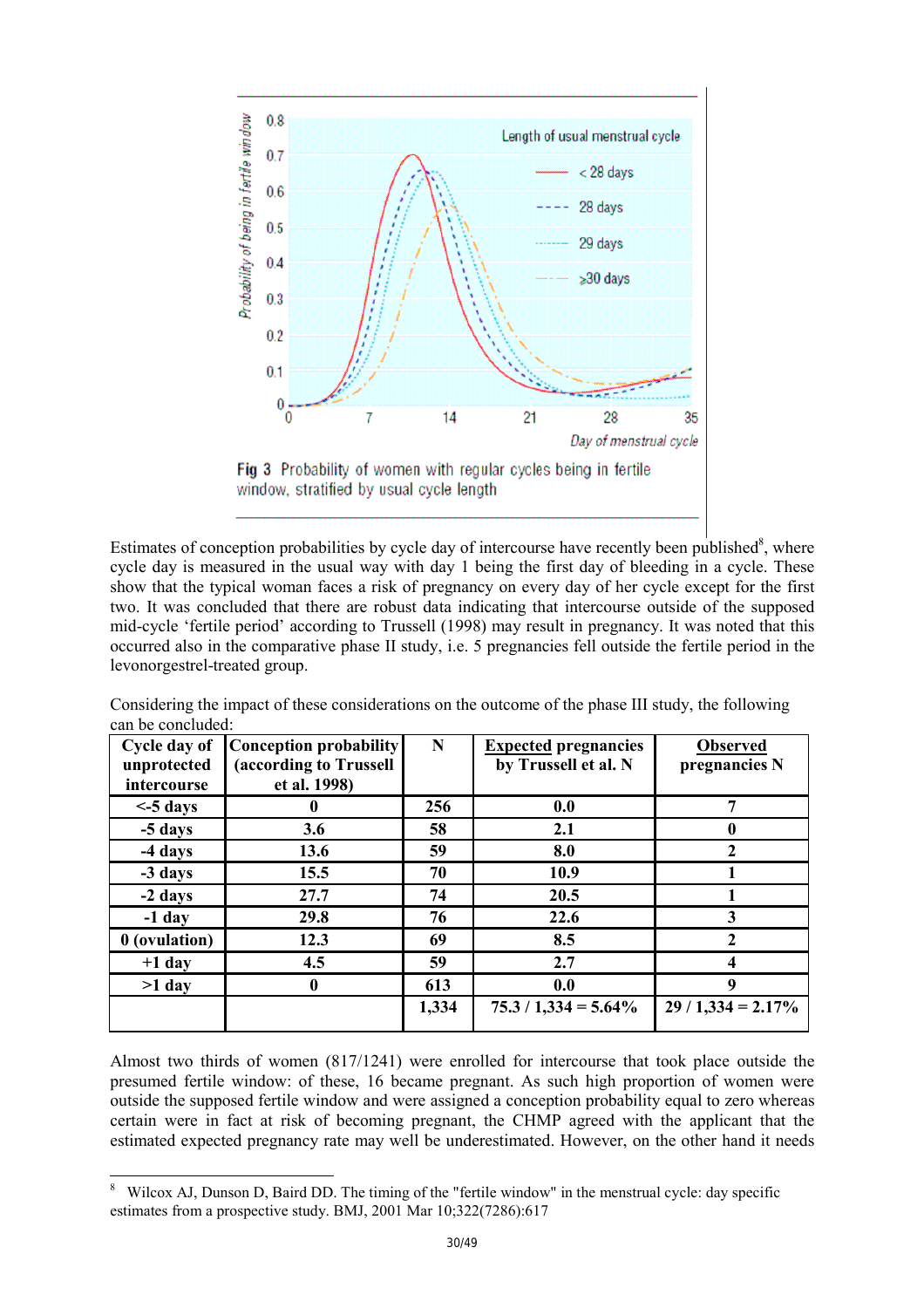to be taken into account that new probability scores have lower probability scores on -4 days before ovulation up to day 0 (ovulation) than currently applied with conception probability by Trussell 1998. Nevertheless, all 1334 women took medication because of unprotected intercourse. Overall, there were 29 pregnancies (2.2%) observed. The expected pregnancy rate over the whole period based on Trussell's distribution would have been 75 pregnancies (5.6%). So even when bias is introduced, i.e. the extraordinary pregnancies (7  $\geq$  5 days before ovulation and 9  $>$  1 day after ovulation), these figures i.e.29 pregnancies (2.17%) are still much lower than 75 pregnancies (5.64%). It is therefore concluded that adequate efficacy is shown.

Furthermore, the rate of women over-stating their risk of conception cannot be estimated. In the "worst case scenario", in a significant number of cases women might wrongly recollect the dates of the menstrual cycle if faced with the uncertainty of not obtaining emergency contraception. Sensitivity analyses were conducted to investigate the influence of possible errors in women's reporting of risk (e.g. changes in cycle dates) by moving presumed ovulation dates up to 7 days either way relative to self-estimated reporting. Those results showed that the expected pregnancy rate was only marginally affected, confirming a significant difference between expected and observed pregnancy rates. Moreover, as the date of ovulation in real life is poorly known, efficacy data were calculated assuming that all patients were completely evenly distributed across the whole menstrual cycle (instead of relying on their self-reported data). Even then, the resulting expected pregnancy rate was above the upper bound of the 95% confidence interval of the observed pregnancy rate, confirming efficacy.

The reduction of the *hypothesized* expected pregnancy rate of 8% with 50% ('clinical irrelevance threshold of 4%') is considered less relevant, as the *calculated* expected pregnancy rate was 5.64% instead of the hypothesized 8%. In this case an observed pregnancy rate of 4%, would only be a reduction in pregnancies of 29%. However, lower pregnancy rates have also been reported for other trials: the first WHO EC trial published in 1998 reported a 7.5% expected pregnancy rate according to Wilcox, corresponding to an estimated 6% expected pregnancy rate according to Trussell, and a recent review of pregnancy risk in a series of EC trials reported an expected pregnancy rate according to Trussell of 5.4%. It appears, therefore, that the expected pregnancy rate in populations seeking emergency contraception may vary from 5.4% to 8%.

The primary efficacy analysis was performed in the mITT population. This is not considered appropriate, as the exclusion of women above 35 years of age is not supported, nor the exclusion of the subjects with pregnancies determined as "not compatible". The conception probabilities by Trussell et al. used to calculate the expected pregnancy rate were based on studies which also included women above 35 years of age. Moreover, exclusion of >35 years was not present in **HRA2914-507, HRA2814-508** and in other published studies. The ITT Completers Population, which includes women above >35 years and pregnancies considered "not compatible", is therefore seen as the most important population, and the primary focus in this assessment. However, in this case the CHMP did not consider this an issue, because the results of the mITT population and the ITT Completers population are comparable.

# *Results*

As another secondary efficacy measure, a separate analysis was made for days 3, 4 and 5. This is an important point, because up till now emergency contraception with levonorgestrel has been restricted up to 72 hours. As expected, more women were included on day 3 after UPI (n= 735), than on day 4 (n  $= 420$ ) and 5 after UPI (n=179), which makes the efficacy assessment during the period 96-120 h difficult. The observed pregnancy rate, the number of expected pregnancies and the prevented fraction with accompanying 95% confidence intervals, during the different time intervals (48-72h; 72-96h; 96- 120h) has been calculated.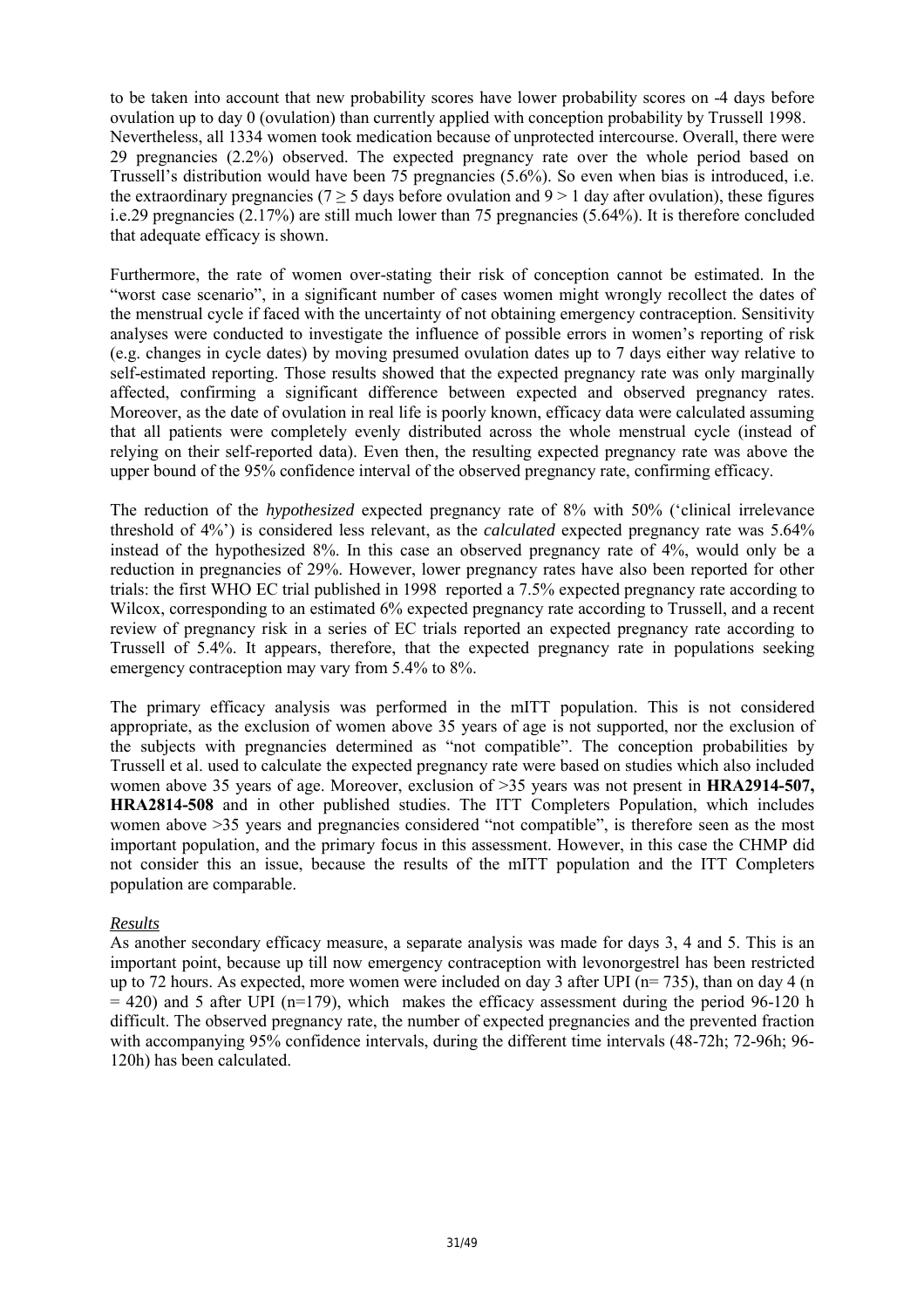| Time             | mITT     | Obs.        | Exp.        | Obs.                | Exp.      | Prevented           | RR <sup>A</sup>     |
|------------------|----------|-------------|-------------|---------------------|-----------|---------------------|---------------------|
| window           | (n)      | Pregnancies | Pregnancies | Pregnancy Rate      | Pregnancy | Fraction            | $[95\% \text{ CI}]$ |
|                  |          | (n)         | (n)         | $[95\%$ CI]         | Rate      | $[95\% \text{ CI}]$ |                     |
|                  |          |             |             |                     |           |                     |                     |
| [48h-            | 693      | 16          | 42          | $2.31\%$            | $6.01\%$  | 61.9%               | 2.62                |
| 72 <sub>h</sub>  | (56%)    |             |             | $1.4\% - 3.75\%$    |           | $[36.3\% -77.2\%]$  | [1.57; 4.39]        |
| $[72h-$          | 390      | 8           | 19          | $2.05\%$            | 4.95%     | 57.9%               | 2.38                |
| 96h <sub>1</sub> | $(31\%)$ |             |             | $[0.97\% - 4.07\%]$ |           | $[14.6\% - 79.2\%]$ | [1.17; 4.81]        |
|                  |          |             |             |                     |           |                     |                     |
| [96h-            | 158      |             |             | $1.27\%$            | 4.90%     | 75.0 %              | 4.00                |
| 120h1            | (13%)    |             |             | $[0.05\% - 4.79\%]$ |           | $[6.2\% - 93.3\%]$  | [1.07; 14.9]        |

The results of the submitted subgroups analyses is presented in the next table:

 $RR<sup>A</sup>$  Relative risk by assessor based on  $RR=1/(1-PF)$ 

The number of women included in each subgroup analysis is low which increases the degree of uncertainty of the point estimates, as can be observed by the widening of the 95% CI's. However, the results are consistent with the overall analysis for the following reasons:

The observed pregnancy rates in the 3 subgroups are within the range of that noted for the overall pregnancy rate, i.e. noted for the total time frame of  $48-120$  hours  $[2.10 (1.41 - 3.10)]$ , as are the prevented fractions (48-120 hours: 62.3%). The 95% confidence intervals are rather broad which is not unexpected as the numbers in the subgroups decreases drastically. As a result, the degree of uncertainty is increased. However, the confidence interval over the observed pregnancy rate does not allow a useful interpretation as it is the difference between expected and observed pregnancy rate and its uncertainty which is of interest.

The prevented fraction takes this difference into account and is thus more useful. Several conclusions can be drawn:

- Although the 95% confidence intervals are wide, the confidence intervals of the prevented fraction do not include 0%, indicating that there is pregnancy protection.
- Moreover, the point estimate is considered the best estimate, and it is extremely unlikely that, if the study would be repeated, these point estimates would diverge drastically from the currently calculated point estimates.
- The point estimates for the subgroups are consistent.
- The prevented fraction can also be converted in the relative risk of pregnancy between non-users versus Ellaone users, which may give more clarity. The risk of pregnancy in non-users is 2.6, 2.4, and 4 times larger, respectively, at day 3, 4, and 5 as compared to Ellaone users. Again, confidence intervals are wide but do not include 1 (1 would indicate no difference) and are consistent for all three comparisons.

In conclusion, although the study was not powered to demonstrate efficacy per 24 hour time frame, these subgroup analyses can be considered supportive of efficacy across the whole time frame of 48- 120 hours after UPI.

An overall pregnancy rate of 2.17% for the ITT Completers population in the time frame 48-120 hours was considered acceptable, as well as the prevented fraction of 61%.

As an additional analysis was performed in the ITT completer population  $(n = 1302$  women) with no additional use of emergency contraception during treatment cycle (population called "ITT completer 2"). The efficacy results presented in the following table provide 95% CI for both observed pregnancy rate and expected pregnancy rate (Trussell) on and mITT populations.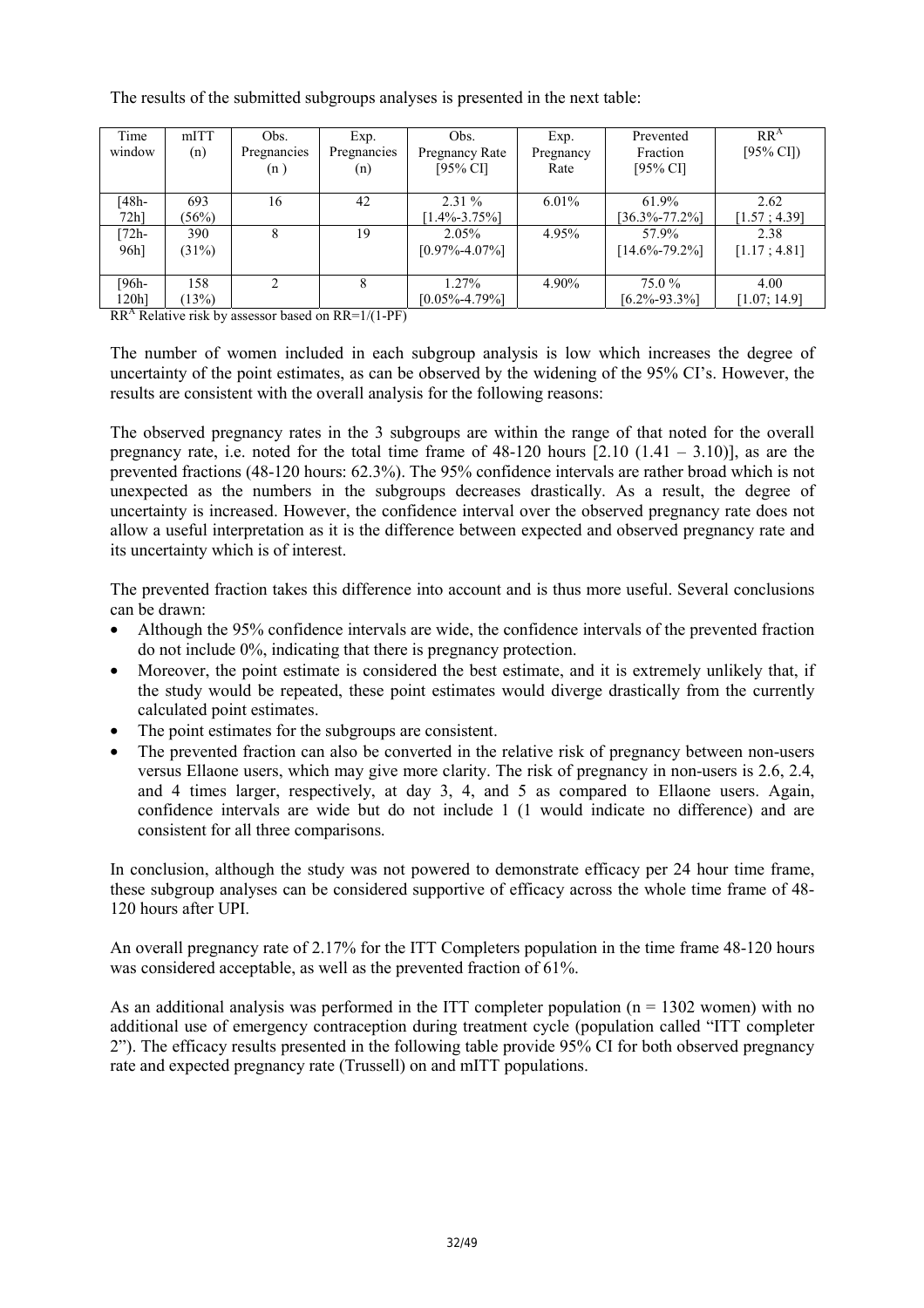# Table: Observed and expected pregnancy rate on mITT completer 2 and on mITT populations

| Population                 | Nb<br>Treated | Nb Observed<br>Pregnancies | Observed<br>Pregnancy Rate<br>[95% CI] | Expected<br>Pregnancy Rate<br>[95% CI] |
|----------------------------|---------------|----------------------------|----------------------------------------|----------------------------------------|
| <b>ITT</b><br>completer 2* | 1302          | 28                         | 2.15%<br>$[1.46\% - 3.13\%]$           | 5.64%<br>$[4.56\% - 6.72\%]$           |
| mITT                       | 1241          | 26                         | 2.10%<br>$[1.41\% - 3.10\%]$           | 5.53%<br>$[4.47\% - 6.60\%]$           |

\* "ITT completer 2" population corresponds to "ITT completers" population who did not use any additional emergency contraception during the trial

These additional analyses indicated that the possible inclusion in the analysis of those women who did use emergency contraception more than once during the treatment cycle did not relevantly change the observed and expected pregnancy rates.

The applicant did not investigate the effect of multiple acts of intercourse or contraceptive failures on the pregnancy rate. Even more, most of the women had had only one act of unprotected intercourse, 84.4% in the ITT Completers population. Therefore, the claim "*one or more acts of*" was removed from the indication, as this had not been specifically studied.

Another issue is the use in adolescents younger than 18 years of age. The applicant has submitted a paediatric investigation plan on 24 July 2008 to the EMEA (EMEA-000305-PIP-01) in which they propose to perform the following clinical studies:

- Single-blind, multicentre, randomized, parallel group safety and efficacy study of ulipristal acetate 30 mg versus levonorgestrel 1.5 mg for emergency contraception within 120 hours of unprotected intercourse, in adolescents (and in adults).
- Open-label, observational safety study of ulipristal acetate for emergency contraception within 120 hours of unprotected intercourse, in adolescents (and in adults).

Finally, a major restriction of the pivotal clinical study was that it did not provide data for the time frame of 0-48 hours after UPI. This had been studied in the pivotal phase II studies HRA2914-507 and HRA2914-508 that were carried out with the 50 mg unmicronized formulation. A clinical effect was shown in both studies with non-inferiority of 50 mg unmicronized ulipristal acetate to levonorgestrel twice 0.75 mg within 72 hours after UPI, but the adequacy of pharmacokinetic data provided to bridge the 50 mg unmicronized and 30 mg micronized dosages was questioned.

For this reason, the Applicant provided during the course of the procedure the interim analysis of efficacy results obtained in the ongoing comparative Phase III clinical study (HRA2914-513).

# • **Ongoing comparative Phase III clinical study (HRA2914-513) (interim analysis results)**

The protocol of trial HRA2914-513 had not been included in the original dossier by the applicant. The results of an interim analysis and the protocol were received during the assessment procedure.

Study HRA2914-503 concerns a prospective, randomized, single blind, multicenter study to compare the efficacy, safety and tolerability of ulipristal acetate with levonorgestrel as emergency contraception within 120 hours of unprotected intercourse. The treatments were administered in a single-blind fashion, with the treatment identity known by the study staff but unknown by the subjects and the sponsor.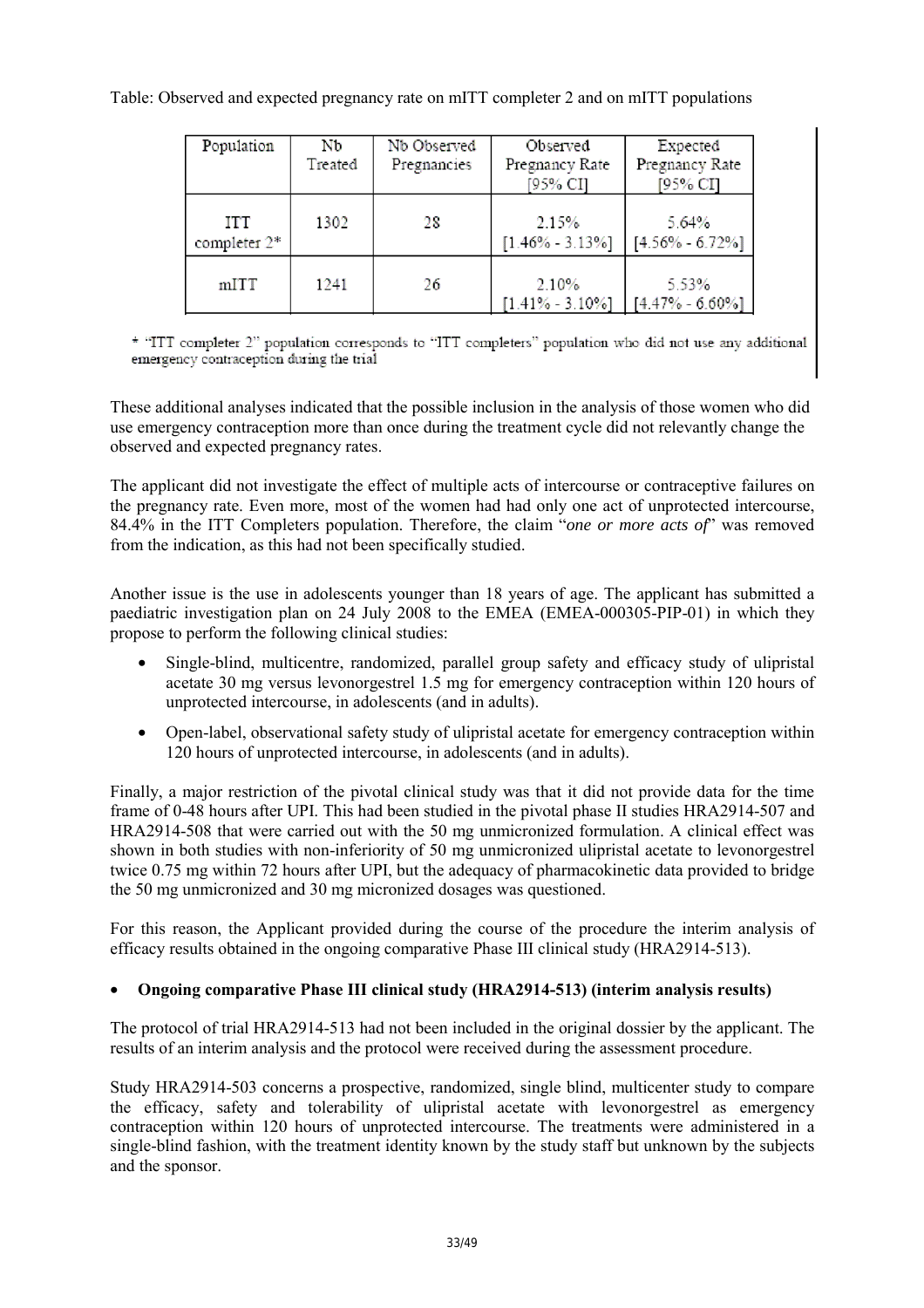The primary objective was to demonstrate that the pregnancy rate observed after taking ulipristal acetate (30 mg tablet micronized) within 72 hours of UPI is statistically significantly lower than the estimated expected pregnancy rate in the absence of emergency contraception.

There were nine secondary objectives, from which the following objectives are considered the most important:

- To demonstrate that the pregnancy rate observed after taking ulipristal acetate (30 mg tablet micronized) within 72 hours of UPI is statistically significantly lower than 4% considered as a clinical irrelevance threshold.
- To demonstrate the non-inferiority of ulipristal acetate 30 mg versus levonorgestrel 1.5 mg as EC within 72 hours of UPI. Should non-inferiority be demonstrated, superiority will be tested.
- To demonstrate the non-inferiority of ulipristal acetate 30 mg versus levonorgestrel 1.5 mg as EC within 120 hours of UPI. Should non-inferiority be demonstrated, superiority will be tested.

Sample size calculations were based on the primary efficacy analysis, and the main secondary analysis (inferiority to clinical threshold) and the non-inferiority of ulipristal acetate 30 mg versus levonorgestrel 1.5 mg as EC within 72 hours of UPI. In order to reach at least 85% power with an equivalence margin of 1.6 in odds ratio, 1022 patients per group were randomized for a total of 2044 patients.

Because the primary efficacy analysis was based on the 0-72 h interval, study enrollment was supposed to be stopped once 827 patients meeting criteria for the primary efficacy population per group in this time interval had completed the study.

# *Interim analysis*

In the protocol it was predefined that an interim analysis was to be performed once 1200 patients meeting criteria for primary efficacy evaluation had completed the study.

Three efficacy analyses were performed at the interim analysis: Primary efficacy analysis, inferiority to clinical irrelevance threshold and non-inferiority analysis to Levonelle.

In the event that the upper limit of the confidence interval of the pregnancy rate in the mITT population was below the estimated expected pregnancy rate and below the clinical irrelevance threshold of 4%, and that ulipristal acetate was non inferior to levonorgestrel, the study would be considered positive and recruitment will be stopped. Using Lan DeMets' alpha spending function approach, O'Brien-Flemming spending function and an information fraction of  $1200/1654 = 0.72$ , we get a critical value for the interim analysis equals to  $z_{0.025} = 2,3876$  which corresponds to a probability level of 0,01696 and for the final analysis  $z_{0.025} = 2,0056$  (instead of 1.96) which corresponds to a nominal alpha of 0,02245 and a cumulated exit probability of 0.05.

In practice, the confidence interval will be computed using a  $Z_{\alpha/2}$  equal to 2,3876 at the interim analysis and equal to 2,0056 at the final analysis (instead of 1.96).

The power of the final analysis is approximately 82.4% and the power of the interim analysis is approximately 56.5%.

Since the results satisfied the statistical criteria for efficacy as defined in the protocol and the interim analysis SAP, the applicant decided to stop recruitment in the study as of 4 February 2009.

#### *Results*

As planned in the protocol, the interim analysis was performed on data from the first 1200 mITT subjects enrolled within 72 hours of unprotected intercourse (UPI).

According to the statistical analysis plan for the interim analysis, three analyses were performed:

- 1) Primary efficacy analysis: comparison of the upper limit of the 95% CI of the observed ulipristal acetate pregnancy rate to the expected pregnancy rate (calculated by the method of Trussell et al. 1998) in the absence of emergency contraception.
- 2) Inferiority to clinical irrelevance threshold: comparison of the upper limit of the 95% CI of the observed ulipristal acetate pregnancy rate to the threshold of 4%.
- 3) Non-inferiority analysis: comparison of the upper bound of the 95% CI of the pregnancy odds ratio in the ulipristal acetate group relative to that in the levonorgestrel group versus the noninferiority margin of 1.6.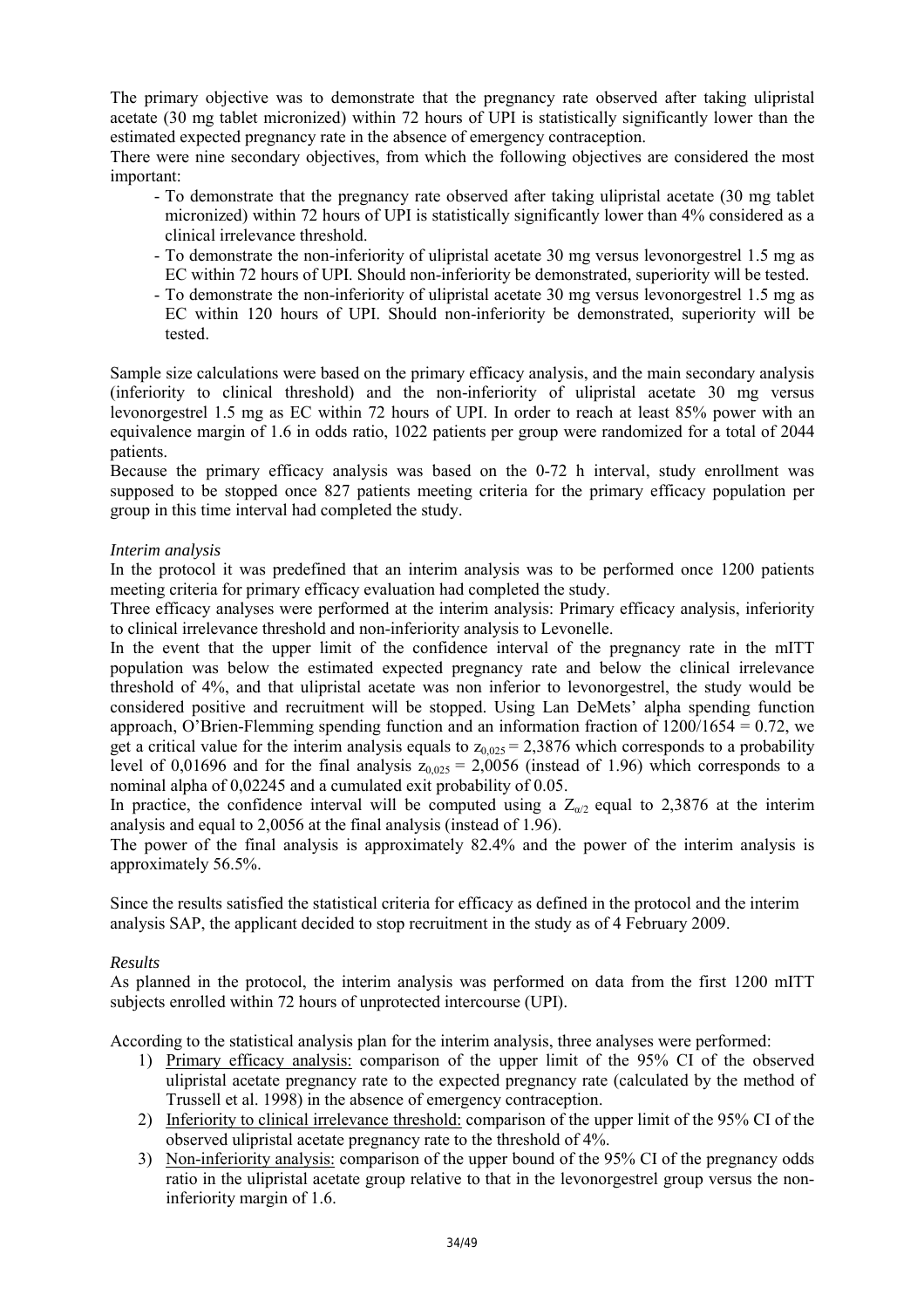- Estimation of the odds ratio is adjusted for expected pregnancy rate through a logistic model.
- *Confidence intervals are adjusted for the interim analysis* the used critical value is 2.3786 instead of 1.96. Confidence intervals of non adjusted results are not presented but are narrower.

The 1200 mITT subjects included in the analysis were distributed as follows among the three 24-h intervals between UPI and treatment:

- $[0-24h]$ : 458 (38.2%);
- $[24-48h]$ :452 (37.7%);
- [48-72h]: 290 (24.2%).

The observed pregnancy rate with ulipristal acetate over the 0-72h time interval was  $1.51\%$  [0.62% -3.32%], and the results of the three analysis satisfied the statistical criteria for efficacy as defined in the protocol and the interim analysis SAP.

Blinded results were provided over the whole 120h interval. Based on the ongoing database as of January 27, 2009, 2048 subjects had been enrolled overall. Among them, 214 (10.4%) presented in [72-120h] time window and 3 subjects were pregnant at follow-up. No calculations were presented on pregnancy rates based on these data, because a number of subjects were still undergoing follow-up.

Because the results of the interim analysis satisfied the statistical criteria for efficacy as defined in the protocol, the applicant decided to stop recruitment in the study as of 4 February 2009. Clinical investigators, study staff and other involved parties had been informed of this decision, but specific results had not been disclosed. Investigators were instructed to perform follow up of all enrolled subjects to completion as per the study protocol, and the Applicant intended to proceed with cleaning the full database in a blinded fashion before code break. The full study report of **HRA2915-513** will be available by the end of July 2009.

In conclusion, the results from the interim analysis support adequate efficacy for the time interval 0-72 hours. Furthermore, despite the fact that the interim analysis did not provide efficacy data for the time interval 73 – 120 hours for ulipristal acetate, the 4 pregnancies reported among 232 women (from the whole study population of 2048 subjects) who had been randomized to ulipristal acetate or levonorgestrel, suggested a low pregnancy rate also in that time interval.

# **Clinical safety**

The safety data presented summarized adverse events for all subjects who were included in the 6 phase I studies, 2 phase II studies and 1 phase III study. Also, serious adverse events of an ongoing phase III trial were incorporated. Overall, the safety profile reported for ulipristal acetate was comparable to that reported for levonorgestrel, registered for emergency contraception up to 72 hours after UPI. The most frequently observed adverse events in the phase III trial were headache, nausea and abdominal pain.

Patient exposure

Overall, 3,560 subjects were evaluated for safety of ulipristal acetate. The number of patients exposed in the phase II and III studies was 3,391, from which 1,533 subjects received the dose to-be-marketed. In the phase II studies, four multiple enrolments occurred. Seventy-five women were enrolled on multiple occasions in the phase III study (66 twice and 9 three times). Multiple enrollers were defined as subjects who were enrolled and treated more than once.

In the 3 completed safety & efficacy studies performed in the USA (**HRA2914-507**, **HRA2914-508** and **HRA2914-509**), 214 subjects received 10 mg unmicronized ulipristal acetate, 399 received 10 mg micronized ulipristal acetate, 1533 received 30 mg micronized ulipristal acetate, 1,245 received 50 mg unmicronized ulipristal acetate and 840 received 2 x 0.75 mg levonorgestrel. Safety data is considered adequate for exposure to 30 mg micronized ulipristal acetate single-dose administration. No long-term safety data is required for the 30 mg formulation, as the indication emergency contraception concerns only a single dose. The subjects were in general healthy women with a mean age of 24 years. No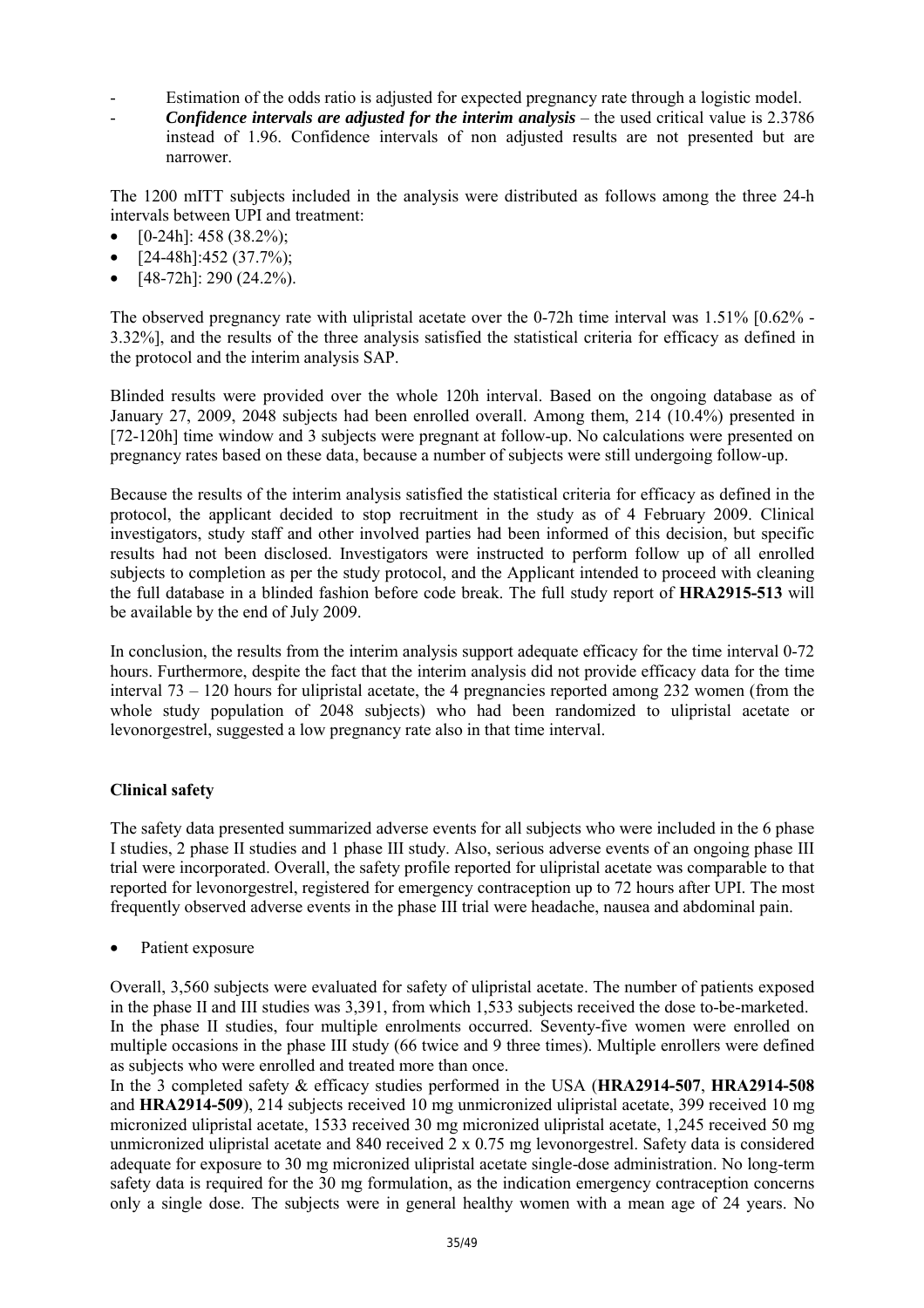significant differences were observed between the treatment groups for age, race, height, and body weight in the phase II studies. The baseline characteristics of the phase III trial were comparable with the characteristics of the subjects included in the phase II trials. The majority of the women were white (60.3%), but a reasonable percentage belonged to other racial groups, for instance Black or African American (21.5%).

### • Adverse events

AEs were generally similar in both treatment groups in the two phase II studies, with 73% of subjects who experienced one or more AEs in the 10 mg unmicronized group, 79% in the 10 mg micronized group, 77% in the 50 mg unmicronized group and 76% in the levonorgestrel group. The incidence of AEs is higher than was previously reported for levonorgestrel 2x0.75 mg 12 hours apart. The higher incidence is not a reason for concern, as this could well be a consequence of the three-day diary with a yes/no response to a predefined checklist. Ovarian pain was higher in the ulipristal acetate groups (7% unmicronized 10 mg, 6% micronized 10 mg, 3% unmicronized 50 mg) compared to levonorgestrel (1%). 'Ovarian pain', though suggesting an etiologic cause, however appeared to have low significance from a medical standpoint. Further information on the possible relationship of ovarian pain and the presence of ovarian cysts indicated that in the clinical studies 'ovarian pain' was mainly mild or moderate in intensity, not dose-dependent and not suggestive of ovarian cyst-related pain. Incidence of severe or moderate ovarian pain was reported in only 2 women and treatment was only necessary in 3 women. It is therefore concluded that there is insufficient evidence to directly relate this symptom to the possible presence of functional cysts. However, the use of this term will nevertheless cause confusion regarding its etiology.

During the phase III trial, 876 (61.4%) subjects experienced at least one AE. The majority (89.1%) of the AEs were mild or moderate in intensity. The most common AEs were headache (17.5%), nausea (12.2%) and abdominal pain (11.7%). The frequencies are comparable for what has been reported for levonorgestrel. The AEs are well reflected in section 4.8 of the proposed SPC. Vomiting was observed in 2% of the subjects, therefore what to do in case of vomiting after intake of the 30 mg tablet has been included in section 4.2 of the SPC.

The **post-treatment cycle length** was 2.9 days longer from average length in the phase III trial. A shortened menstrual cycle was reported in some women: in study HRA2914-509, 96 (6.1%) women in the ITT population reported onset of menses earlier than expected by 1 week or more. 14 women (0.9%) reported onset of menses earlier than expected by 2 weeks or more. 19.2% had a change in cycle length greater than 7 days, and 5.1% greater than 20 days. Seven out of 1,336 subjects had still not experienced menstrual bleeding 60 days after expected menses. From the 3 subjects that underwent clinical investigations, the menses returned after approximately 100 days. In one case, amenorrhea might be explained by polycystic ovary syndrome (PCOS). One subject had full amenorrhea exams performed with unknown diagnosis and menses returned 4 months after expected onset of menses. Unfortunately, 3 of the 4 women in whom ongoing amenorrhoea was noted were lost to follow-up. However, incidence of amenorrhoea is taken into account in the RMP.

The delay in menstrual bleeding is mentioned in section 4.4. of the SPC. An increase of 7-20 days in the post-treatment cycle is considered acceptable. Although it is expected that subsequent menstrual cycles will return to their pretreatment pattern, no information is present in the file.

A dose-response relationship was observed in the pharmacodynamic studies between ulipristal acetate and the presence of **ovarian cysts**. There were three women with cysts which did not resolve spontaneously, leading to one case of surgery for a ruptured cysts and a 90-day cycle, and one ovariectomy. Unfortunately, no ultrasound was performed in the pivotal phase III-trial. Based on pharmacodynamic studies that evaluated women by ultrasound there is no clear dose-response relation with regard to the incidence of cysts, but the number of women evaluated is low and it is therefore agreed with the applicant that a dose-response relation or a causal relation with ulipristal acetate cannot be excluded. It is considered reassuring that the pivotal phase II study and phase III study did not report symptomatic ovarian cysts. Nevertheless, occurrence of ovarian cysts is also reported with hormonal contraception and other medicinal products that interfere with the pituitary-ovarian axis. It is therefore recommended to include occurrence of ovarian cysts in the RMP.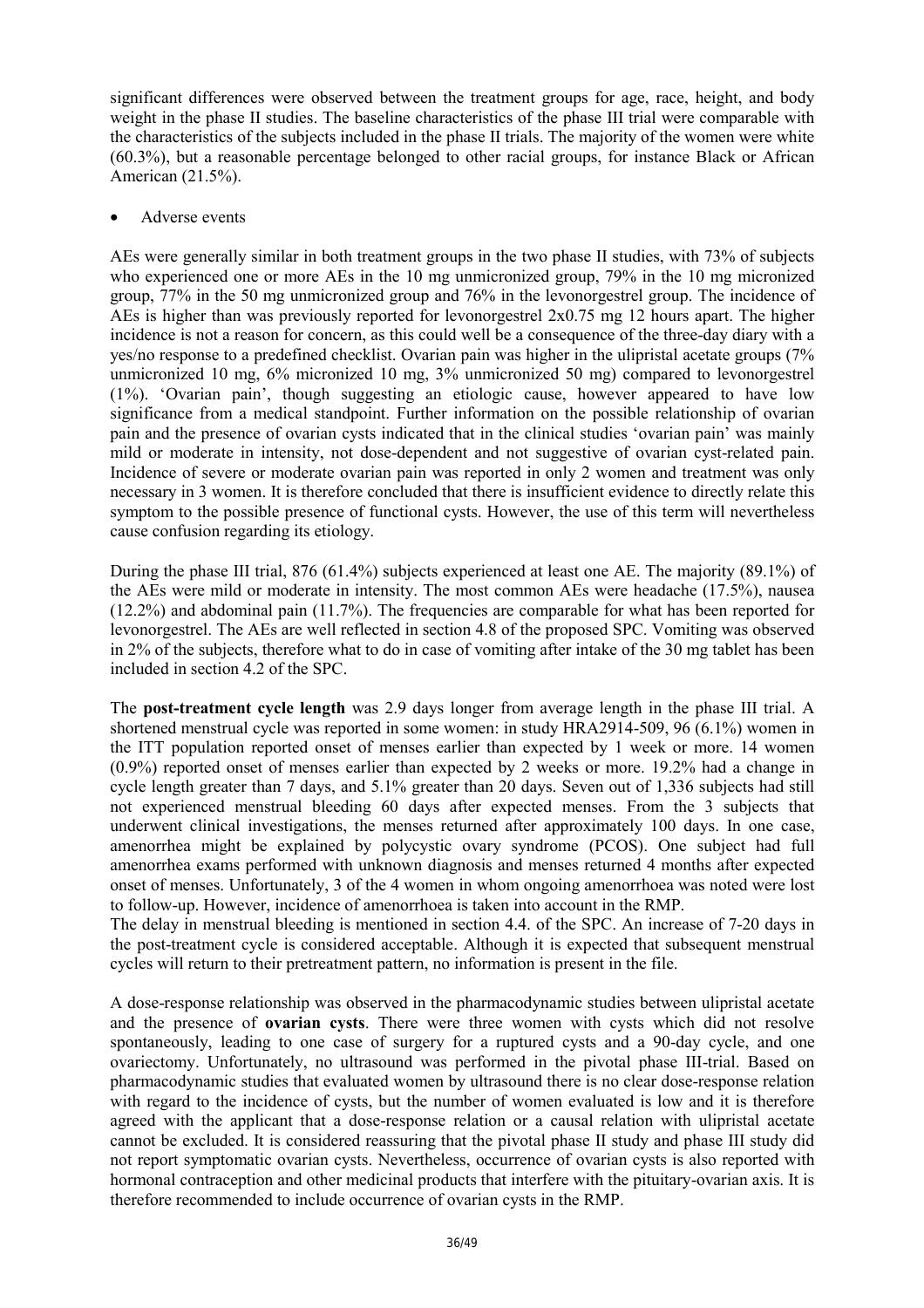No case of endometrial hyperplasia was noted in the **endometrial biopsies** taken after 12-weeks administration of micronized ulipristal acetate up to 10 mg/day. However, after single-dose administration endometrial hyperplasia was noted in 1 out of 55 subjects in the **HRA2914-506** study, but at follow-up two months after treatment only stromal glandular desynchrony was observed. It is considered very unlikely that a single-dose administration would be capable to induce adverse endometrial effects.

Data regarding **pregnancy** was very limited. Of the 29 treated subjects in the Phase III trial who became pregnant, 16 elected to have an induced abortion, 6 reported spontaneous abortion, 6 decided to carry the pregnancy to term, and 1 was lost to follow-up. At the time of database lock, 5 of the 6 pregnancies to be carried to term were still ongoing; one woman expected to deliver in December 2007 refused to release information on the birth status. Table 13: Pregnancies and outcome in ulipristal acetate studies

| Study                          | Nb of pregnancies in                       | <b>Pregnancy Outcome</b>                     |
|--------------------------------|--------------------------------------------|----------------------------------------------|
|                                | ulipristal acetate group                   |                                              |
|                                | (Nb considered as not<br>being a treatment |                                              |
|                                | failure)                                   |                                              |
| HRA2914-503                    | 200 mg: 1 (NA)                             | 200 mg unmicronized:                         |
| $(95-CH-168)$                  |                                            | - 1 normal live birth                        |
| (Placebo, 1, 10, 50 10, 200 mg |                                            |                                              |
| ulipristal acetate)            |                                            |                                              |
| NB: PK study                   |                                            |                                              |
| HRA2914-507                    | 50 mg: 12 (4)                              | 50 mg unmicronized:                          |
| $(CCN-002)$                    | Levo: $14(1)$                              | - 9 induced abortions                        |
| (50 mg non micronized          |                                            | - 1 spontaneous abortions                    |
| ulipristal acetate versus      |                                            | - 2 unknown                                  |
| levonorgestrel)                |                                            | Levonorgestrel:                              |
|                                |                                            | - 8 induced abortions                        |
|                                |                                            | - 4 spontaneous abortion                     |
|                                |                                            | - 1 biochemical Pregnancy                    |
|                                |                                            | - 1 normal live birth                        |
| HRA2914-508                    | 10 mg micro: 11 (1)                        | 10 mg micronized:                            |
| (CCN-002 ext)                  | 50 mg: $5(0)$                              | - 9 induced abortions                        |
| (50 mg non micronized, 10 mg   | 10 mg unmic: 13 (2)                        | - 1 normal live birth                        |
| micronized and 10 mg non       |                                            | - 1 unknown                                  |
| micronized ulipristal acetate) |                                            | 50 mg unmicronized:<br>- 4 induced abortions |
|                                |                                            | - 1 normal live birth                        |
|                                |                                            | 10 mg unmicronized:                          |
|                                |                                            | - 8 induced abortions                        |
|                                |                                            | - 2 spontaneous abortions                    |
|                                |                                            | - 3 unknown                                  |
| HRA2914-509 (2914-005)         | 29(3)                                      | 30 mg micronized                             |
| (30 mg micronized ulipristal   |                                            | - 16 induced abortions                       |
| acetate)                       |                                            | - 6 spontaneous abortions                    |
|                                |                                            | - 1 normal live birth                        |
|                                |                                            | - 6 lost to follow-up (among 5               |
|                                |                                            | declared they wanted to continue             |
|                                |                                            | with pregnancy)                              |

The available data indicate 4 normal live births as a pregnancy outcome after exposure to ulipristal acetate in different doses. Five of the 6 women who decided to continue pregnancy in study 509 were lost-to-follow up. This means that there is extremely limited data regarding pregnancy outcome after exposure to ulipristal acetate, which is also stated in the SPC. More information on pregnancy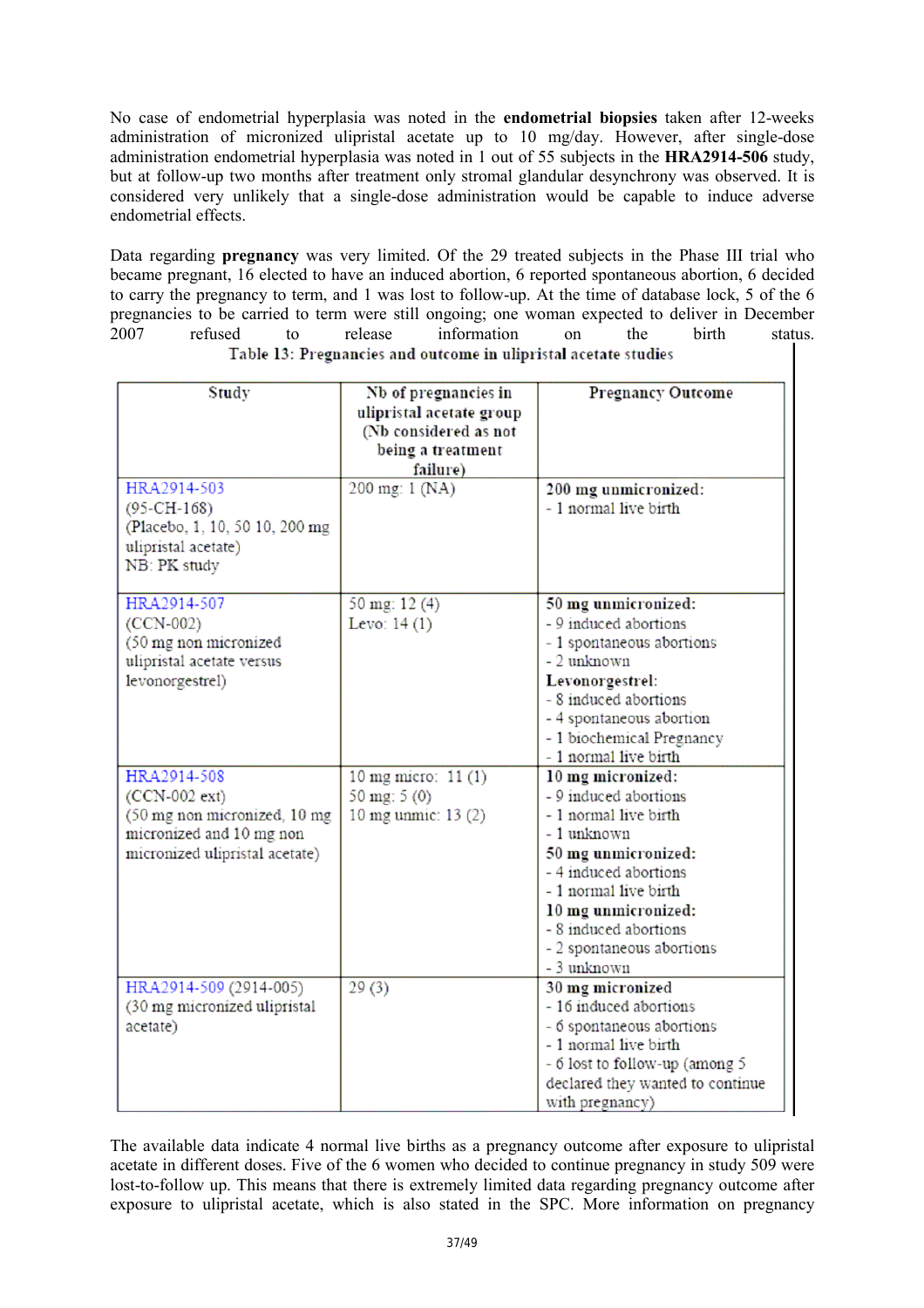outcome is needed and is included in the RMP. The SPC includes a statement that HRA Pharma maintains a pregnancy registry to monitor outcomes of pregnancy in women exposed to Ellaone.

**Discontinuations** Only two subjects were withdrawn due to an AE: hyperthyroidism secondary to thyroiditis and abdominal pain and fever.

*Adverse reactions (events judged at least possibly related to treatment) reported during treatment with ulipristal acetate* 

| MedDRA                         |                      |                        | Adverse reactions (%frequency)         |                               |
|--------------------------------|----------------------|------------------------|----------------------------------------|-------------------------------|
| <b>System Organ Class</b>      | Very common          | Common                 | <b>Uncommon</b>                        | Rare                          |
|                                | $\geq 1/10$          | $\geq$ 1/100 to < 1/10 | $\geq$ 1/1000 to < 1/100               | $\geq$ 1/10000 to < 1/1000    |
| Infections and infestations    |                      | Infections 1.5**       |                                        |                               |
| Metabolism and nutrition       |                      |                        | Appetite disorders 0.5                 | Dehydration 0.07              |
| disorders                      |                      |                        |                                        |                               |
| Psychiatric disorders          |                      | Mood disorders 1.3     | Depression 0.1<br>Anxiety symptoms 0.4 |                               |
|                                |                      |                        | Insomnia 0.34                          |                               |
|                                |                      |                        | Libido disorders 0.2                   |                               |
|                                |                      |                        | Irritability 0.2                       |                               |
| Nervous system disorders       |                      | Headache 9.8           | Somnolence 0.8                         | Disturbance in attention 0.07 |
|                                |                      | Dizziness 3.5          | Tremor 0.1                             | Dysgueusia 0.07               |
|                                |                      |                        |                                        | Lethargy 0.07                 |
| Eye disorders                  |                      |                        | Vision blurred 0.3                     |                               |
| Ear and labyrinth disorders    |                      |                        |                                        | Vertigo 0.07                  |
| Vascular disorders             |                      |                        | Hot flush 0.4                          |                               |
| Respiratory, thoracic and      |                      |                        |                                        | Sinus congestion 0.07         |
| mediastinal disorders          |                      |                        |                                        | Cough 0.07<br>Epistaxis 0.07  |
|                                |                      |                        |                                        | Dry throat 0.07               |
| Gastrointestinal disorders     | Abdominal pain 12.97 | Nausea 9.2             | Diarrhoea 0.7                          | Gastro-oesophageal reflux     |
|                                |                      | Vomiting 1.0           | Constipation 0.3                       | disease 0.07                  |
|                                |                      | Dyspepsia1.0           | Dry mouth 0.3                          | Glossitis 0.07                |
|                                |                      |                        | Flatulence 0.1                         | Toothache 0.07                |
|                                |                      |                        |                                        |                               |
|                                |                      |                        |                                        |                               |
| Skin and subcutaneous tissue   |                      |                        | Acne 0.7                               | Urticaria 0.07                |
| disorders                      |                      |                        | Rash 0.1                               |                               |
|                                |                      |                        | Pruritus 0.2                           |                               |
|                                |                      |                        |                                        |                               |
| Musculoskeletal and connective |                      | Muscle spasms 1.4      | Musculoskeletal pain 0.3               |                               |
| tissue disorders               |                      | Back pain 1.0          |                                        |                               |
|                                |                      |                        |                                        |                               |
|                                |                      |                        |                                        |                               |
| Renal and urinary disorders    |                      |                        | Pollakiuria 0.1                        | Nephrolithiasis 0.07          |
|                                |                      |                        |                                        | Renal Pain 0.07               |
|                                |                      |                        |                                        | Chromaturia 0.07              |
|                                |                      |                        |                                        |                               |
| Reproductive system and breast | Menstrual disorder   | Dysmenorrhea 4.1       | Breast pain 0.7                        | Ruptured ovarian cyst 0.07    |
| disorders                      | 19.2                 | Menorrhagia 1.0        | Genital pain 0.3                       |                               |
|                                |                      | Metrorrhagia 8.7       | Uterine spasm 0.5                      |                               |
|                                |                      |                        | Premenstrual syndrome 0.2              |                               |
|                                |                      |                        | Genital pruritus 0.1                   |                               |
|                                |                      |                        | Vaginal discharge 0.8                  |                               |
| General disorders and          |                      | Fatigue 3.5            | Pain $0.7$                             | Chest discomfort 0.07         |
| administration site conditions |                      |                        |                                        | Inflammation 0.07             |
|                                |                      |                        |                                        | Malaise 0.07                  |
|                                |                      |                        |                                        | Pyrexia 0.07<br>Thirst 0.07   |
|                                |                      |                        |                                        | Chills 0.07                   |
|                                |                      |                        |                                        |                               |

\* Not listed as an adverse reaction in section 4.8 of proposed SPC because pregnancy outcome is addressed in section 4.6.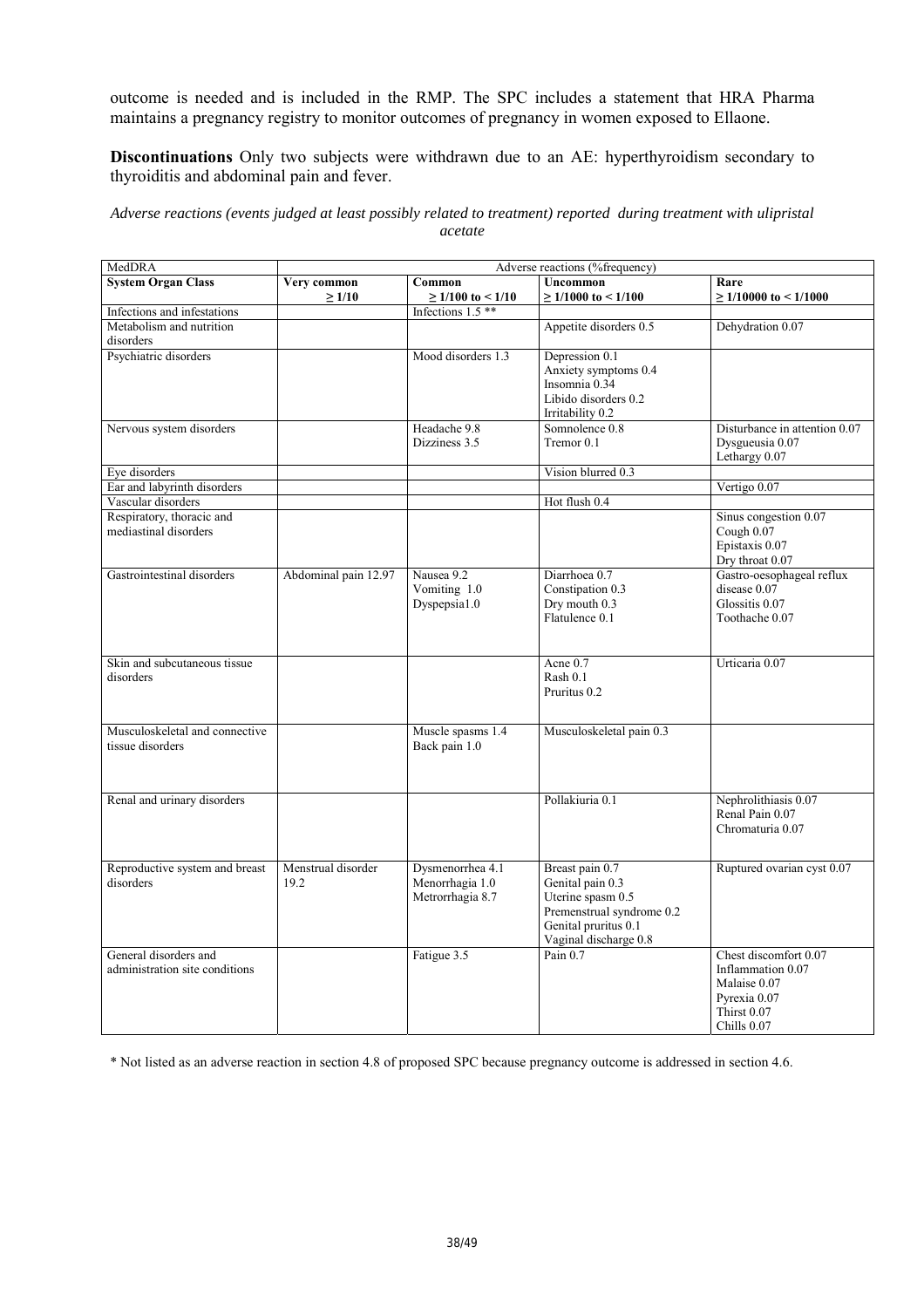Serious adverse event/deaths/other significant events

No deaths were reported in any completed or ongoing studies.

Nine serious adverse events occurred (bacterial pneumopathy, abdominal pain and fever, Grave's disease, kidney infection, pelvic inflammatory disease (PID), seizure, pelvic pain associated with urinary tract infection, stomach ulcer, vomiting blood-stained fluid). All SAEs were considered not related to the study drug, including the one case of PID.

Laboratory findings

Laboratory results do not seem to alter significantly when pre- and post-treatment values are compared. The original Phase III study design (HRA2914-509) did not include any laboratory analyses, but following the results of a US FDA Special Protocol Assessment procedure the protocol was amended in order to obtain data on safety laboratory parameters in a sample of subjects with the final dosage form of the drug.

Safety in special populations

### Intrinsic factor: age

The frequency and profile of AEs were comparable in the ITT population and in the population aged 35 years or less (mITT population).

Given the population that is expected to use Ellaone in daily practice, the absence of information regarding effects in post pubertal children might represent a safety concern. The safety in post pubertal children will be addressed within the Paediatric Investigation Plan.

### Hepatic and renally impaired populations

The applicant was requested to provide any available information on the efficacy and safety of Ellaone in hepatic and renal impaired populations in the current clinical studies. The fact that no inquiries regarding liver or renal impairment were received does not directly implicate that no safety issue exists. However, requesting specific pharmacokinetic studies would lead to unnecessary exposure in women with renal and liver impairment. Ulipristal acetate is primarily metabolised in the liver and no relevant effect on PK parameters of ulipristal acetate in women with renal impairment is expected. In women with hepatic impairment PK may be affected but it should be taken into consideration that ulipristal acetate is given only as one single tablet and it is unlikely that these women will be candidates for this kind of treatment. The current SPC text under 4.2, mentioning that use of ulipristal acetate is not recommended in females with severe hepatic impairment, is therefore considered sufficient.

• Safety related to drug-drug interactions and other interactions

No specific study or analysis of drug interactions was performed.

• Discontinuation due to adverse events

As almost all studies were performed with a single-dose administration, consequently the discontinuation due to significant adverse events is extremely low*.* 

Only two subjects were withdrawn due to AE: one in study **HRA2914-501** (hyperthyroidism secondary to thyroiditis) and one in study **HRA2914-510** (abdominal pain and fever).

#### Post marketing experience

Ulipristal acetate is not yet marketed in any dose in any country. Therefore, no post-marketing data is available.

Discussion on clinical safety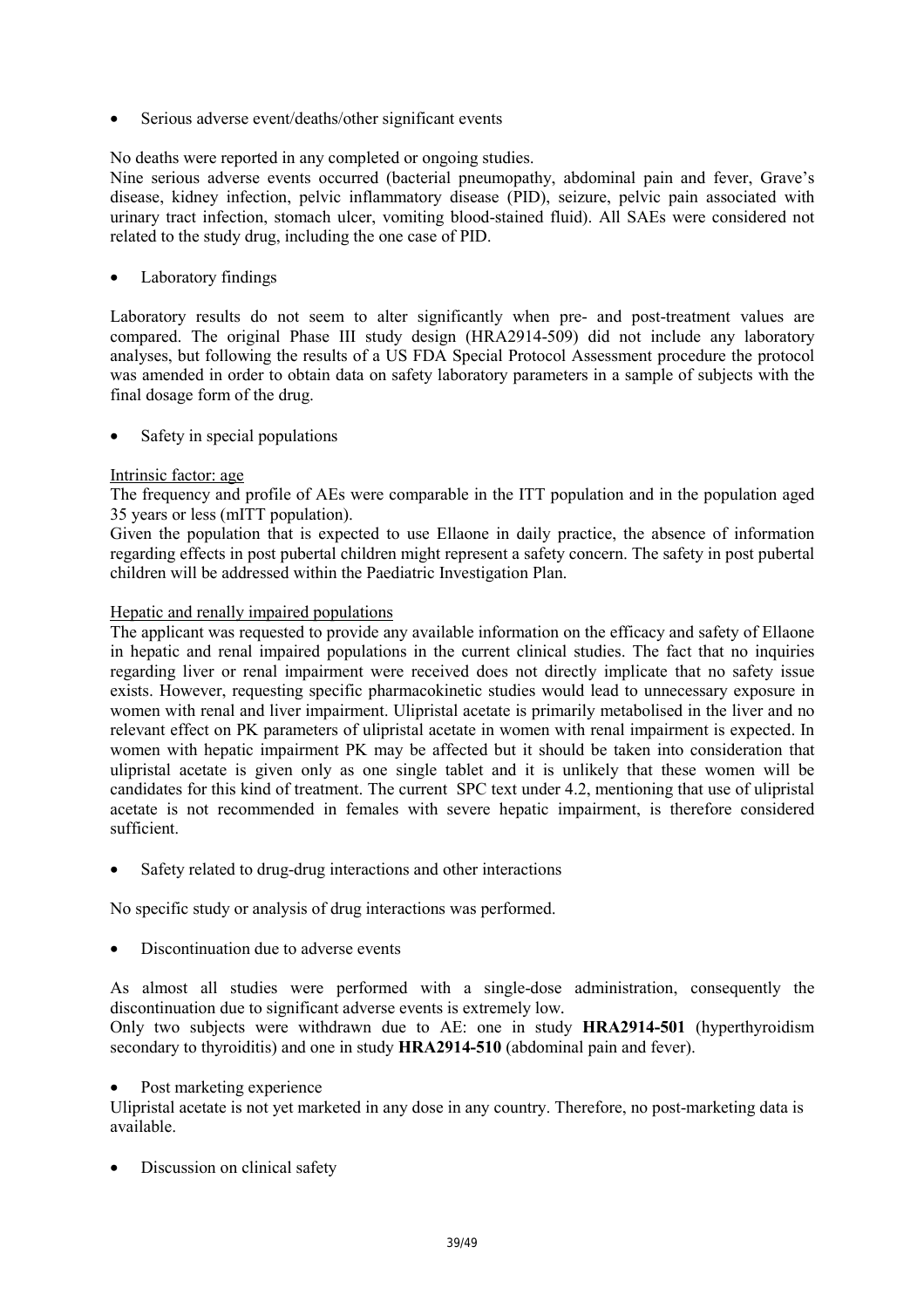Ulipristal acetate single-dose in general appears to be well tolerated, and has an AE profile comparable with levonorgestrel. However, several concerns remain:

- The pregnancy follow-up so far is very limited and no conclusions can be drawn with regard to safety, should the woman take ulipristal acetate in very early pregnancy. Pregnancy follow-up will be an important part of the risk management plan. In the section 4.2 it is stated that pregnancy should be excluded, if suspected, before Ellaone is administered.
- The effect of a single-dose administration on the development of ovarian cysts and amenorrhea. Current safety data suggest reversible occurrence of ovarian cysts and delay in return of menstrual bleeding. Spontaneous reports of these adverse events need to be followed up closely in the PSURs, see also RMP.
- In theory, a woman may request emergency contraception repeatedly, either in the same menstrual cycle or in subsequent cycles. In the SPC statements have been added in section 4.4 to address this issue.

### **2.5. Pharmacovigilance**

### **Detailed description of the Pharmacovigilance system**

The CHMP considered that the Pharmacovigilance system has deficiencies that should be addressed as part of the follow up measures.

The applicant committed that the deficiencies will be rectified prior to placing the medicinal product on the market. The procedures will be updated by June 2009.

#### **Risk Management Plan**

The MAA submitted a risk management plan, which included a risk minimisation plan

# **Summary of the risk management plan for Ellaone**

| <b>Safety concern</b>               | <b>Proposed</b><br>pharmacovigilance<br>activities          | Proposed risk minimisation |
|-------------------------------------|-------------------------------------------------------------|----------------------------|
| <b>Identified risks:</b>            |                                                             |                            |
| Abdominal pain                      | Routine pharmacovigilance                                   | Mention in SPC Section 4.8 |
| Nausea                              | Routine pharmacovigilance                                   | Mention in SPC Section 4.8 |
| <b>Dizziness</b>                    | Routine pharmacovigilance                                   | Mention in SPC Section 4.8 |
| Headache                            | Routine pharmacovigilance                                   | Mention in SPC Section 4.8 |
| Dysmenorrhoea                       | Routine pharmacovigilance                                   | Mention in SPC Section 4.8 |
| <b>Potential risks:</b>             |                                                             |                            |
| in<br>blood<br>Increase<br>pressure | - Routine pharmacovigilance<br>- Special attention in PSURs |                            |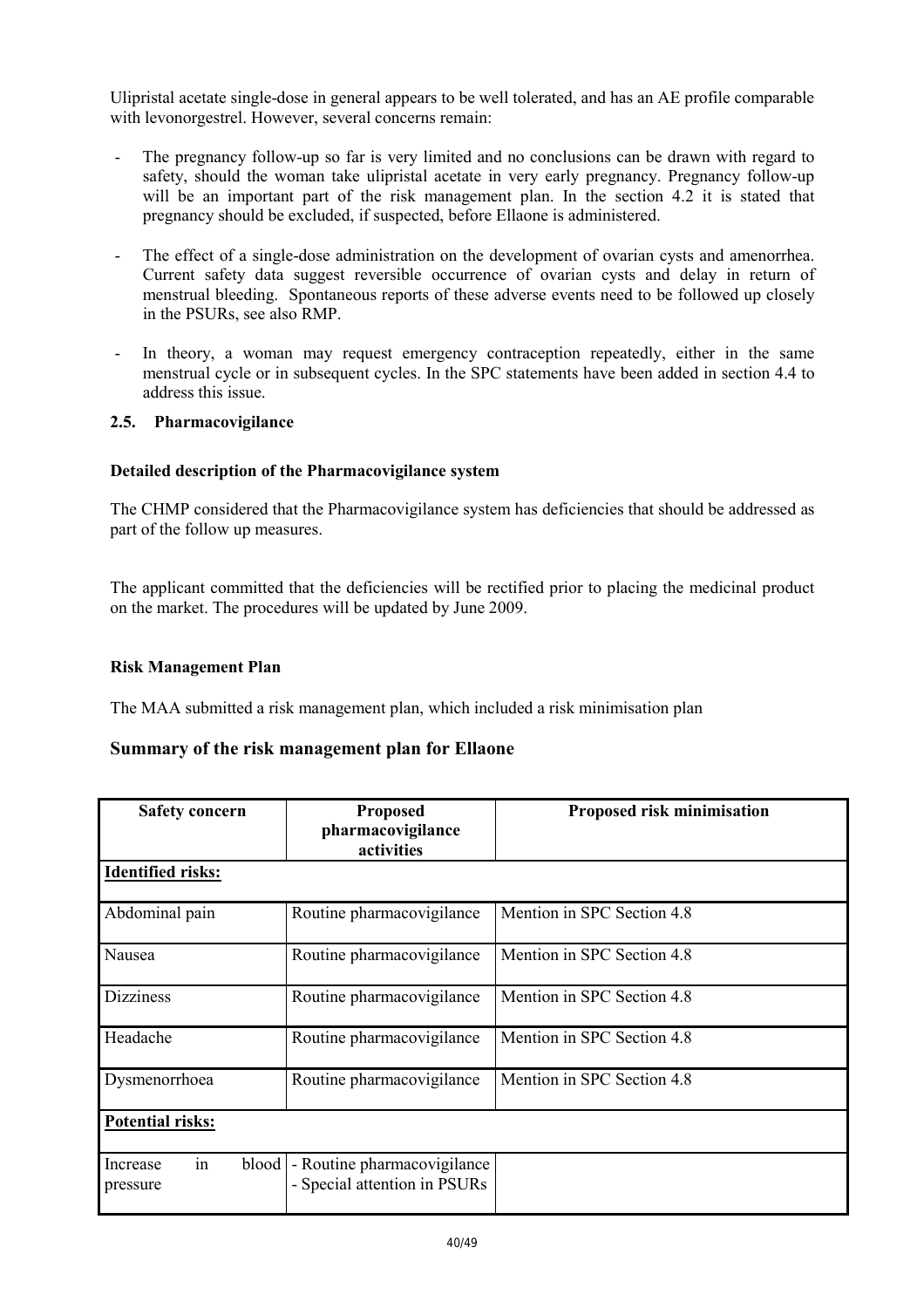| <b>Safety concern</b>                          | Proposed                                                                                    | Proposed risk minimisation                                                                                |
|------------------------------------------------|---------------------------------------------------------------------------------------------|-----------------------------------------------------------------------------------------------------------|
|                                                | pharmacovigilance                                                                           |                                                                                                           |
|                                                | activities                                                                                  |                                                                                                           |
| Liver effects                                  | - Routine pharmacovigilance                                                                 |                                                                                                           |
|                                                | - Use of specific report form                                                               |                                                                                                           |
|                                                | for spontaneous report<br>- Special attention in PSURs                                      |                                                                                                           |
| Effect<br>pregnancy<br>on                      | - Routine pharmacovigilance                                                                 | Omit any sentence in the SPC and the PL                                                                   |
| maintenance / off-label                        | - Use of specific report form                                                               | suggesting that the product could be used as an                                                           |
| use as abortifacient                           | for spontaneous report                                                                      | abortifacient.                                                                                            |
|                                                | - Special attention in PSURs                                                                |                                                                                                           |
|                                                | - Peri/post natal toxicity                                                                  | SPC section 4.2:                                                                                          |
|                                                | study in rat (HRA2914-453)                                                                  | Pregnancy should be excluded before Ellaone is                                                            |
|                                                | Follow-up<br>of<br>$\overline{a}$<br>any                                                    | administered.                                                                                             |
|                                                | occurring<br>pregnancy<br>in<br>of                                                          | the SPC section 4.3:                                                                                      |
|                                                | patient<br>treated                                                                          | ongoing phase III study <b>Contraindication</b> : Pregnancy                                               |
|                                                | (HRA2914-513)                                                                               |                                                                                                           |
|                                                | - Observational study within SPC Section 4.6:                                               |                                                                                                           |
|                                                |                                                                                             | the frame of the Paediatric Ellaone is contra-indicated during an existing or                             |
|                                                | Investigation<br>Plan<br>(PIP)                                                              | suspected pregnancy (see section 4.3).                                                                    |
|                                                | (HRA2914-515)                                                                               | Extremely limited data are available on the                                                               |
|                                                | of<br>$\overline{\phantom{0}}$<br>Registry                                                  | exposed   health of the foetus/new-born in case a                                                         |
|                                                | pregnancies<br>Clinical<br>follow-up                                                        | pregnancy is exposed to ulipristal acetate.<br>of <b>Although no teratogenic potential was observed</b> , |
|                                                | pregnancies in the practice                                                                 | animal data are insufficient with regard to                                                               |
|                                                | of 1000 targeted prescribers                                                                | reproduction toxicity (see section 5.3).                                                                  |
|                                                | - Study using prescription                                                                  |                                                                                                           |
|                                                | registries to identify off-                                                                 | SPC section 5.1 :                                                                                         |
|                                                | label use                                                                                   | Ulipristal acetate is an orally-active synthetic                                                          |
|                                                |                                                                                             | progesterone receptor modulator which acts via<br>high affinity binding to the human progesterone         |
|                                                |                                                                                             | receptor.                                                                                                 |
| Unintended                                     | pregnancy   - Routine pharmacovigilance                                                     | SPC section 4.3:                                                                                          |
|                                                | exposure and the risk of $\vert$ - Use of specific report form Contraindication : Pregnancy |                                                                                                           |
| incomplete abortion and for spontaneous report |                                                                                             |                                                                                                           |
| heavy bleeding                                 | - Special attention in PSURs                                                                | SPC Section 4.4                                                                                           |
|                                                | - Peri/post natal toxicity                                                                  | In case of doubt, delay of more than 7 days in                                                            |
|                                                | study in rat $(HRA2914-453)$<br>of                                                          | next menstrual period, abnormal bleeding at the<br>expected date of menses, or symptoms of                |
|                                                | Follow-up<br>any<br>occurring<br>pregnancy<br>in                                            | pregnancy, pregnancy should be excluded by a                                                              |
|                                                | patient<br>treated<br>of<br>the                                                             | pregnancy test.                                                                                           |
|                                                | ongoing phase III<br>study                                                                  |                                                                                                           |
|                                                | $(HRA2914-513)$                                                                             | SPC Section 4.6:                                                                                          |
|                                                |                                                                                             | - Observational study within   Ellaone is contra-indicated during an existing or                          |
|                                                | the frame of the Paediatric                                                                 | suspected pregnancy (see section 4.3).                                                                    |
|                                                | Investigation<br>Plan<br>(PIP)<br>(HRA2914-515)                                             | Extremely limited data are available on the<br>health of the foetus/new-born in case a                    |
|                                                | Registry<br>of                                                                              | exposed pregnancy is exposed to ulipristal acetate.                                                       |
|                                                | pregnancies                                                                                 | Although no teratogenic potential was observed,                                                           |
|                                                | Clinical<br>follow-up                                                                       | of animal data are insufficient with regard to                                                            |
|                                                | pregnancies in the practice                                                                 | <b>reproduction toxicity</b> (see section 5.3).                                                           |
|                                                | of 1000 targeted prescribers                                                                |                                                                                                           |
|                                                |                                                                                             |                                                                                                           |
| Unintended<br>pregnancy<br>(risk               | - Routine pharmacovigilance   SPC section 4.3:<br>of   - Special attention in PSURs         | Contraindication: Pregnancy                                                                               |
| exposure                                       |                                                                                             |                                                                                                           |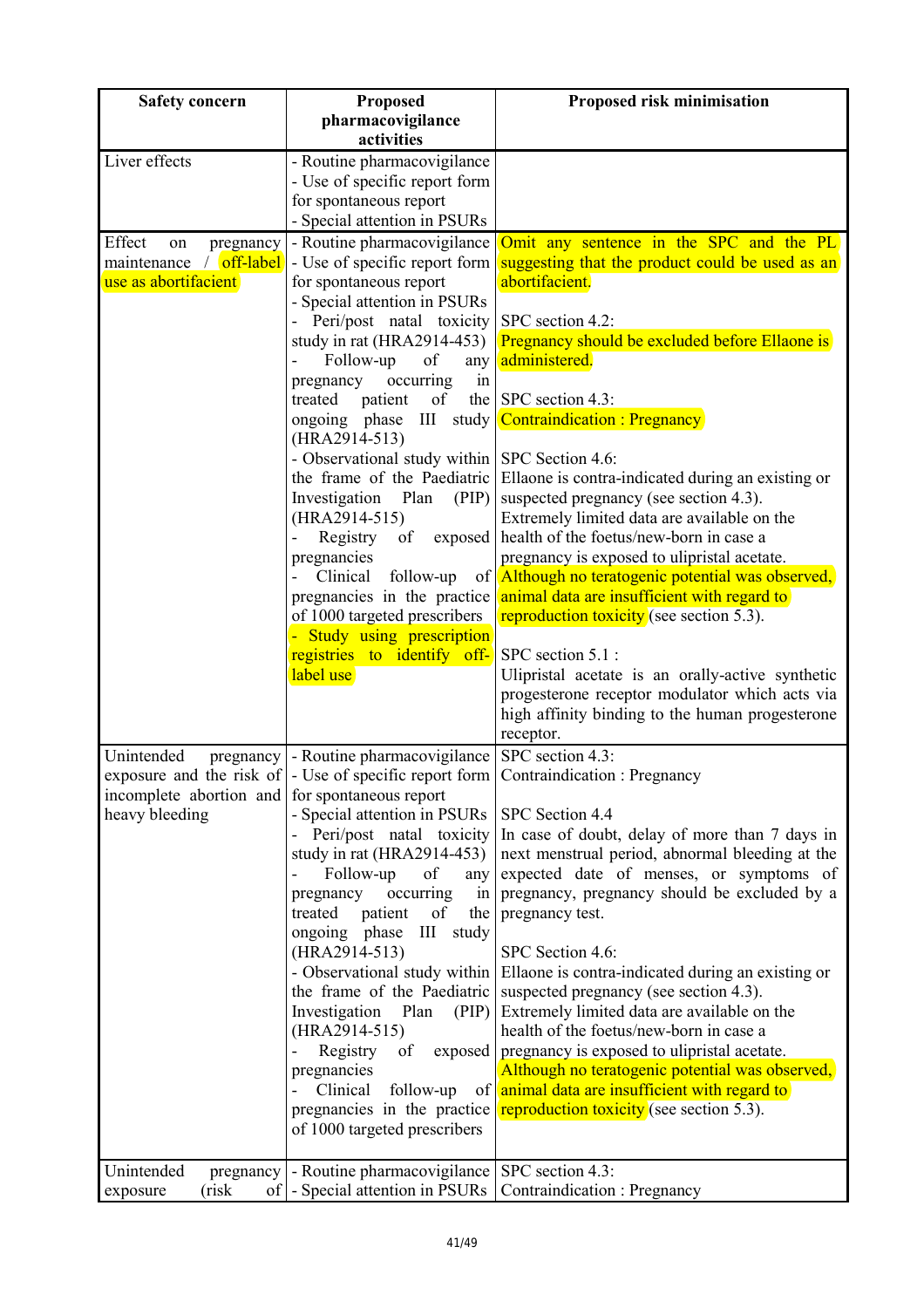| <b>Safety concern</b>         | Proposed                                                                           | Proposed risk minimisation                                                                       |
|-------------------------------|------------------------------------------------------------------------------------|--------------------------------------------------------------------------------------------------|
|                               | pharmacovigilance                                                                  |                                                                                                  |
|                               | activities                                                                         |                                                                                                  |
| malformations)                | - Use of specific report form                                                      |                                                                                                  |
|                               | for spontaneous report                                                             | SPC Section 4.6:                                                                                 |
|                               | - Peri/post natal toxicity<br>study in rat $(HRA2914-453)$                         | <b>Ellaone</b> is contra-indicated during an existing or                                         |
|                               | Follow-up<br>of<br>any                                                             | suspected pregnancy (see section 4.3).<br><b>Extremely limited data are available on the</b>     |
|                               | occurring<br>pregnancy                                                             | in $heath$ of the foetus/new-born in case a                                                      |
|                               | treated<br>patient<br>of<br>the                                                    | pregnancy is exposed to ulipristal acetate.                                                      |
|                               | $\mathop{\rm III}$<br>ongoing phase<br>study                                       | Although no teratogenic potential was observed,                                                  |
|                               | (HRA2914-513)                                                                      | animal data are insufficient with regard to                                                      |
|                               | - Observational study within                                                       | reproduction toxicity (see section 5.3).                                                         |
|                               | the frame of the Paediatric                                                        |                                                                                                  |
|                               | Investigation<br>Plan<br>(PIP)<br>(HRA2914-515)                                    |                                                                                                  |
|                               | $\overline{a}$<br>Registry of<br>exposed                                           |                                                                                                  |
|                               | pregnancies                                                                        |                                                                                                  |
|                               | Clinical<br>follow-up<br>- of                                                      |                                                                                                  |
|                               | pregnancies in the practice                                                        |                                                                                                  |
|                               | of 1000 targeted prescribers                                                       |                                                                                                  |
|                               |                                                                                    |                                                                                                  |
| of<br>Risk                    | ectopic - Routine pharmacovigilance                                                | Section 4.4:                                                                                     |
| pregnancy                     | - Use of specific report form                                                      | If pregnancy occurs after treatment with Ellaone,                                                |
|                               | for spontaneous report<br>- Special attention in PSURs                             | as for all pregnancies, the possibility of an<br>ectopic pregnancy should be considered. Ectopic |
|                               | Follow-up<br>of<br>any                                                             | pregnancy may continue despite the occurrence                                                    |
|                               | occurring<br>pregnancy<br>in                                                       | of uterine bleeding.                                                                             |
|                               | treated<br>patient<br>of<br>the                                                    |                                                                                                  |
|                               | ongoing phase<br>Ш<br>study                                                        |                                                                                                  |
|                               | (HRA2914-513)                                                                      |                                                                                                  |
|                               | - Observational study within                                                       |                                                                                                  |
|                               | the frame of the Paediatric<br>Investigation Plan<br>(PIP)                         |                                                                                                  |
|                               | (HRA2914-515)                                                                      |                                                                                                  |
|                               | Registry<br>of<br>exposed                                                          |                                                                                                  |
|                               | pregnancies                                                                        |                                                                                                  |
|                               | Clinical<br>follow-up<br>of                                                        |                                                                                                  |
|                               | pregnancies in the practice                                                        |                                                                                                  |
|                               | of 1000 targeted prescribers                                                       |                                                                                                  |
| Other adverse pregnancy       | - Routine pharmacovigilance                                                        | SPC section 4.3:                                                                                 |
| effects<br>perinatal/neonatal | $\left(\text{eg}\right)$ - Use of specific report form<br>- for spontaneous report | <b>Contraindication: Pregnancy</b>                                                               |
| effects)<br>depending         | on   - Special attention in PSURs                                                  | SPC Section 4.6:                                                                                 |
| time of foetal exposure       | - Peri/post natal toxicity                                                         | Ellaone is contra-indicated during an existing or                                                |
|                               | study in rats (HRA2914-                                                            | suspected pregnancy (see section 4.3).                                                           |
|                               | 453)                                                                               | Extremely limited data are available on the                                                      |
|                               | Follow-up<br>of<br>any                                                             | health of the foetus/new-born in case a                                                          |
|                               | occurring<br>pregnancy<br>in <sub>1</sub>                                          | pregnancy is exposed to ulipristal acetate.                                                      |
|                               | of<br>treated<br>patient<br>the<br>ongoing phase<br>Ш<br>study                     | Although no teratogenic potential was observed,<br>animal data are insufficient with regard to   |
|                               | (HRA2914-513)                                                                      | reproduction toxicity (see section 5.3).                                                         |
|                               | - Observational study within                                                       |                                                                                                  |
|                               | the frame of the Paediatric                                                        |                                                                                                  |
|                               | Investigation<br>Plan<br>(PIP)                                                     |                                                                                                  |
|                               | $(HRA2914-515)$                                                                    |                                                                                                  |
|                               | Registry of<br>exposed                                                             |                                                                                                  |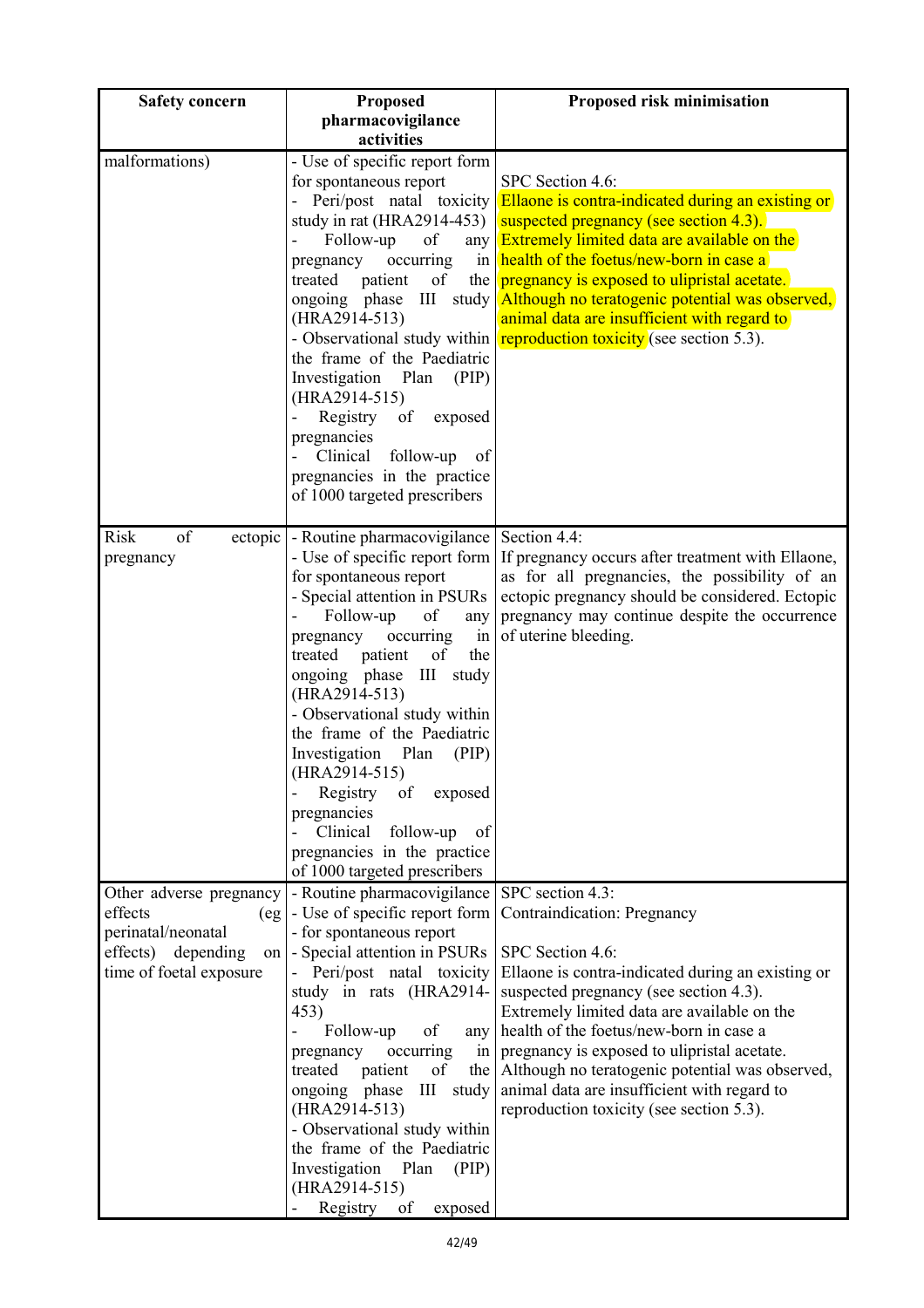| <b>Safety concern</b>                                | Proposed                                                                    | Proposed risk minimisation                                                         |
|------------------------------------------------------|-----------------------------------------------------------------------------|------------------------------------------------------------------------------------|
|                                                      | pharmacovigilance                                                           |                                                                                    |
|                                                      | activities                                                                  |                                                                                    |
|                                                      | pregnancies                                                                 |                                                                                    |
|                                                      | Clinical<br>follow-up<br>$\overline{a}$<br>of                               |                                                                                    |
|                                                      | pregnancies in the practice<br>of 1000 targeted prescribers                 |                                                                                    |
|                                                      | - Routine pharmacovigilance                                                 | SPC Section 4.6:                                                                   |
| Effects in pregnancy in<br>case of treatment failure | - Use of specific report form                                               | Ellaone is contra-indicated during an existing or                                  |
|                                                      | for spontaneous report                                                      | suspected pregnancy (see section 4.3).                                             |
|                                                      | - Special attention in PSURs                                                | Extremely limited data are available on the                                        |
|                                                      | - Peri/post natal toxicity                                                  | health of the foetus/new-born in case a                                            |
|                                                      | study in rat (HRA2914-453)                                                  | pregnancy is exposed to ulipristal acetate.                                        |
|                                                      | Follow-up<br>of<br>any                                                      | Although no teratogenic potential was observed,                                    |
|                                                      | occurring<br>pregnancy<br>in                                                | animal data are insufficient with regard to                                        |
|                                                      | treated<br>patient<br>of<br>the                                             | reproduction toxicity (see section 5.3).                                           |
|                                                      | ongoing phase III<br>study<br>(HRA2914-513)                                 |                                                                                    |
|                                                      | - Observational study within                                                |                                                                                    |
|                                                      | the frame of the Paediatric                                                 |                                                                                    |
|                                                      | Investigation<br>Plan<br>(PIP)                                              |                                                                                    |
|                                                      | (HRA2914-515)                                                               |                                                                                    |
|                                                      | of<br>Registry<br>exposed<br>$\overline{\phantom{0}}$                       |                                                                                    |
|                                                      | pregnancies<br>Clinical                                                     |                                                                                    |
|                                                      | follow-up<br>of<br>pregnancies in the practice                              |                                                                                    |
|                                                      | of 1000 targeted prescribers                                                |                                                                                    |
| Delayed<br>menstrual                                 | - Routine pharmacovigilance                                                 | SPC Section 4.8:                                                                   |
| period ><br>60<br>days                               | - Special attention in PSURs                                                | 0.5 % of women experienced a delay of more                                         |
| amenorrhea                                           |                                                                             | than 60 days beyond the anticipated onset of                                       |
|                                                      |                                                                             | menses.                                                                            |
| Ovarian cysts                                        | - Routine pharmacovigilance                                                 | SPC Section 4.8 :                                                                  |
|                                                      | - Special attention in PSURs                                                | Ruptured ovarian cyst                                                              |
| Missing information:                                 |                                                                             |                                                                                    |
|                                                      | <b>Effect in post pubertal</b> - Routine pharmacovigilance SPC Section 4.2: |                                                                                    |
| children)                                            | Follow-up<br>of<br>any                                                      | Safety and efficacy of Ellaone was<br>only                                         |
|                                                      | occurring<br>pregnancy<br>in                                                | established in women 18 years and older                                            |
|                                                      | patient<br>the<br>treated<br>of                                             |                                                                                    |
|                                                      | III<br>ongoing phase<br>study<br>(HRA2914-513)                              |                                                                                    |
|                                                      | - Observational study within                                                |                                                                                    |
|                                                      | the frame of the Paediatric                                                 |                                                                                    |
|                                                      | Investigation Plan<br>(PIP)                                                 |                                                                                    |
|                                                      | (HRA2914-515)                                                               |                                                                                    |
| Effect<br>lactating<br>in                            | - Routine pharmacovigilance                                                 | SPC Section 4.6:                                                                   |
| women                                                | - Assessment of excretion in                                                | It is unknown whether ulipristal acetate is                                        |
|                                                      | milk in rats (HRA2914-453)                                                  | excreted in human or animal breast milk.                                           |
|                                                      | - Pharmacokinetic study in                                                  | Ulipristal acetate is a lipophilic compound and                                    |
|                                                      | lactating women if the rat                                                  | may theoretically be excreted in breast milk. A                                    |
|                                                      | study is positive (HRA2914-                                                 | risk to the breast-fed child cannot be excluded.                                   |
|                                                      | 514)                                                                        | After intake of Ellaone breastfeeding is not<br>recommended for at least 36 hours. |
|                                                      |                                                                             |                                                                                    |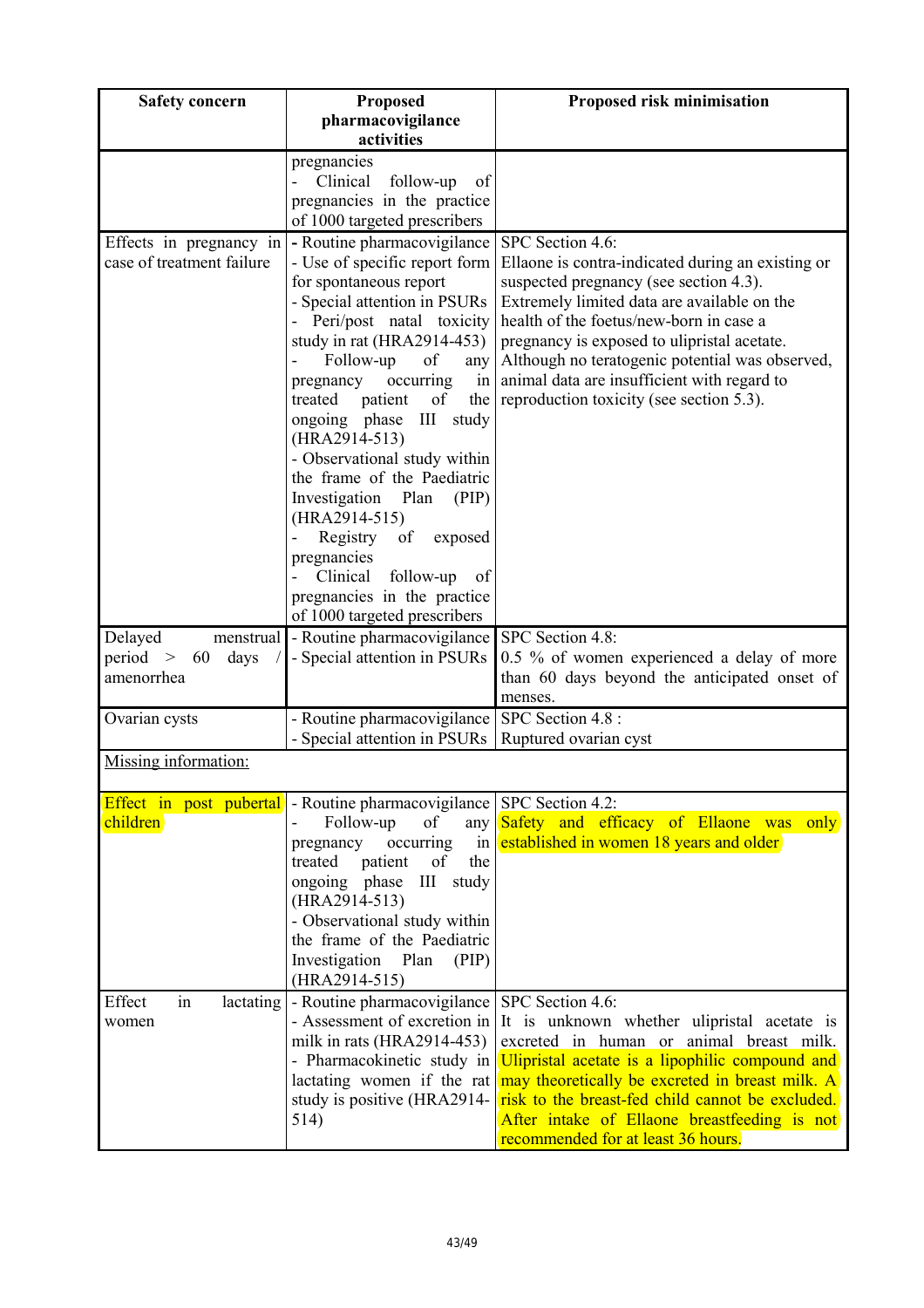| <b>Safety concern</b>                                                         | <b>Proposed</b>                                     | Proposed risk minimisation                                                                                                                                                                                                                                                                                                                                                                                                                                                                                                                                                                                                                                                                                                                           |
|-------------------------------------------------------------------------------|-----------------------------------------------------|------------------------------------------------------------------------------------------------------------------------------------------------------------------------------------------------------------------------------------------------------------------------------------------------------------------------------------------------------------------------------------------------------------------------------------------------------------------------------------------------------------------------------------------------------------------------------------------------------------------------------------------------------------------------------------------------------------------------------------------------------|
|                                                                               | pharmacovigilance<br>activities                     |                                                                                                                                                                                                                                                                                                                                                                                                                                                                                                                                                                                                                                                                                                                                                      |
| Effect of concomitant use<br>CYP3A4<br>of<br>potent<br>inducers or inhibitors | Routine pharmacovigilance                           | SPC Section 4.5:<br>CYP3A4 inducers (e.g rifampicin, phenytoin,<br>phenobarbital, carbamazepine, ritonavir, St<br>John's wort/Hypericum perforatum) may reduce<br>plasma concentrations of ulipristal acetate and<br>may result in decrease in efficacy. Concomitant<br>use is therefore not recommended. Enzyme<br>induction wears off slowly and effects on the<br>plasma concentrations of ulipristal acetate may<br>occur even if a woman has stopped taking an<br>enzyme inducer within the last 2-3 weeks."<br>Concomitant administration of potent CYP3A4<br>inhibitors (e.g. ketoconazole, itraconazole,<br>telithromycin, clarithromycin, nefazodone) may<br>increase exposure to ulipristal acetate. The<br>clinical relevance is unknown. |
| of drugs that increase<br>gastric pH                                          | Effect of concomitant use Routine pharmacovigilance | SPC section 4.5:<br>administration of drugs<br>Concomitant<br>that<br>increase gastric pH (e.g. proton pump inhibitors,<br>antacids and H2-receptor antagonists) may<br>reduce plasma concentrations of ulipristal<br>acetate and may result in decrease in efficacy.<br>Concomitant use is therefore not recommended.                                                                                                                                                                                                                                                                                                                                                                                                                               |
| of<br>progestin-only<br>contraception                                         | Effect of concomitant use Routine pharmacovigilance | SPC section 4.5:<br>Because ulipristal acetate binds the progesterone<br>receptor with high affinity, it may interfere with<br>the action of progestogen-containing medicinal<br>products:<br>- Contraceptive action of combined hormonal<br>contraceptives<br>and<br>progestogen-only<br>contraception may be reduced.<br>- Concomitant use of ulipristal acetate and<br>emergency contraception<br>containing<br>levonorgestrel is not recommended.                                                                                                                                                                                                                                                                                                |
| asthma<br>severe<br>insufficiently controlled<br>by oral glucocorticoid       | Effect in women with Routine pharmacovigilance      | Use in women with severe asthma insufficiently<br>controlled by oral glucocorticoid is<br>not<br>recommended.                                                                                                                                                                                                                                                                                                                                                                                                                                                                                                                                                                                                                                        |
| Effects in women with<br>impaired liver function                              | Routine pharmacovigilance                           | SPC section 4.2:<br>Renal or hepatic impairment: In the absence of<br>specific<br>studies,<br>specific<br>dose<br>no<br>recommendations for Ellaone can be made.<br>Severe hepatic impairment: in the absence of<br>specific studies, Ellaone is not recommended.                                                                                                                                                                                                                                                                                                                                                                                                                                                                                    |
| impaired renal function                                                       | Effects in women with Routine pharmacovigilance     | SPC Section 4.2:<br>Renal or hepatic impairment: In the absence of<br>specific<br>studies,<br>specific<br>dose<br>$\rm no$<br>recommendations for Ellaone can be made.                                                                                                                                                                                                                                                                                                                                                                                                                                                                                                                                                                               |
| repeated use                                                                  | Efficacy and safety in Routine pharmacovigilance    | SPC: Section 4.4:<br>Repeated administration of Ellaone within the<br>same menstrual cycle is not advisable, as safety<br>efficacy<br>of Ellaone<br>after<br>and<br>repeated<br>administration within the same menstrual cycle                                                                                                                                                                                                                                                                                                                                                                                                                                                                                                                       |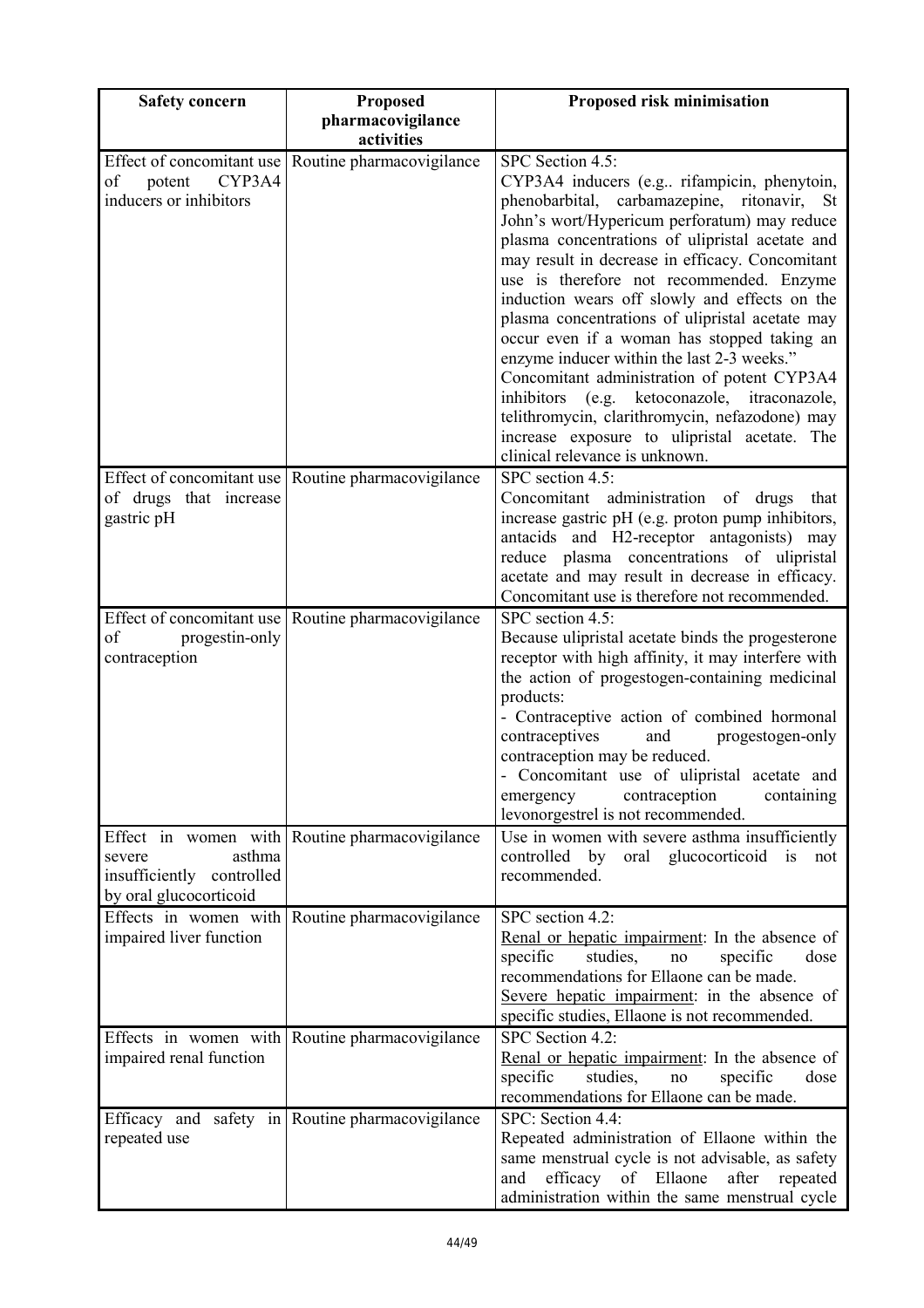| <b>Safety concern</b> | <b>Proposed</b><br>pharmacovigilance<br>activities | Proposed risk minimisation |
|-----------------------|----------------------------------------------------|----------------------------|
|                       |                                                    | has not been investigated. |

# Pharmacovigilance Plan

Liver effects and effect on pregnancy maintenance will be addressed by routine pharmacovigilance, use of specific report form for spontaneous report, and special attention in PSUR. Liver effects will be labelled in section 4.4 of the SPC.

Inadvertent exposure during pregnancy: To address the inadvertent use in very early undetected pregnancy and pregnancy occurring despite correct use due to lack of efficacy, the applicant proposed the following measures in the RMP:

- · Routine pharmacovigilance and post marketing data collection on pregnancy outcome in case of failure of Ellaone treatment
- · A peri-postnatal study in rat (already being conducted)
- · Contraindication for use in pregnancy
- · Biochemical pregnancy test only in cases where a pregnancy cannot be excluded (patient history, menstrual data, symptoms or signs)
- · A web-based pregnancy registry for patients and prescribers, to collect spontaneous reporting of exposed pregnancies and their outcome
- · Targeting 1000 major prescribers in multiple EU countries to encourage them to enter data over approximately a 1-year period, to provide information on about 1000 pregnancies resulting from Ellaone failure
- · An observational post-marketing multicenter study within a paediatric investigational plan (PIP) is being planned, and the applicant proposes to lengthen the duration of follow-up to collect more specific data about failures and pregnancy outcome.

Educational material on the registry will be agreed with the CHMP and provided to the treating physicians.

Effects in post pubertal children will be addressed by an observational study within the Paediatric Investigation Plan. For effects on pregnancy in case of treatment failure, a specific pregnancy form for spontaneous reports will be used. The effects in lactating women are addressed by SPC labelling and the excretion in milk in rats will be studied. A pharmacokinetic study in lactating women will be performed if the rat study indicates excretion in milk. Cysts will be followed by routine pharmacovigilance, special attention will be paid to ovarian cysts in PSURs and ruptured ovarian cysts will be mentioned in section 4.8 of the SPC. Concerning amenorrhoea, besides routine pharmacovigilance, special attention will be paid in PSURs and amenorrhea lasting for more than 60 days will be mentioned in section 4.8 of the SPC.

Off-label use as an abortifacient: The applicant has discussed the following options to monitor intended off-label use of Ellaone:

- 1. Self-reporting of prescribers,
- 2. Retrospective survey in Ob/gyn departments among women who are hospitalized for incomplete "spontaneous" abortions or miscarriage
- 3. Use of prescription registries to identify off-label prescriptions.

It is acknowledged that all these approaches suffer from similar, inevitable limitations (prescribers may not report information about off-label prescriptions). However, the applicant has responded with willingness to undertake the best efforts to evaluate the extent of such practice. In particular, the applicant will attempt to collect data from existing prescription registries on frequency and reasons for Ellaone prescriptions in individual cases, which was endorsed by CHMP. However, in order to be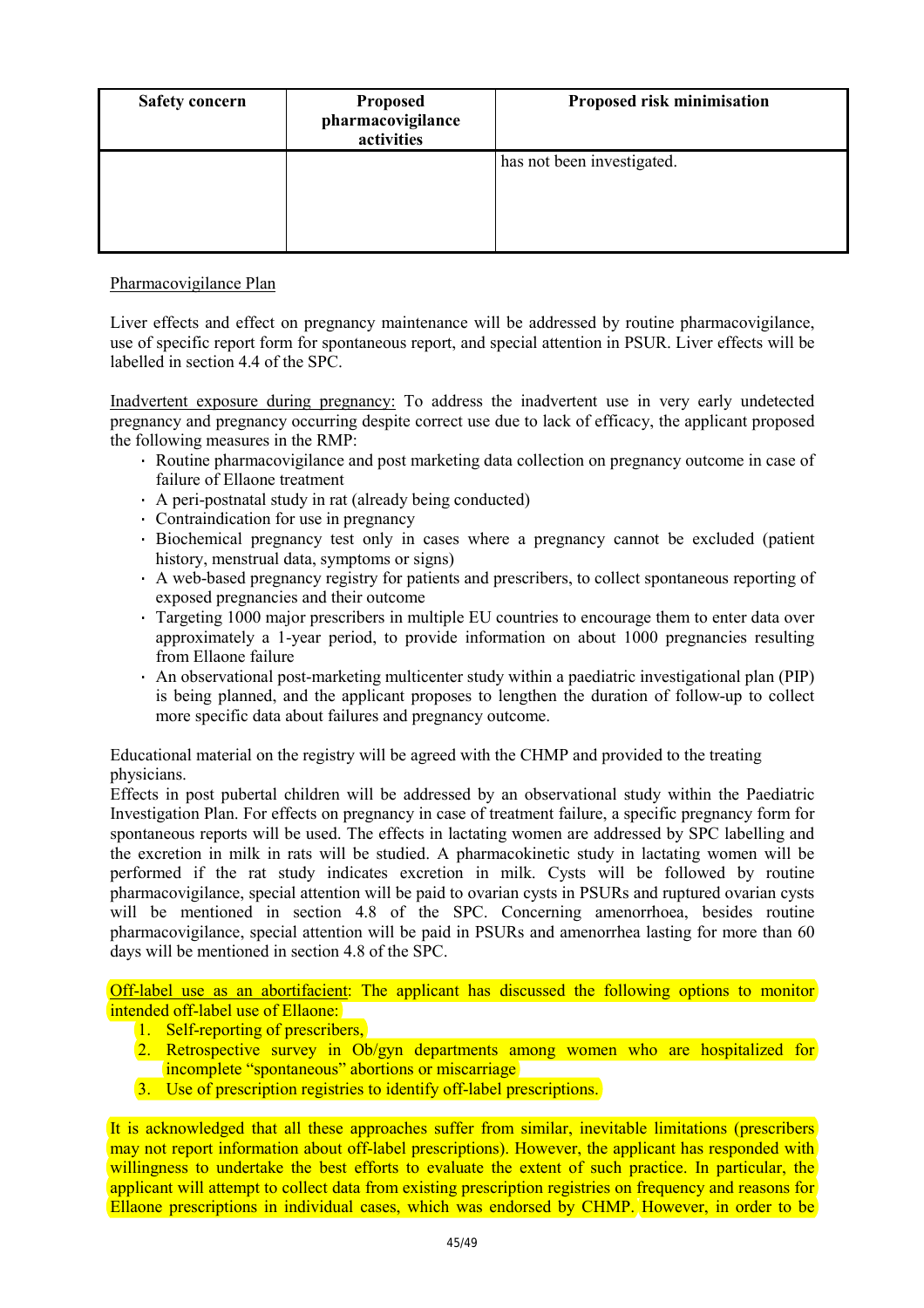meaningful, such measures will have to be implemented only when Ellaone use has reached a certain level of prescription, i.e. not before 1 to 2 years of marketing. The applicant committed to conducting a study using information from prescription registries in countries where it is considered feasible. This will be done after 1-2 years of marketing, depending on the level of Ellaone use. A protocol for such a study should be proposed by the applicant. This issue was resolved by the agreed follow up measures.

### Risk Minimization Plan

The CHMP, having considered the data submitted in the application, is of the opinion that no additional risk minimisation activities are required beyond those included in the product information.

### **2.6. Overall conclusions, risk/benefit assessment and recommendation**

# **Quality**

The Quality of this product was considered to be acceptable when used in accordance with the conditions defined in the SPC. Physicochemical and biological aspects relevant to the uniform clinical performance of the products have been investigated and are controlled in a satisfactory way. There are a number of unresolved minor quality issues but these do not have a negative impact on the benefit/risk ratio.

### **Non-clinical pharmacology and toxicology**

*In vivo* pharmacology results showed that ulipristal acetate has antiprogestinic activity shown as inhibition of progesterone induced endometrial glandular proliferation. An anti-estrogen effect of ulipristal acetate is highly unlikely.

Ulipristal acetate was shown to be effective and more potent than mifepristone in inhibiting ovulation and preventing pregnancy in rats. When given to guinea pigs and macaques at later stages of pregnancy, ulipristal acetate terminated gestation in some animals.

It was not possible to evaluate the teratogenic potential of ulipristal acetate since the doses were low in order to maintain gestation of the animals. The overall conclusion on teratogenic/embryolethal potential of ulipristal acetate is that nonclinical data overall are uncertain which is reflected in the SPC sections 4.6 and 5.3. Moreover, the SPC states that Ellaone should only be prescribed after a pregnancy test has been performed in case pregnancy is suspected.

# **Efficacy**

#### *Key efficacy findings*

- In the controlled phase II study, non-inferiority of **50 mg unmicronized ulipristal acetate** to levonorgestrel twice 0.75 mg within 72 hours after unprotected intercourse (UPI) has been adequately shown.
- In the interim analysis of the ongoing phase III study, based on 1200 women, non-inferiority of **30 mg micronized ulipristal acetate** to levonorgestrel twice 0.75 mg within 72 hours after unprotected intercourse has been adequately shown.
- In the uncontrolled phase III study that used **30 mg micronized ulipristal acetate**, performed in women requiring emergency contraception from 48-120 hours after UPI, the primary endpoint of 'pregnancy rate' was 2.17% for the ITT Completers population. The primary efficacy analysis was performed by the applicant in a modified ITT population, but the results of the mITT population and the ITT Completers population were comparable. The observed percentage of 2.17% was significantly lower than the calculated expected pregnancy rate of 5.64% in case no emergency contraception (EC) would have been used. The method used to predict the risk of pregnancy when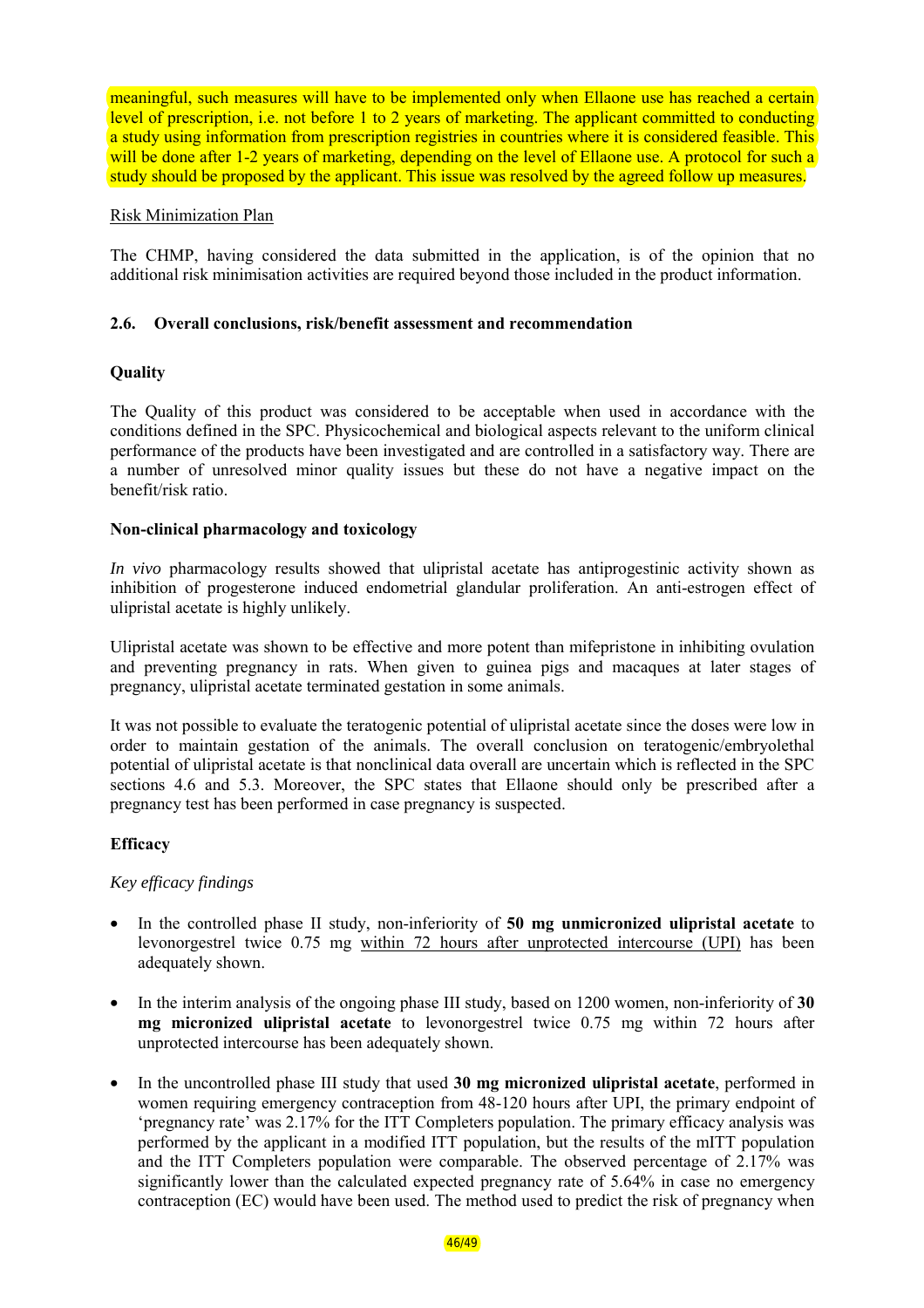no EC is administered is acceptable and widely used in studies that evaluated efficacy of levonorgestrel in this indication. When applying the conception probabilities by Trussell from 1998, almost two thirds of women (817/1241) were enrolled after intercourse that took place outside the presumed fertile window and of those 16 became pregnant. Thus, it might appear that the estimated expected pregnancy rate (risk of pregnancy) is underestimated. However, published new probability scores have lower probability scores on -4 days before ovulation up to day 0 (ovulation) than currently applied with conception probability estimations by Trussell 1998.

Nevertheless, all 1334 women took medication because of unprotected intercourse. Overall, there were 29 pregnancies (2.2%) observed. Based on Trussell's risk estimations, over the whole period, there would have been 75 expected pregnancies (5.6%). So even when bias is introduced, i.e. the extraordinary pregnancies ( $7 \geq 5$  days before ovulation and  $9 \geq 1$  day after ovulation), those 29 observed pregnancies (2.17%) are still much fewer than the 75 expected pregnancies (5.64%).

The observation that the hypothesized expected pregnancy rate was higher than the actual calculated expected pregnancy rate was noted in several other EC studies and therefore acceptable. The observed pregnancy rate and the clinically most relevant secondary endpoint 'prevented fraction of pregnancies' (62%) were comparable with published pregnancy rates noted for levonorgestrel taken in the time frame 73-120 hours. The overall magnitude of the prevented fraction of 62% from day 3-5 after UPI is considered clinically meaningful.

### *Strength of evidence*

Efficacy 0-72 hours

Interim analysis:

The results of the interim analysis of study HRA2914-513 showed non-inferiority of micronised ulipristal acetate 30 mg (product to be marketed) versus levonorgestrel in the 0-72 h time window. The observed pregnancy rate was numerically lower than the pregnancy rate of levonorgestrel (1.5 % vs. 2.81%) corresponding with a prevented fraction of 73% vs. the expected pregnancy rate.

This interim-analysis was predefined in the protocol, with the condition that if the outcome of this interim analysis did satisfy the statistical criteria for efficacy as defined in the protocol, the applicant would stop recruitment in the study. This took place as of 4 February 2009. Therefore, the outcome of this interim analysis is not expected to alter the final outcome of the study, covering a total of 2048 subjects.

- Also, these interim data confirmed the initially submitted results of the phase II study showing non-inferiority between 50 mg of the unmicronised form of ulipristal acetate (initial formulation) and levonorgestrel for the same time frame of 0-72 hours. The provided additional pharmacokinetic data on dose-proportionality permit extrapolation of these results with the 50 mg unmicronised from to the final formulation of micronised ulipristal acetate 30 mg.

Therefore, it was concluded that the efficacy of ulipristal acetate as an emergency contraceptive between 0 and 72 hour after UPI had been demonstrated.

- Efficacy 72-120 hours:
	- The currently submitted study HRA2914-513 had included 214 subjects in this time window of 72-120 hours of whom only 3 were pregnant at follow-up. As this was not part of the interim analysis, no separate analysis was made between both treatment groups but based on these 3 pregnancies overall observed pregnancy rate will be low.
	- These data are in line with the results obtained for the time frame of 72-120 hours on the basis of the uncontrolled study HRA2914-501that reported an overall observed pregnancy rate of 2.1% (expected pregnancy rate of 5.5%) with separate analyses for the following time frames:

| Time between intercourse | <b>Pregnancy rate <math>(\%)</math></b> |
|--------------------------|-----------------------------------------|
| and treatment (h)        | (n)                                     |
|                          | 2.3(16/693)                             |
| $73 - 96$                | 2.0(8/390)                              |
| $97 - 120$               | 1302/158)                               |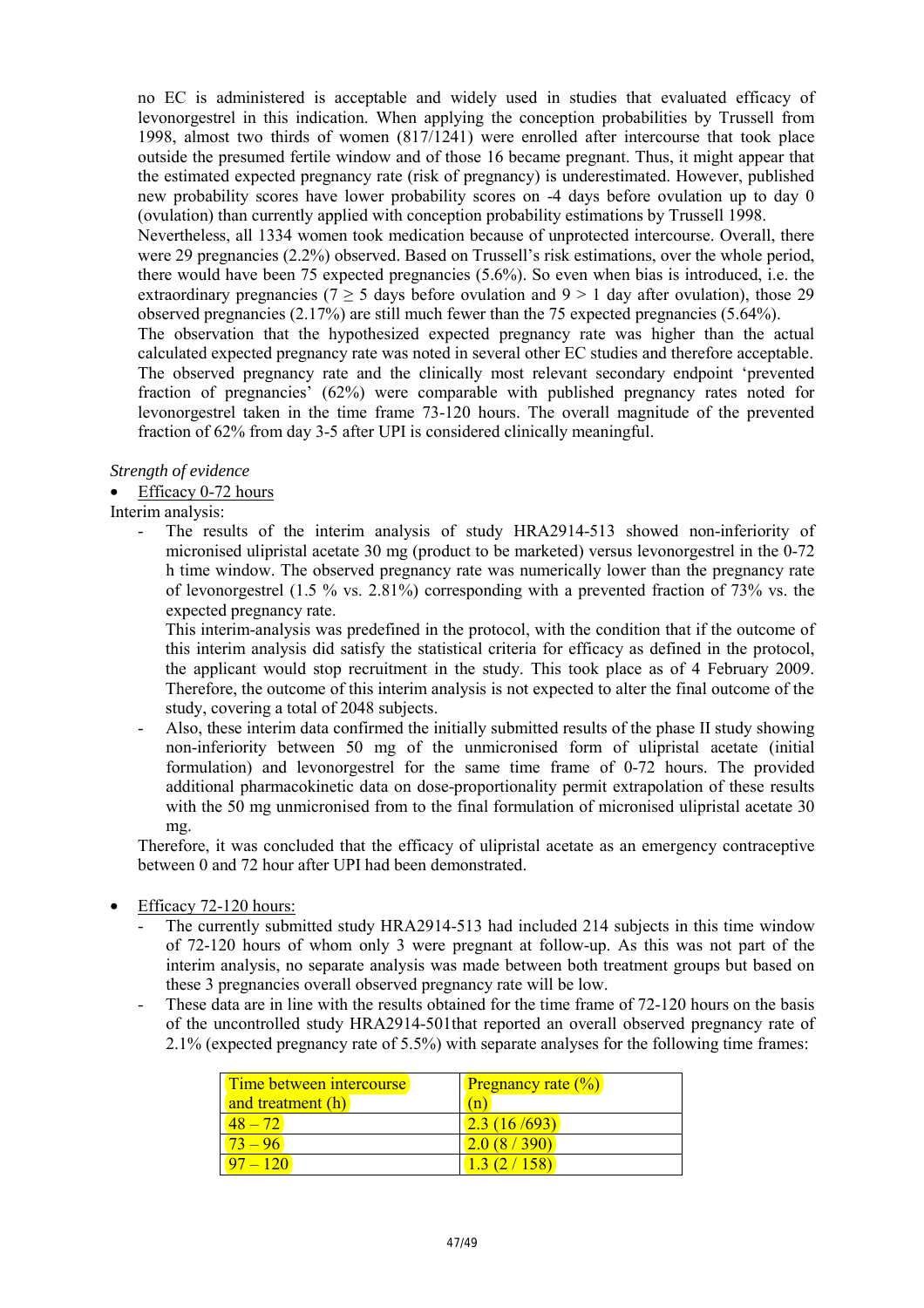- Although in the currently submitted study HRA2914-513 comparison between the observed pregnancy rates after 72-120 h is not yet possible awaiting the final analysis, these data show small differences compared to the pregnancy rates of 1.5% in the controlled trials in the time frame of  $0 - 72$  hours and are certainly lower than the expected pregnancy rates. Therefore, total amount of data in support of efficacy for days 72-120 since UPI is considered sufficient to accept ulipristal acetate for the whole time frame of 0-120 hours.

### **Safety**

Regarding safety of Elleaone, adverse events were in general similar to those reported for levonorgestrel. The presence of ovarian cysts, the occurrence of amenorrhoea and the incidence of abdominal/ovarian pain were considered in line with the adverse event pattern noted for other sex hormones, including levonorgestrel. Nevertheless, these adverse events will be followed within the context of the RMP.

Although there are only few risks associated with correct use of the product, the very limited information on potential effects of treatment on a pregnancy, that may either be already existing and undetected or a result of treatment failure, needs to be further addressed within the RMP. This risk is however minimised as it is currently recommended that pregnancy should be excluded before ulipristal acetate is used and its use is contra-indicated in pregnancy.

In addition, the serious concern regarding the possibility of off-label use as an abortifacient (i.e. use of ulipristal acetate to medically terminate an already existing pregnancy) is considered adequately dealt with. The Risk Management Plan was adapted to include a plan on how off-label use will be monitored and prevented.

From the safety database all the adverse reactions reported in clinical trials have been included in the Summary of Product Characteristics.

Having considered the safety concerns in the risk management plan, the CHMP considered that the proposed activities described in section 3.5 adequately addressed these.

User consultation

The applicant has submitted the results of the user testing, which was conducted in English.

The type of testing used for the readability testing of this packaging leaflet was an evaluation and problem-seeking test. The test was developed to ensure potential users of Ellaone 30mg Tablet could find, understand, and act on information given in the leaflet. A questionnaire was designed, consisting of 15 questions on the text and 4 questions that provide a positive or negative feedback from the participants for the user friendliness of the leaflet. The questions covered the following areas sufficiently: traceability, comprehensibility and applicability.

According to the test report, each and every question was answered correctly by 100% of the participants, so therefore, no revisions of the package leaflet were proposed with respect to readability issues. It was remarked that no italics should be used in the package leaflet, except for the Latin name "Hypericum perforatum".

### **Risk-benefit assessment**

Efficacy has been convincingly demonstrated across the whole 120h interval. Due to the provided additional information on dose-proportionality of the unmicronized ulipristal acetate bridging of the 50 mg unmicronized formulation with the 30 mg micronized formulation it is possible, therefore, to take into account both clinical phase II studies to assess efficacy for the time frame 0-48 hours. It was also concluded that the efficacy of ulipristal acetate as an emergency contraceptive between 0 and 72 hour after UPI has been further substantiated by the submitted interim results of the ongoing study.

The applicant did not investigate the effect of multiple acts of intercourse or contraceptive failure on the pregnancy rate. Therefore, the claim "one or more acts" was removed from the indication, as this had not been specifically studied.